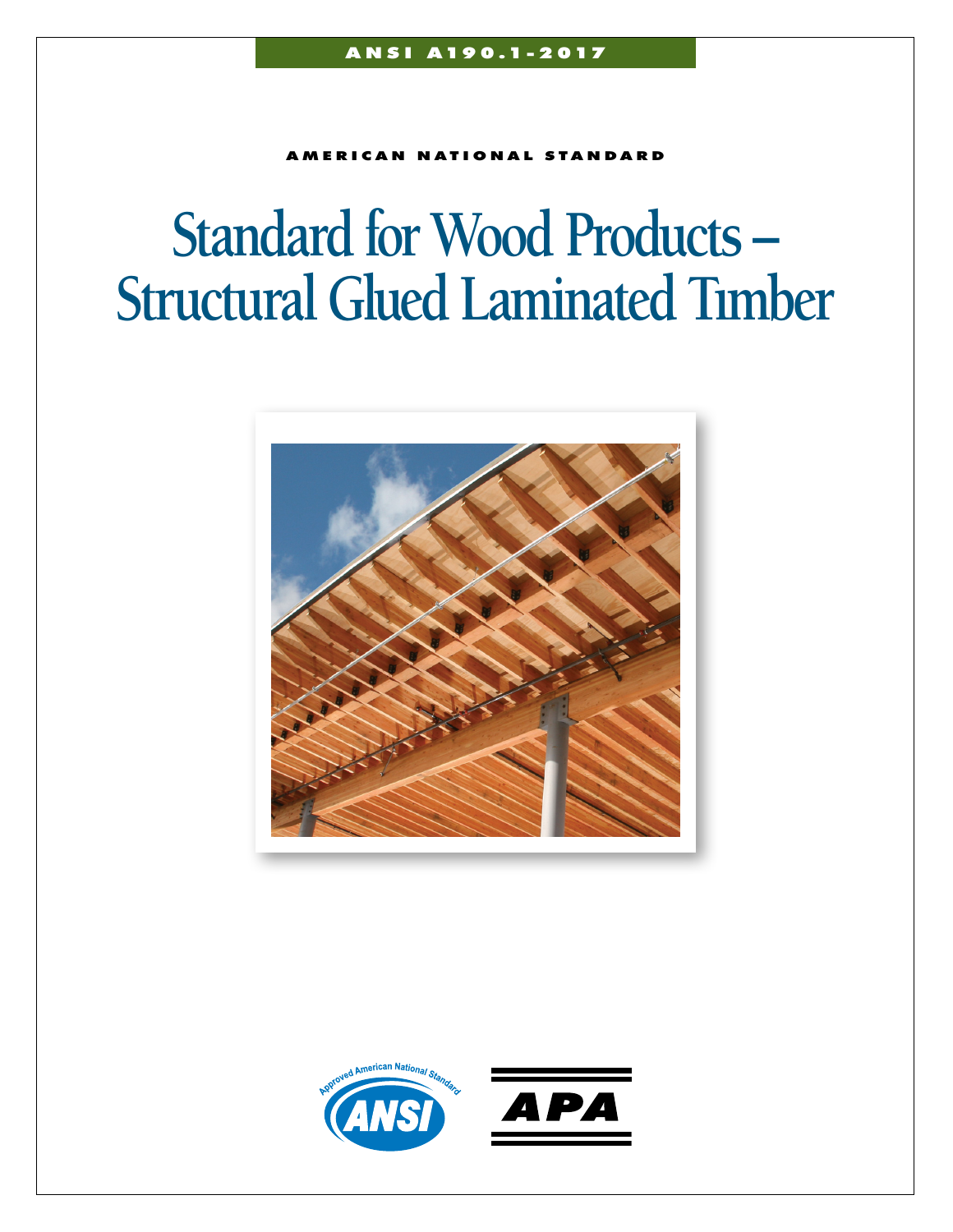# <span id="page-1-0"></span>American National Standard

Approval of an American National Standard requires review by ANSI that the requirements for due process, consensus, and other criteria for approval have been met by the standards developer. Consensus is established when, in the judgment of the ANSI Board of Standards Review, substantial agreement has been reached by directly and materially affected interests. Substantial agreement means more than a simple majority, but not necessarily unanimity. Consensus requires that all views and objections be considered, and that a concerted effort be made towards their resolution. The use of American National Standards is completely voluntary; their existence does not in any respect preclude anyone, whether he has approved the standards or not, from manufacturing, marketing, purchasing, or using products, processes, or procedures not conforming to the standards.

The American National Standards Institute does not develop standards and will in no circumstances give an interpretation of any American National Standard. Moreover, no person shall have the right or authority to issue an interpretation of an American National Standard in the name of the American National Standards Institute. Requests for interpretations should be addressed to the secretariat or sponsor whose name appears on the title page of this standard.

Caution Notice: This American National Standard may be revised or withdrawn at any time. The procedures of the American National Standards Institute require that action be taken periodically to reaffirm, revise, or withdraw this standard. Purchasers of American National Standards may receive current information on all standards by calling or writing the American National Standards Institute.

American National Standards Institute 25 West 43rd Street, 4th Floor New York, NY 10036 [www.ansi.org](http://www.ansi.org)

Published by *APA – The Engineered Wood Association* 7011 South 19th Street Tacoma, WA 98466

Copyright © 2017 by *APA – The Engineered Wood Association* All rights reserved.

No part of this publication may be reproduced in any form, in an electronic retrieval system or otherwise, without the prior written permission of the publisher.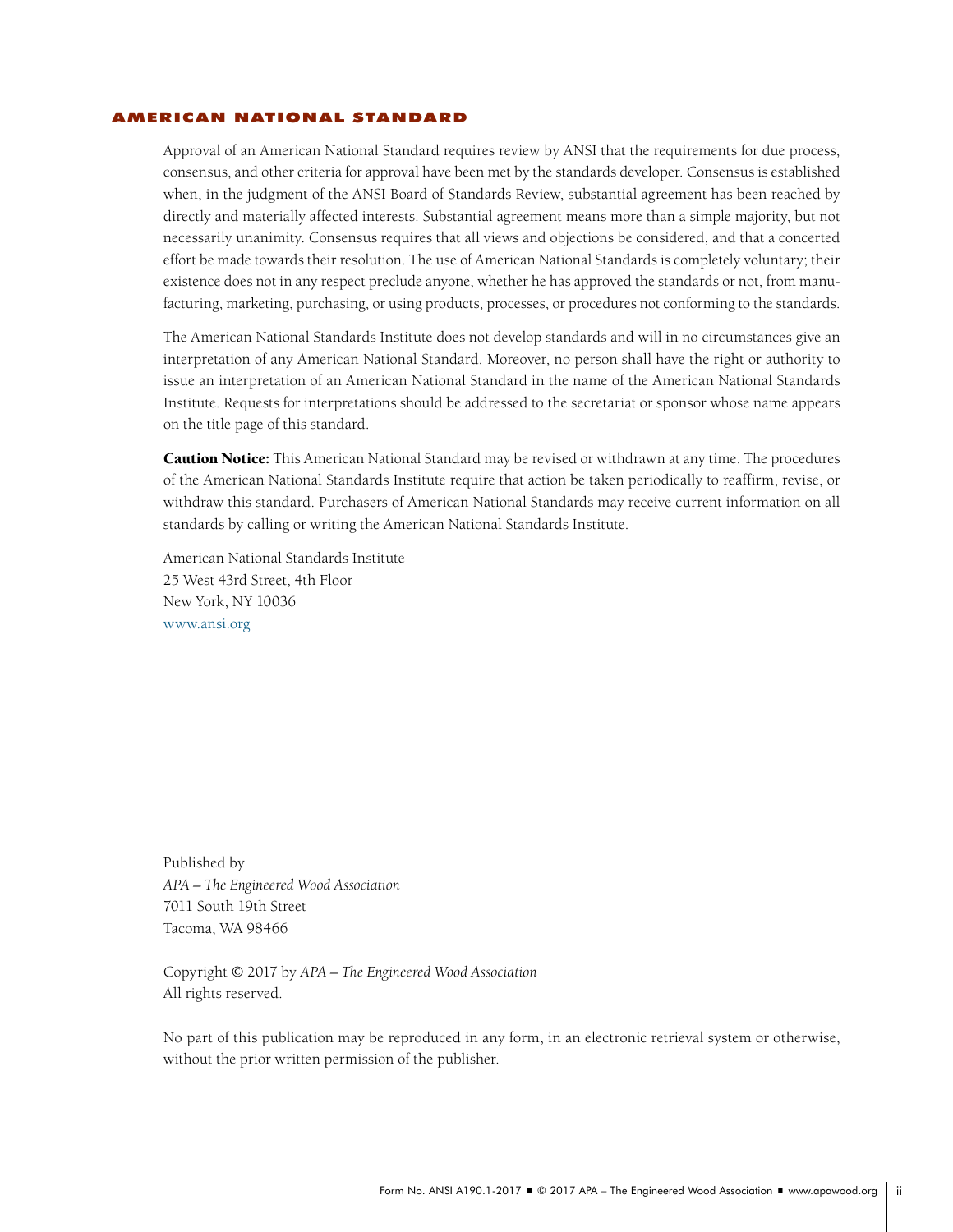# ANSI A190.1-2017

# **AMERICAN NATIONAL STANDARD**

# **Standard for Wood Products – Structural Glued Laminated Tımber**

*APA – The Engineered Wood Association*

Approved January 24, 2017 American National Standards Institute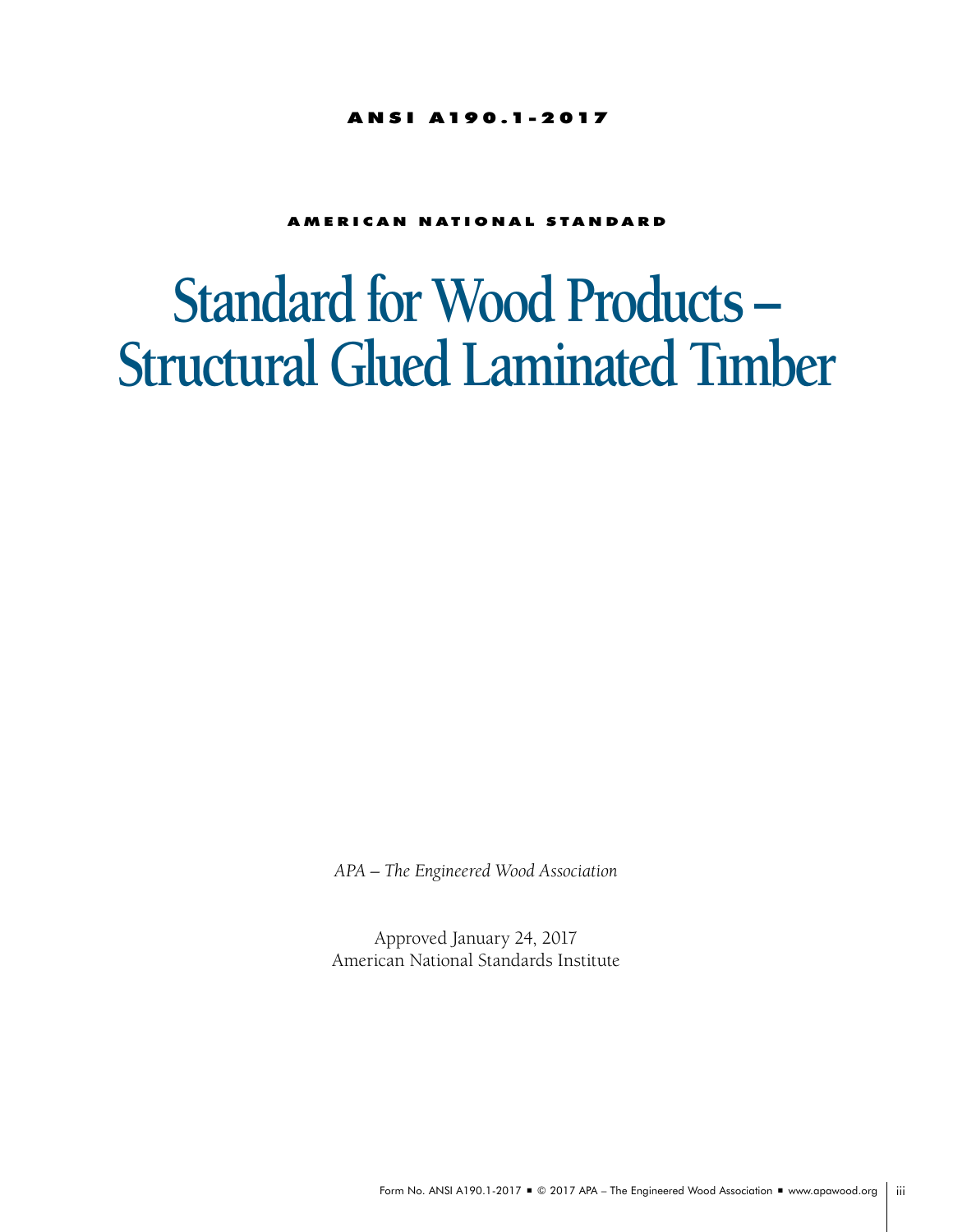### <span id="page-3-0"></span>**FOREWORD** (This Foreword is not a Part of American National Standard ANSI A190.1-2017)

This Standard is a revision of American National Standard ANSI A190.1-2012. It contains requirements for the manufacture and quality control of structural glued laminated timber. See History of Project, for further information.

Since January 1, 2013, APA – The Engineered Wood Association has assumed the Secretariat responsibilities for this Standard and re-designated it as ANSI A190.1. The maintenance of this Standard follows the *Operating*  Procedures for Development of Consensus Standards of APA - The Engineered Wood Association, approved by ANSI.

Inquiries or suggestions for improvement of this standard are welcome and should be directed to APA – The Engineered Wood Association at 7011 South 19th Street, Tacoma, WA 98466, [www.apawood.org.](http://www.apawood.org)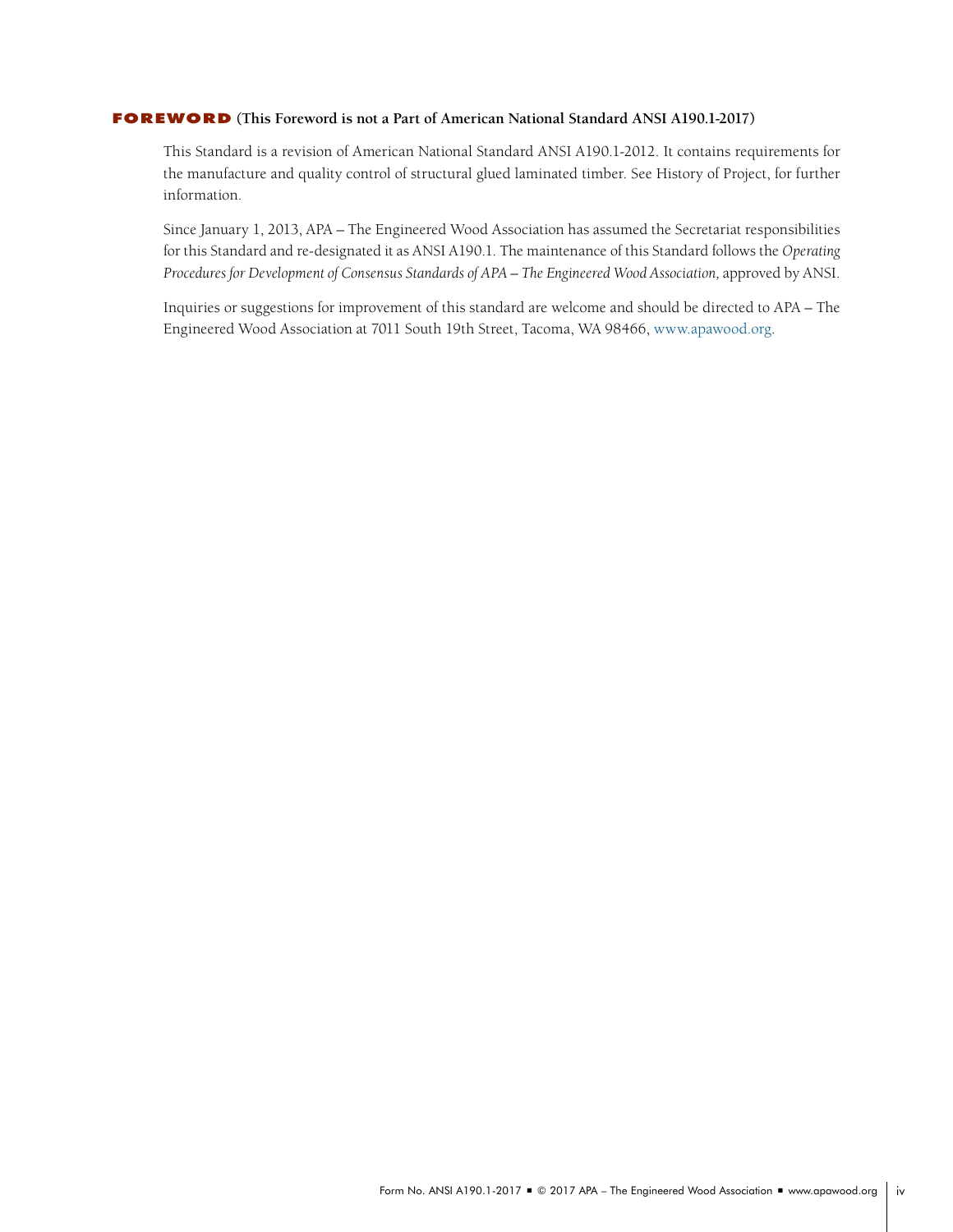# **CONTENTS**

|     |                  | . II<br><b>AMERICAN NATIONAL STANDARD</b>                                            |
|-----|------------------|--------------------------------------------------------------------------------------|
|     |                  |                                                                                      |
|     |                  | <b>STRUCTURAL GLUED LAMINATED TIMBER 1</b>                                           |
| 1.  |                  |                                                                                      |
| 2.  |                  | <b>REFERENCED PUBLICATIONS 1</b>                                                     |
| 3.  |                  | <b>GENERAL REQUIREMENTS 1</b>                                                        |
|     | 3.1<br>3.2       |                                                                                      |
|     | 3.3              |                                                                                      |
| 4.  |                  |                                                                                      |
|     | 4.1              | Tolerance for Dimensions. 2                                                          |
|     | 4.2<br>4.3       | Tolerance for Camber or Straightness3<br>Tolerance for Squareness of Cross Section 3 |
|     | 4.4              | Tolerances for Other Measurements3                                                   |
| 5.  |                  | LUMBER FOR LAMINATING3                                                               |
|     | 5.1<br>5.2       |                                                                                      |
|     | 5.3              | Sawn Lumber Gradina. 3                                                               |
|     | 5.3.1            | Visually Graded Lumber. 4                                                            |
|     | 5.3.2<br>5.3.3   | Mechanically Graded Lumber 4<br>Proof Graded Lumber 4                                |
|     | 5.3.4            | Grading of Lumber to be Ripped 4                                                     |
|     | 5.4<br>5.5       | Manufactured Lumber 4                                                                |
|     |                  | Structural Composite Lumber (SCL) 4                                                  |
| 6.  | 6.1              | Bonding Surfaces5                                                                    |
|     | 6.2              | Wane 5                                                                               |
|     | 6.3<br>6.4       | Lamination Thickness 5<br>Dimensional Tolerances 5                                   |
|     | 6.4.1            | Thickness Tolerances for Laminating                                                  |
|     |                  | with Gap-Filling Adhesives 5                                                         |
| 7.  |                  |                                                                                      |
|     | 7.1<br>7.2       | Gap-Filling Adhesives 6                                                              |
| 8.  |                  |                                                                                      |
|     | 8.1              | Maximum Insert Depth. 6                                                              |
| 9.  |                  |                                                                                      |
|     | 9.1<br>9.2       | Adhesive Mixing and Application 7<br>Face Joint Assembly and Bonding7                |
|     | 9.3              | Edge Joint Assembly and Bonding 8                                                    |
|     | 9.4              |                                                                                      |
| 10. |                  | END JOINTS 8                                                                         |
|     | 10.1<br>10.2     | Assembly and Bonding8<br>Joint Thickness Tolerance 9                                 |
|     | 10.3             | Knots In or Near End Joints 9                                                        |
|     | 10.4             | Spacing of End Joints                                                                |
|     | 10.5             | in Adjacent Laminations 9<br>Spacing of End Joints                                   |
|     |                  | Within the Same Lamination10                                                         |
|     | 10.6             | End Joints Used for Repair 10                                                        |
| 11. | 11.1             | APPEARANCE CLASSIFICATIONS 11<br>Framing Appearance Classification 11                |
|     | 11.1.1           | Lamination Characteristics11                                                         |
|     | 11.1.2           |                                                                                      |
|     | 11.1.3<br>11.1.4 | Surfacing11                                                                          |
|     | 11.2             | Industrial Appearance Classification. 11                                             |
|     |                  |                                                                                      |

|     | 11.2.1 Lamination Characteristics11<br>11.2.4 Surfacing12<br>Architectural Appearance Classification 12<br>11.3<br>11.3.1 Lamination Characteristics12<br>11.3.3 Surfacing12<br>Premium Appearance Classification 12<br>11.4<br>11.4.1 Lamination Characteristics12<br>11.4.3 Surfacing13 |  |
|-----|-------------------------------------------------------------------------------------------------------------------------------------------------------------------------------------------------------------------------------------------------------------------------------------------|--|
| 12. | <b>QUALITY CONTROL SYSTEM 14</b>                                                                                                                                                                                                                                                          |  |
|     | Plant and Process Qualification  14<br>12.1                                                                                                                                                                                                                                               |  |
|     | 12.1.1<br>Bonding Qualification 16                                                                                                                                                                                                                                                        |  |
|     | 12.1.2 Face and Edge Joint Qualification  17<br>12.1.3 End Joint Qualification. 17                                                                                                                                                                                                        |  |
|     | 12.1.4 Other Qualification Tests 18                                                                                                                                                                                                                                                       |  |
|     | 12.2                                                                                                                                                                                                                                                                                      |  |
|     | 12.2.1 Face Joint Bonding: Strength and                                                                                                                                                                                                                                                   |  |
|     | Wood Failure19<br>12.2.2 End Joint Bonding: Strength and                                                                                                                                                                                                                                  |  |
|     | Wood Failure19                                                                                                                                                                                                                                                                            |  |
|     | 12.2.3 Durability of Adhesive Bonds:                                                                                                                                                                                                                                                      |  |
|     | Face and End Joint Bonding 19                                                                                                                                                                                                                                                             |  |
|     | 12.3<br>Daily Quality Control 19                                                                                                                                                                                                                                                          |  |
|     |                                                                                                                                                                                                                                                                                           |  |
|     |                                                                                                                                                                                                                                                                                           |  |
|     | 12.3.4 Face and Edge Joints 21                                                                                                                                                                                                                                                            |  |
|     | 12.3.6 Tests for Integrity of Adhesive Bonds 22                                                                                                                                                                                                                                           |  |
|     | 12.3.7 Inspection of Finished Production 23                                                                                                                                                                                                                                               |  |
|     | Audit by an Accredited Inspection Agency23<br>12.4                                                                                                                                                                                                                                        |  |
|     | 12.5<br>Quality Control Records23<br>12.6                                                                                                                                                                                                                                                 |  |
|     |                                                                                                                                                                                                                                                                                           |  |
| 13. | <b>MARKING</b><br>Non-Custom Members. 24<br>13.1                                                                                                                                                                                                                                          |  |
|     | 13.1.1<br>Frequency of Marking 24                                                                                                                                                                                                                                                         |  |
|     | 13.2                                                                                                                                                                                                                                                                                      |  |
|     | 13.3<br>Fire-Resistance Ratings. 25                                                                                                                                                                                                                                                       |  |
|     | 13.4<br>Top Stamp Requirements 25<br>13.5<br>Certification of Conformance25                                                                                                                                                                                                               |  |
|     | Dual Manufacture 25<br>13.6                                                                                                                                                                                                                                                               |  |
|     | 13.7<br>Marking Truss Members25                                                                                                                                                                                                                                                           |  |
|     | 13.8<br>Withdrawal of Marking. 25                                                                                                                                                                                                                                                         |  |
| 14. | <b>ACCREDITED INSPECTION AGENCY26</b>                                                                                                                                                                                                                                                     |  |
| 15. | TECHNICAL REVIEW BOARD (TRB) 27                                                                                                                                                                                                                                                           |  |
|     | 15.1                                                                                                                                                                                                                                                                                      |  |
|     | 15.2<br>Membership $\ldots \ldots \ldots \ldots \ldots \ldots \ldots \ldots 27$<br>15.2.1                                                                                                                                                                                                 |  |
|     | 15.3                                                                                                                                                                                                                                                                                      |  |
|     | 15.4<br>Conduct of Meetings 28                                                                                                                                                                                                                                                            |  |
|     | 15.5                                                                                                                                                                                                                                                                                      |  |
| 16. | <b>DEFINITIONS</b>                                                                                                                                                                                                                                                                        |  |
| 17. | REFERENCED DOCUMENTS 33                                                                                                                                                                                                                                                                   |  |
|     | HISTORY OF PROJECT                                                                                                                                                                                                                                                                        |  |
|     | (NON-MANDATORY INFORMATION)34                                                                                                                                                                                                                                                             |  |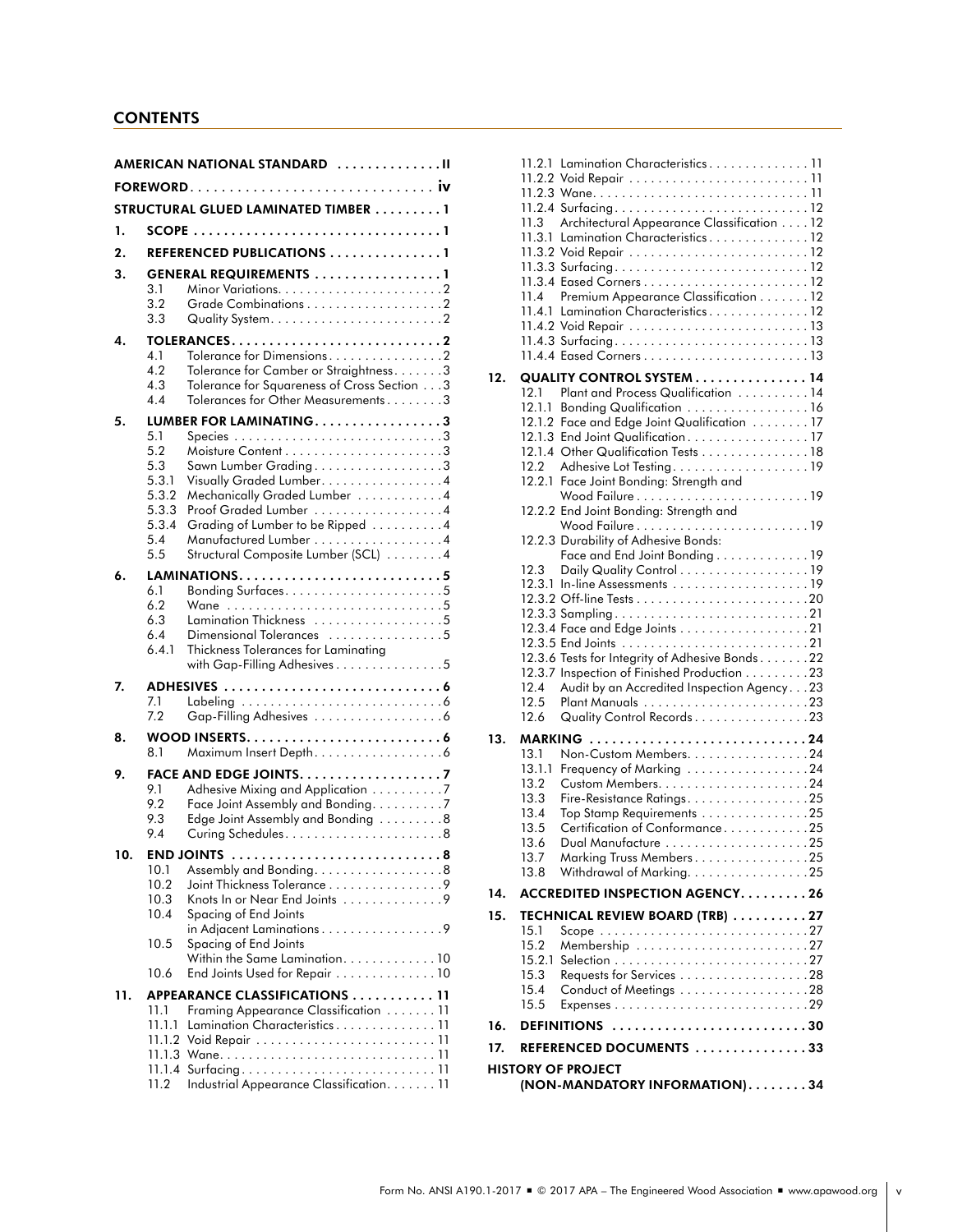#### <span id="page-5-0"></span>Structural Glued Laminated Timber

This Standard, which was initiated by APA – The Engineered Wood Association, has been developed under the provisions of the American National Standards Institute (ANSI) as a revision of American National Standard, *Structural Glued Laminated Timber* (ANSI A190.1-2012). See History of Project, for further information.

#### 1. Scope

The purposes of this Standard are (1) to establish nationally recognized requirements for the production, inspection, testing and certification of structural glued laminated timber, and (2) to provide material suppliers, producers, distributors and users with a basis for common understanding of the characteristics of this product.

This Standard describes minimum requirements for the production of structural glued laminated timber, including size tolerances, grade combinations, lumber, adhesives, appearance classifications, and manufacture. It also describes the required quality control system for the laminator including: plant qualification, daily quality control, the functions of an accredited inspection agency, and product marking.

These requirements are intended to permit the use of any suitable method of manufacture which will produce a product equal to or superior in quality and performance to that specified, provided such method is approved in accordance with the requirements of this Standard.

# 2. Referenced Publications

Referenced publications shall be considered part of this Standard. Later issues of a publication shall be adopted as part of this Standard only if the Technical Review Board referred to in Section 15 determines that the publication is applicable and consistent with the intent and requirements of this Standard.

# 3. General requirements

Structural glued laminated timber represented as conforming to this Standard shall meet all of the requirements specified herein, subject to the minor variations described in 3.1.

Components used to manufacture the structural glued laminated timber shall meet the requirements of Sections 5, 6, and 7. Manufacturing shall conform to the requirements in Sections 8, 9, 10, and 11 and the plant's procedures manual. All production shall be inspected and tested in accordance with Section 12. Products meeting the requirements of this Standard shall be marked in accordance with Section 13. The plant shall be subject to regular periodic auditing by an accredited inspection agency as defined in Section 14.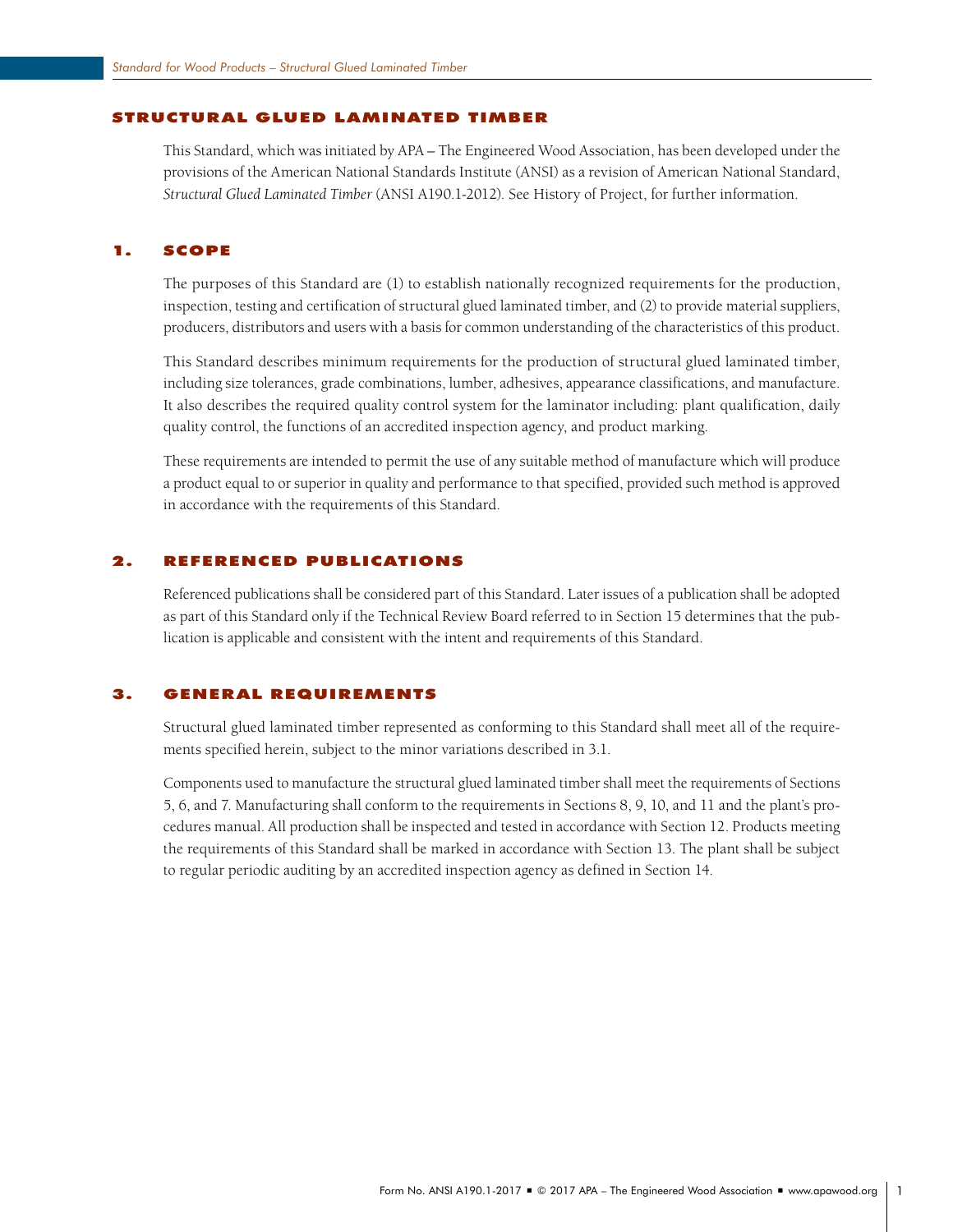# <span id="page-6-0"></span>3.1 Minor Variations

A member conforms to this Standard where minor variations of a limited extent in non-critical locations exist, or where structural damage or defects have been repaired and, in the judgment of a qualified person, the member is structurally adequate for the use intended. The identity of the member and the nature of the minor variation shall be documented. A qualified person is one who is familiar with the job specifications and applicable design requirements and has first hand knowledge of the manufacturing process.

## 3.2 Grade Combinations

Grade combinations and their corresponding design values shall be developed in accordance with ASTM D3737 or shall be obtained by performance testing and analysis in accordance with recognized standards. Grade combinations shall be approved by the accredited inspection agency. Alternate grades of lumber are permitted to be used to replace standard laminating grades in grade combinations developed in accordance with ASTM D3737 provided that the alternate grades are qualified in accordance with AITC 407.

# 3.3 Quality System

The principal responsibilities for assuring conformance to this Standard are placed on the manufacturer's continuing quality control of the production operations and periodic audit thereof by an accredited inspection agency. This quality control system includes:

- *(a)*  A check of each step of the production process,
- *(b)*  Physical tests on samples representing finished production, and
- *(c)*  A visual inspection of the finished production.
- *(d)*  Periodic auditing by an accredited inspection agency as defined in Section 14.

# 4. Tolerances

The size and shape of the laminated timber shall be as agreed upon between buyer and seller.

#### 4.1 Tolerance for Dimensions

The dimensional tolerances permitted at the time of manufacture shall be as follows:

*Width –* Plus or minus 1/16 in. (2 mm).

*Depth –* Plus 1/8 in. (3 mm) per ft (305 mm) of depth. Minus 3/16 in. (5 mm) or 1/16 in. (2 mm) per ft of depth, whichever is larger.

*Length –* Up to 20 ft (6.1 m), plus or minus 1/16 in. (2 mm). Over 20 ft (6.1 m), plus or minus 1/16 in. (2 mm) per 20 ft (6.1 m) of length or fraction thereof.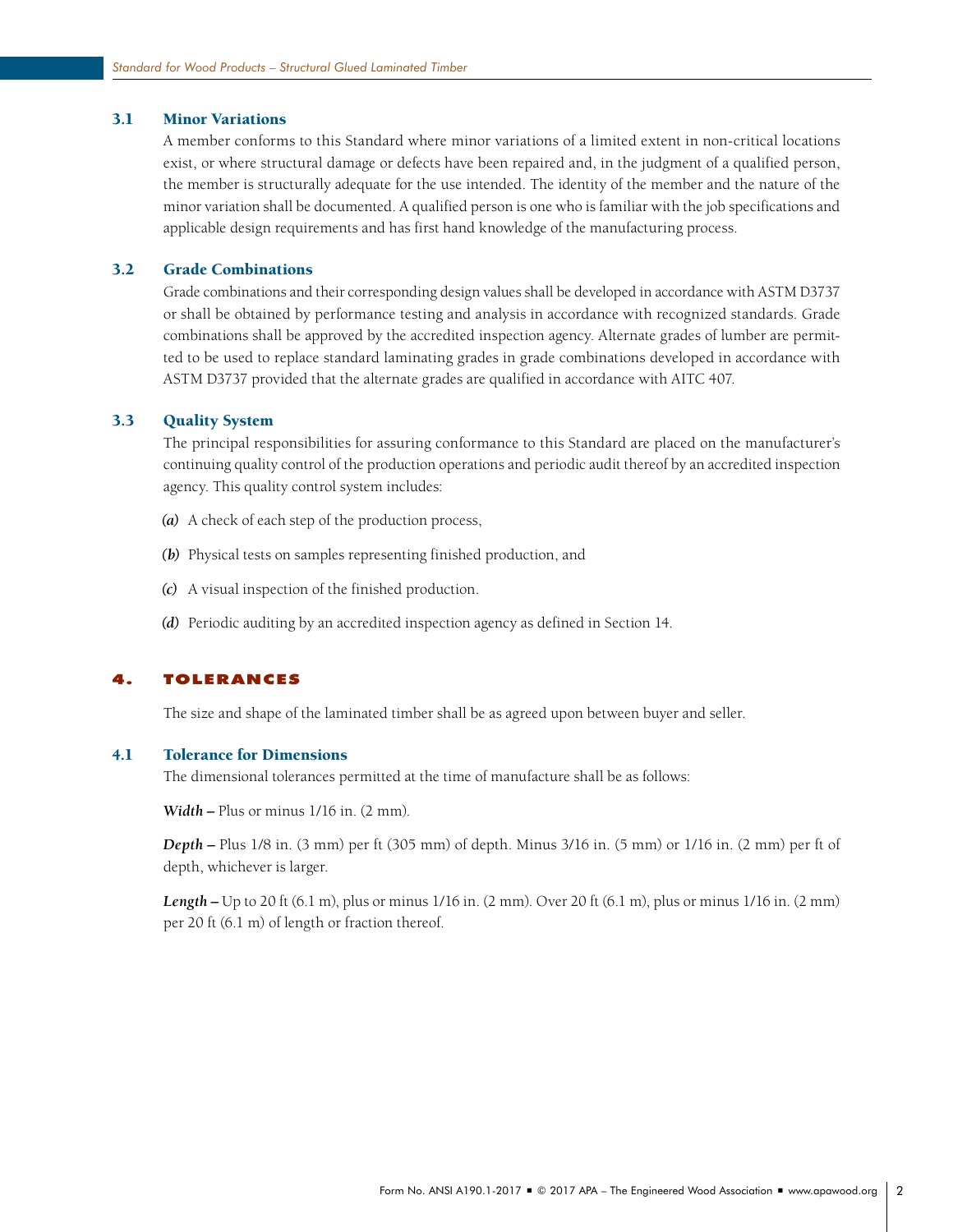# <span id="page-7-0"></span>4.2 Tolerance for Camber or Straightness

Tolerances for camber are applicable at the time of manufacture without allowance for dead load deflection. Up to 20 ft (6.1 m), the tolerance is plus or minus 1/4 in. (6 mm). Over 20 ft (6.1 m) the tolerance shall increase 1/8 in. (3 mm) per each additional 20 ft (6.1 m) or fraction thereof, but not to exceed 3/4 in. (19 mm).

The tolerances are intended for use with straight or slightly cambered members and are not applicable to curved members such as arches.

# 4.3 Tolerance for Squareness of Cross Section

The tolerance for squareness shall be within plus or minus 1/8 in. (3 mm) per ft (305 mm) of specified depth unless a specially shaped section is specified. Squareness shall be measured by placing one leg of a square across a top and/or bottom face and measuring the offset from the other leg of the square to the member at the opposite face of the beam.

# 4.4 Tolerances for Other Measurements

Tolerances for measurements not addressed in Sections 4.1, 4.2, and 4.3 shall be as agreed upon between buyer and seller.

# 5. Lumber for Laminating

#### 5.1 Species

For purposes of this Standard, softwood and hardwood species shall be approved for use in structural glued laminated timber if stress indices and knot distributions are established as described in ASTM D3737, or if other proposed criteria are determined to be in conformance with this Standard by the Technical Review Board.

# 5.2 Moisture Content

The moisture content of lumber shall not exceed 16% at the time of bonding. An exception applies when it is known that the equilibrium moisture content of the laminated timber in use will be 16% or more: the moisture content of laminations at the time of bonding shall not exceed 20%. Both end jointing and face bonding procedures for lumber with moisture content above 16% shall be approved by an accredited inspection agency.

The moisture content of a piece of lumber shall be taken as the average moisture content throughout the cross sections measured and along the length of the piece.

All moisture meters used for lumber segregation shall be calibrated according to ASTM D4444.

#### 5.3 Sawn Lumber Grading

Sawn lumber is permitted to be visually graded, mechanically graded, or proof graded. All lumber shall be identified by grade prior to bonding. Lumber for multiple piece laminations (laminations consisting of 2 or more pieces of lumber across the width) shall be graded as individual pieces of lumber except for manufactured lumber as described in Section 5.4.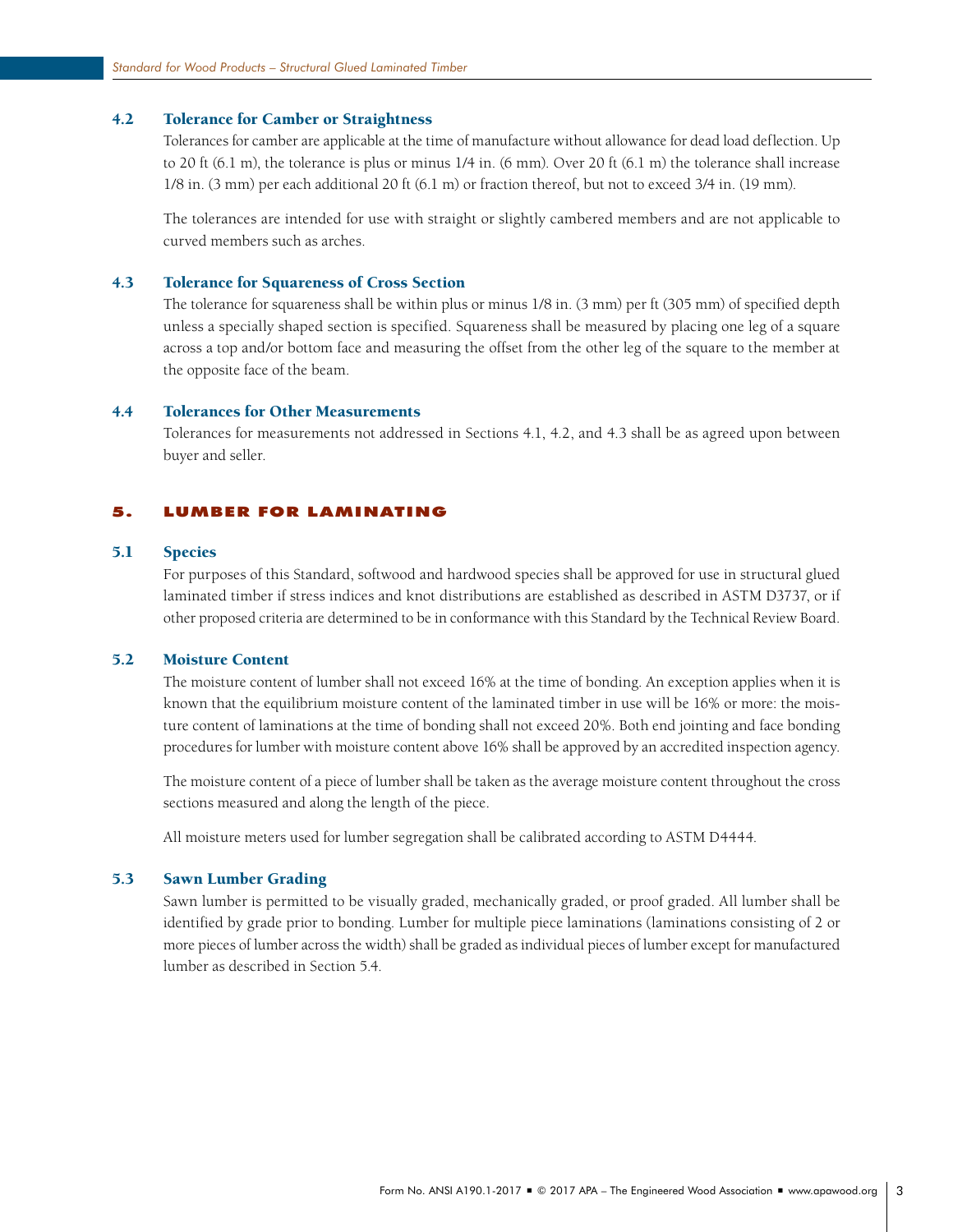#### <span id="page-8-0"></span>*5.3.1 Visually Graded Lumber*

Lumber shall be graded according to standard grading rules approved by the Board of Review of the American Lumber Standard Committee (ALS), or written special laminating grading rules. Such grades of lumber shall be modified, as necessary, to comply with additional requirements set forth in the laminating specifications for the species.

# *5.3.2 Mechanically Graded Lumber*

Mechanically graded lumber shall be graded according to standard grading rules approved by the Board of Review of the American Lumber Standard Committee or special rules determined to be in conformance with this Standard by the Technical Review Board. E-rated, machine stress rated (MSR) and machine evaluated lumber (MEL) are three commercial designations of mechanically graded lumber. Such grades shall be modified, as necessary, according to additional requirements set forth in the laminating specifications for the species.

#### *5.3.3 Proof Graded Lumber*

Proof testing shall be qualified under the supervision of an accredited inspection agency. Such proof graded lumber shall be subjected to quality control based on full size tension tests as set forth in AITC 406. Proof grading shall be limited to individual pieces of lumber without end joints.

#### *5.3.4 Grading of Lumber to be Ripped*

Lumber to be ripped shall be graded so that resulting pieces conform to all applicable grade requirements including knot size, slope of grain, and density or rate of growth.

- *(a)*  Mechanically Graded Lumber When mechanically graded lumber is ripped, it shall be regraded using the grade-determining mechanical or physical property and applicable visual requirements. Regrading requirements for mechanically graded lumber are permitted to be waived if the modulus of elasticity and tensile strength performance of the ripped pieces are monitored by quality control procedures approved by an accredited inspection agency.
- (b) Proof Graded Lumber Proof graded lumber shall be proof tested after ripping to the requirements established for the ripped size. Regrading requirements for proof graded lumber are permitted to be waived if the modulus of elasticity and tensile strength performance of the ripped pieces are monitored by quality control procedures approved by an accredited inspection agency.
- *(c)*  Ripping After End Jointing Ripping is permitted on laminations after end jointing and on completed members after bonding. Ripping shall be according to procedures approved by an accredited inspection agency.

# 5.4 Manufactured Lumber

Manufactured lumber consists of 2 or more pieces bonded together and qualified in accordance with the requirements set forth in AITC 401. Multiple piece laminations which have been edge bonded are not considered to be manufactured lumber provided they are graded as separate pieces as set forth in Section 5.3.

# 5.5 Structural Composite Lumber (SCL)

SCL shall be as defined in ASTM D5456 and shall meet the requirements of AITC 402.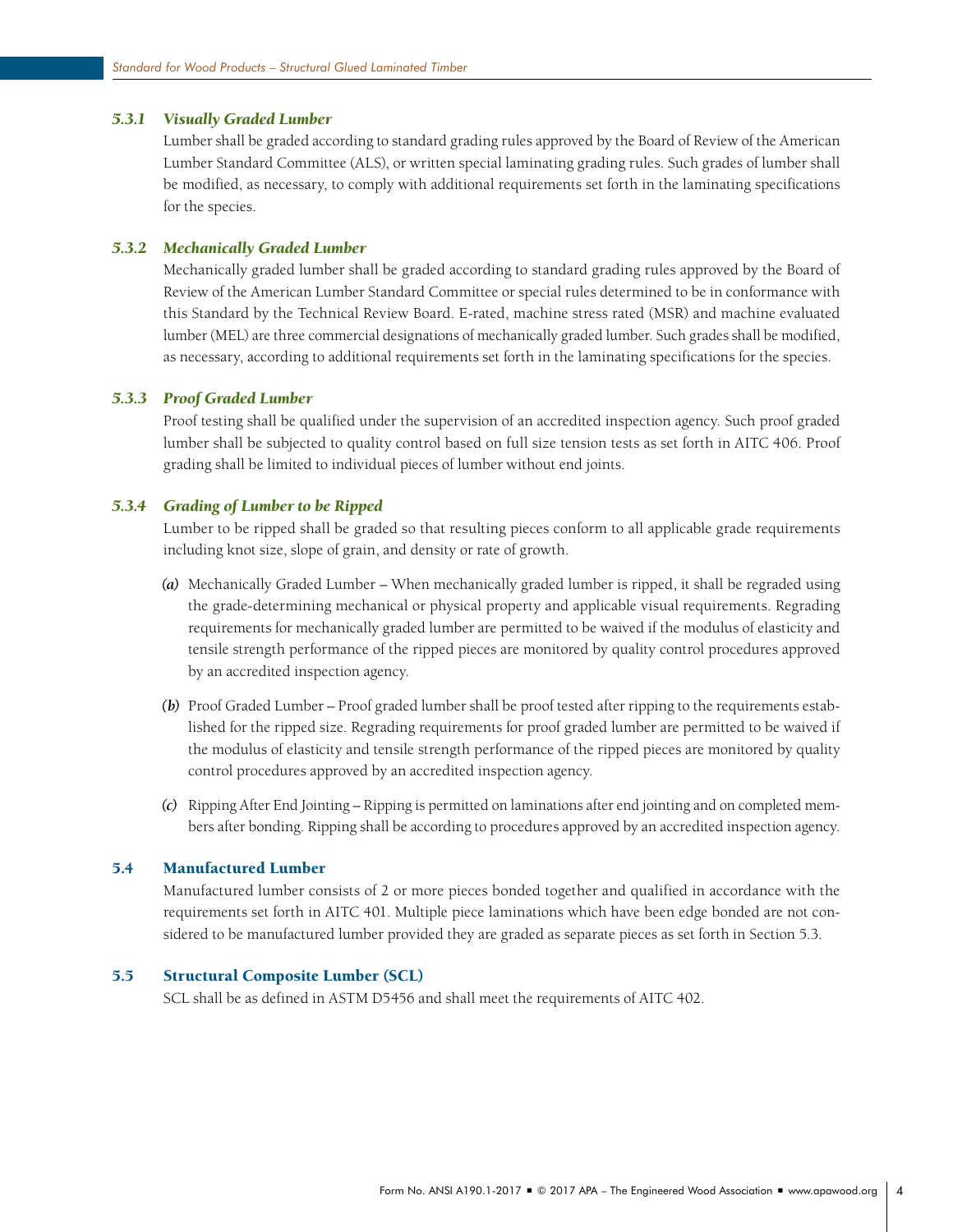# <span id="page-9-0"></span>6. Laminations

### 6.1 Bonding Surfaces

All bonding surfaces including face, edge and end joints shall be smooth and, except for minor local variations, shall be free of raised grain, torn grain, skip, burns, glazing or other deviations from the plane of the surface that might interfere with the contact of sound wood fibers in the mating surfaces. All bonding surfaces shall be free from dust, foreign matter, and exudation which are detrimental to satisfactory bonding.

#### 6.2 Wane

For dry-service conditions, wane up to 1/6 the width at each edge of interior laminations is permitted in certain grade combinations. Wane is permitted to be used in wet-service conditions only where moisture accumulation in the wane areas will not occur. For multiple piece laminations (across the width), wane shall not be permitted in the edge joints, whether bonded or not.

#### 6.3 Lamination Thickness

Laminations shall not exceed 2 in. (51 mm) in net thickness unless a gap-filling adhesive is used for face and edge bonds. Exception: A non-gap-filling adhesive shall be permitted to be used to bond laminations thicker than 2 in. (51 mm) where the laminator's process is qualified and approved by the accredited inspection agency.

# 6.4 Dimensional Tolerances

At the time of bonding, variations in thickness across the width of a lamination shall not exceed plus or minus 0.008 in. (0.2 mm). The variation in thickness along the length of an individual piece of lumber or the lamination shall not exceed plus or minus 0.012 in. (0.3 mm). The thickness variation shall occur randomly across the width and along the length such that the cumulative effect does not contribute to side-to-side depth variations greater than that allowed in Sections 4.1 and 4.3. Warp and cup shall not be so great that they will not be straightened out by pressure in bonding.

#### *6.4.1 Thickness Tolerances for Laminating with Gap-Filling Adhesives*

Where gap-filling adhesives which meet the requirements of Section 7.2 are used, all requirements of Section 6.4 apply except that variations in thickness of laminations are permitted to exceed the limitations specified in Section 6.4 but the maximum bond line thickness shall not exceed 1/16 in. (2 mm).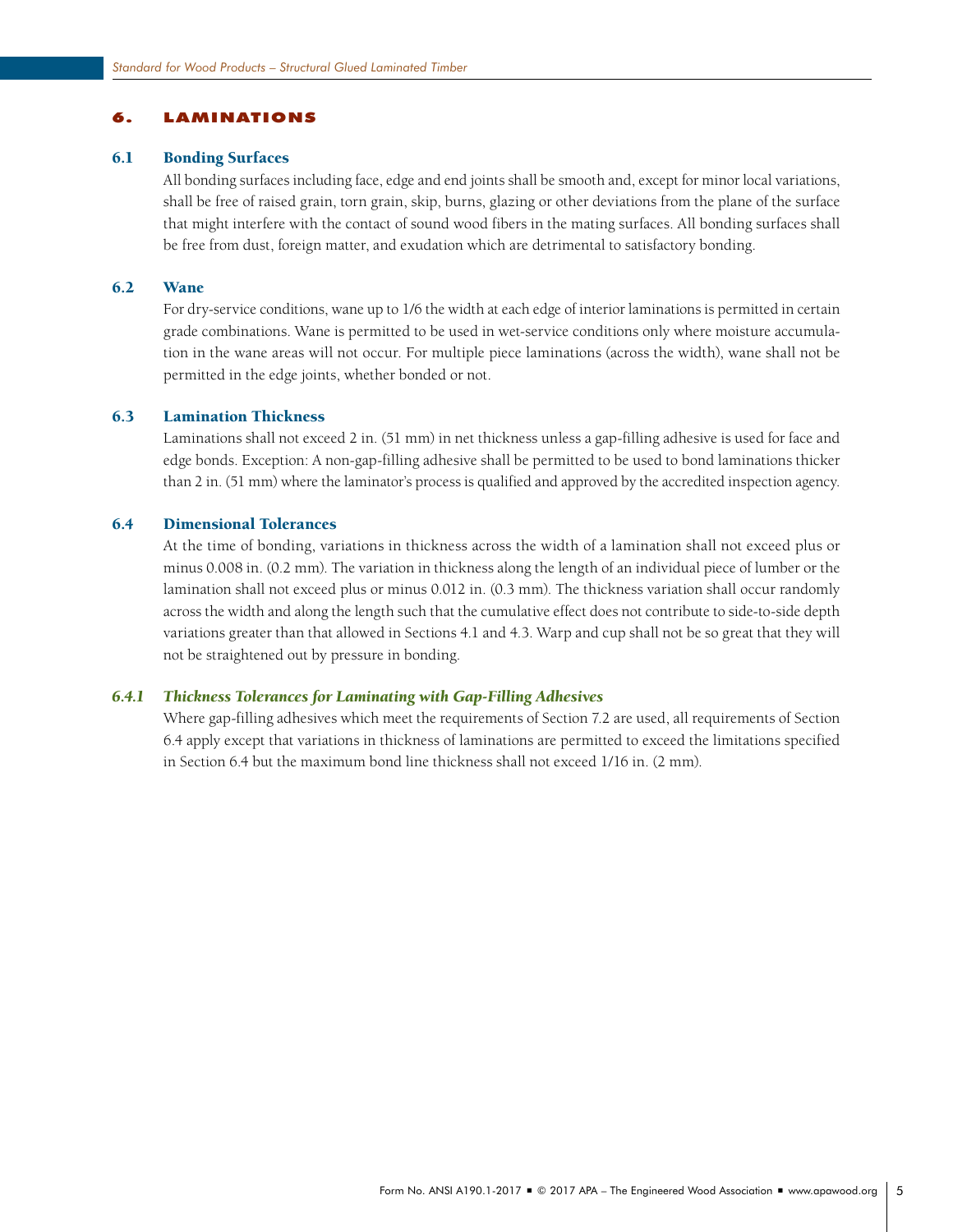# <span id="page-10-0"></span>7. Adhesives

Adhesives shall conform to the requirements of ANSI 405.

#### 7.1 Labeling

Each container of adhesive shall be identified with the name of the manufacturer, the name and/or designation of the adhesive, the adhesive manufacturer's lot number and the expiration date after which the adhesive shall not be used.

Labels on each container, with all required information shall be made visible and obvious to the observer. Expired adhesive shall not be used unless recertified in writing by the adhesive manufacturer and the new expiration date is displayed in an obvious place.

# 7.2 Gap-Filling Adhesives

Gap filling adhesives shall meet all requirements when tested with a bond line thickness of 1/16 in. (2 mm). Shims shall be used to ensure that the required bond line thickness is maintained during specimen preparation.

# 8. Wood Inserts

Wood inserts are permitted to be used to meet appearance classification requirements. The moisture content of inserts shall be in accordance with Section 5.2. Adhesives and the method for attaching inserts shall provide durability characteristics appropriate for the end use.

#### 8.1 Maximum Insert Depth

- *(a)*  Insert depth shall be limited to 1/2 in. (13 mm) for laminations less than nominal 6 in. nominal (140 mm) in width, and 3/4 in. (19 mm) for laminations 6 in. nominal (140 mm) or wider except for the outer 5% of the depth within the tension zone of bending members.
- **(b)** The depth for inserts located in the outer 5% of the depth of a bending member within the tension zone shall be limited to 1/4 in. (6 mm) for laminations less than 6 in. nominal (140 mm) in width and shall be limited to 3/8 in. (10 mm) for laminations 6 in. nominal (140 mm) and wider.

When for a specific known loading of a member, engineering calculations are used to determine the zones in the tension portion of bending members which will be loaded to less than 50% of the design strength in bending, the depth of the insert is permitted to be that given in (a).

Inserts used in the tension portion of bending members shall be tapered at each end with a slope not steeper than 1:16.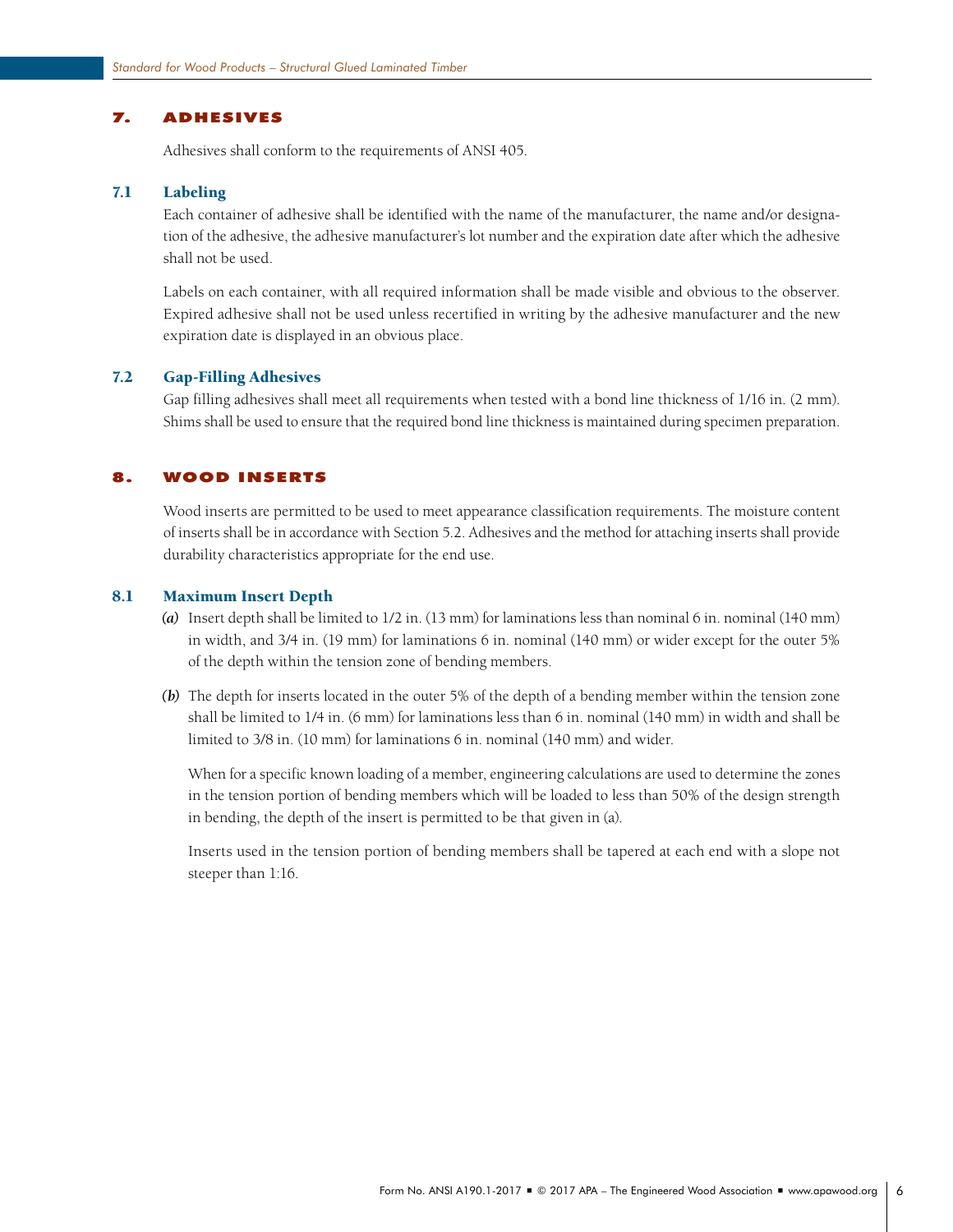### <span id="page-11-0"></span>9. Face and Edge Joints

The selection and preparation of lumber, laminations, and adhesives shall be in accordance with Sections 5, 6, and 7.

# 9.1 Adhesive Mixing and Application

Mixing of the adhesive, the interval between mixing and spreading, spreading, assembly time, assembly pressure, temperature and curing time of the adhesive shall be based on recommendations of the adhesive manufacturer with subsequent qualification and daily quality control by the laminator.

Proportions for each adhesive mix shall be determined by weight. Liquids are permitted to be measured by volume only after the containers have been calibrated on a weight basis. Automatic adhesive mixing equipment is permitted to be used provided appropriate mix proportions can be maintained within limits prescribed by the adhesive manufacturer. The mix ratio shall be verified a minimum of once daily by procedures described in AITC Test T122.

The adhesive, whether mixed prior to application or applied separately shall be applied uniformly to wood surfaces in an amount adequate to meet the performance requirements of this Standard. Determination of the adhesive spread rate shall be made in accordance with AITC Test T102. No adhesive shall be used after expiration of its storage or pot life, as determined by the adhesive manufacturer.

Lumber surface temperature at the time of bonding may be critical to achieving satisfactory adhesive bonds. Adjustments in assembly time, quantity of adhesive spread and curing conditions shall be made depending upon the lumber temperature and ambient temperature. The adequacy of adjustments shall be demonstrated by shear strength and bond durability tests conducted on bonds manufactured at the lowest and highest temperatures at which laminating takes place.

The temperature of the adhesive mix and other variables as required by the adhesive manufacturer shall be measured with sufficient frequency to assure that the working life of the adhesive is not exceeded.

# 9.2 Face Joint Assembly and Bonding

Face joints shall have pressure applied uniformly starting at any point, but progressing continuously outward toward the ends or along the length of the member. Assembly pressure at the bond line shall be according to the adhesive manufacturer's recommendations. Caul boards or plates shall be used, if necessary, to prevent localized crushing of the outer laminations.

Pressure shall be maintained for a sufficient period of time so as to ensure close contact between laminations and not over-stress bond lines during development of bond strength. Pressures shall be checked prior to substantial cure and adjustments made as required.

The use of mechanical fasteners such as nails, screws, etc., to secure laminations in lieu of clamping pressure shall not be permitted.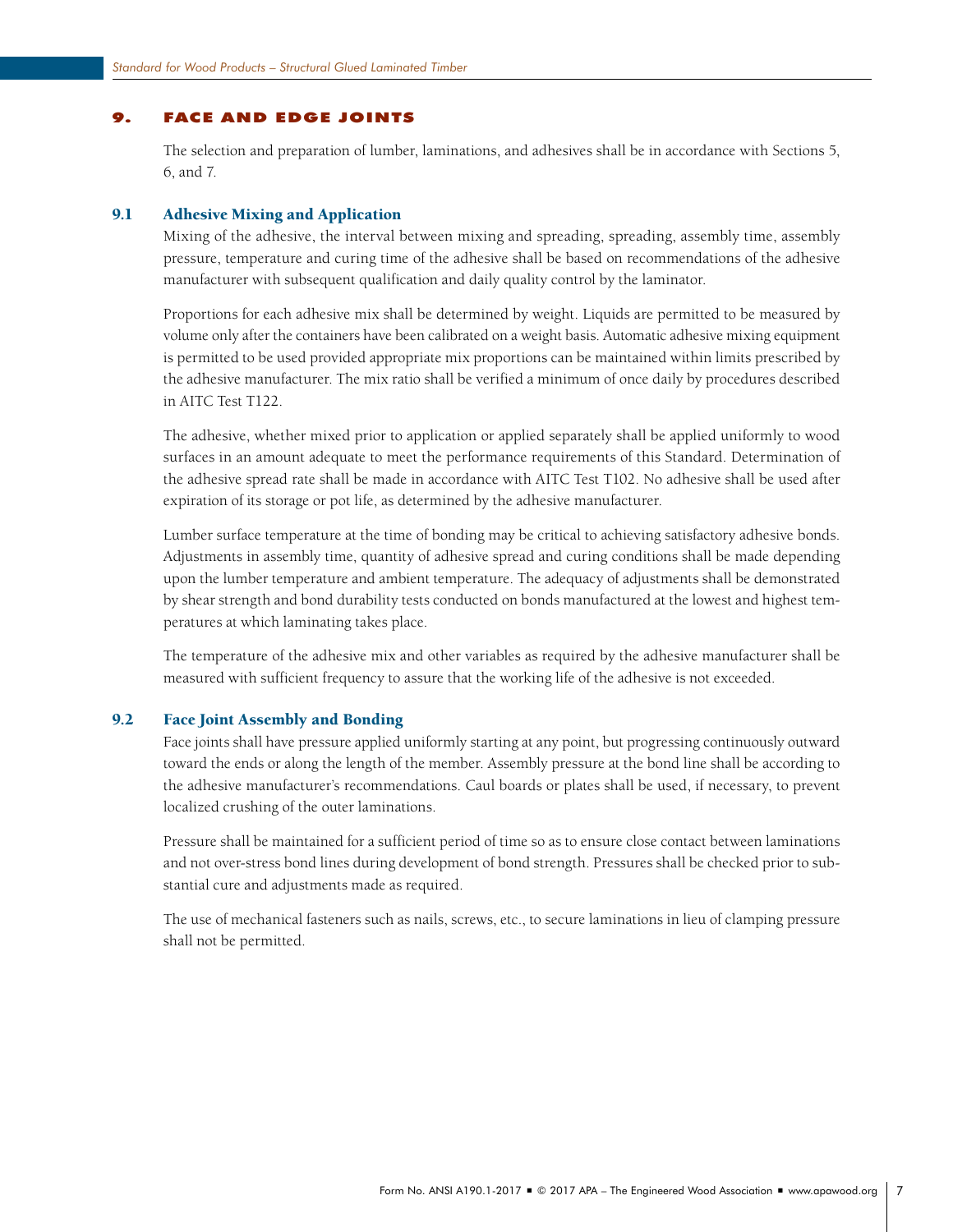# <span id="page-12-0"></span>9.3 Edge Joint Assembly and Bonding

Edge joint bonding shall not be required unless specified by the designer. When edge joint bonding is required, edge joints shall be tested in the same manner as face joints and the same requirements for wood failure and shear strength shall apply. A gap filling adhesive shall be used to bond edge joints, unless the maximum net width of pieces being bonded is less than or equal to 2 in. (51 mm).

When edge joints are not pre-bonded, they shall be staggered laterally in adjacent laminations by at least the net thickness of the lamination, but not less than 1 in. Where edge joints are pre-bonded in accordance with the requirements of Section 9.2, they need not be staggered laterally.

Where multiple-piece laminations are not edge bonded, it is intended that the edges of the pieces be reasonably close to each other. Edge spacing in top and bottom laminations is permitted to be up to 1/4 in. (6 mm) for the full length with an occasional 3/8 in. (10 mm) gap permitted. Edge spacing in interior laminations shall not exceed 3/8 in. (10 mm) for nominal widths of 10 in. (235 mm) and less, 1/2 in. (13 mm) for 12 in. nominal (286 mm) widths and 5/8 in. (16 mm) for 14 in. nominal (337 mm) widths. For widths wider than 14 in. nominal (337 mm), the allowable opening shall be proportional to the opening allowed for a nominal width of 14 in. (337 mm). Measurements of openings shall be cumulative across multiple-piece laminations containing 3 or more pieces.

Unbonded edge joints shall not be permitted in face laminations of members used in wet service conditions where moisture is likely to accumulate in the unbonded joint.

# 9.4 Curing Schedules

The laminator's procedures and quality control manual shall include certified bonding procedures for each adhesive formulation used. A separate procedure shall be established for each combination of adhesive, species and treatment. The procedures shall include time-temperature relationships.

#### 10. End Joints

End joints shall be bonded in accordance with the requirements for face joint bonding with appropriate modifications to the adhesive spreading, assembly times, application of pressure and curing times for the methods used.

End joints shall be qualified in accordance with Section 12.1.3.

#### 10.1 Assembly and Bonding

End joints shall be pre-bonded or assembled and bonded integrally with the face joint operation. Where end joints are bonded integrally with the face joint bonding of laminations, they must be positively maintained in alignment while the face joint bond is accomplished. Positioning and alignment methods shall permit measurement of tolerances with gauges. End joints for the production of curved members shall be pre-bonded unless the assembled thickness tolerance of the end joint area and alignment can be maintained by other methods.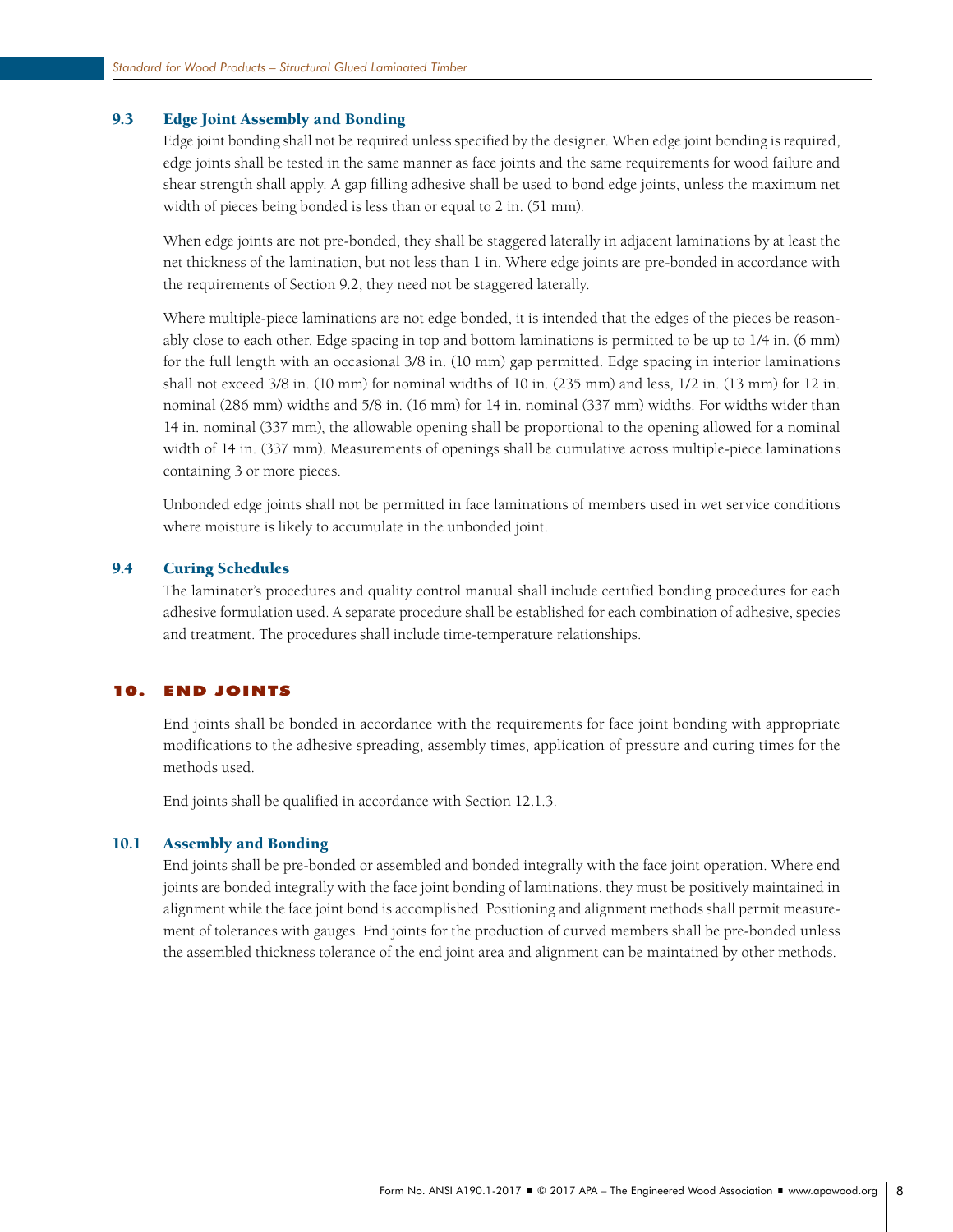# <span id="page-13-0"></span>10.2 Joint Thickness Tolerance

For plane scarf joints, the thickness tolerance in end joint areas at the time of face joint bonding shall be within plus 0.020 in. (0.5 mm) to minus 0.005 in. (0.1 mm) of the thickness of the lumber being end jointed. For finger joints, a thickness tolerance of plus 1/32 in. (0.8 mm) is allowed in the assembled thickness. The thickness of exposed tips of plane scarf joints or finger joints which occur across the full width of the face of the lamination shall not exceed 1/32 in. (0.8 mm).

#### 10.3 Knots In or Near End Joints

Knots or knotholes in plane scarf joints shall be limited to those permitted for the lumber grade. In no case shall they exceed 1/4 the nominal width of the piece in laminations occupying the outer 10% on each side of bending members.

Finger joints shall not contain knots except that an occasional occurrence of a single pin knot, not to exceed 3/8 in. (10 mm) diameter, is permitted in finger joints in the outer 10% of depth on the tension side of bending members. An occasional single knot up to 1/2 in. (13 mm) diameter is permitted in joints in the remainder of bending members and in uniform-grade members.

In bending members, knots exceeding 3/8 in. (10 mm) diameter shall not be permitted within 2 knot diameters or 6 in. (152 mm), whichever is less, of finger joints in the inner and outer tension zones (in no case less than 10% of the depth of bending members), nor shall knots over 1/2 in. (13 mm) diameter occur within one knot diameter of finger joints in the balance of the laminations.

In uniform-grade members, knots larger than 3/4 in. (19 mm) shall not be permitted within one knot diameter of finger joints.

Measurement of knot diameter for spacing near end joints shall be parallel to the longitudinal axis of the piece of lumber. The distance of knots from finger joints shall be measured from the edge of the knot nearest the joint to the closest part of the joint.

#### 10.4 Spacing of End Joints in Adjacent Laminations

Spacing between finger joints in adjacent laminations shall be determined by measuring the distance between the closest parts of joints in adjacent laminations measured in a direction parallel to the longitudinal axis.

The spacing of scarf joints shall be determined by measuring the distance between tips along the face joint bond of adjacent laminations. Furthermore, a plane at a right angle to the axis of a member that intersects one plane scarf joint in a lamination shall not intersect any part of another plane scarf joint in an adjacent lamination.

For multiple-piece laminations, an end joint shall be considered in the same manner as a lamination consisting of a single piece when end joints in the pieces of the lamination are within 6 in. (152 mm) of each other. If only one piece of a multiple-piece lamination has an end joint within a 6 in. (152 mm) cross section, and an end joint occurs in one piece of an adjacent lamination closer than 6 in. (152 mm), this combination shall be considered on the same basis as a single piece lamination provided the combined width of the 2 end joints does not exceed the width of the lamination.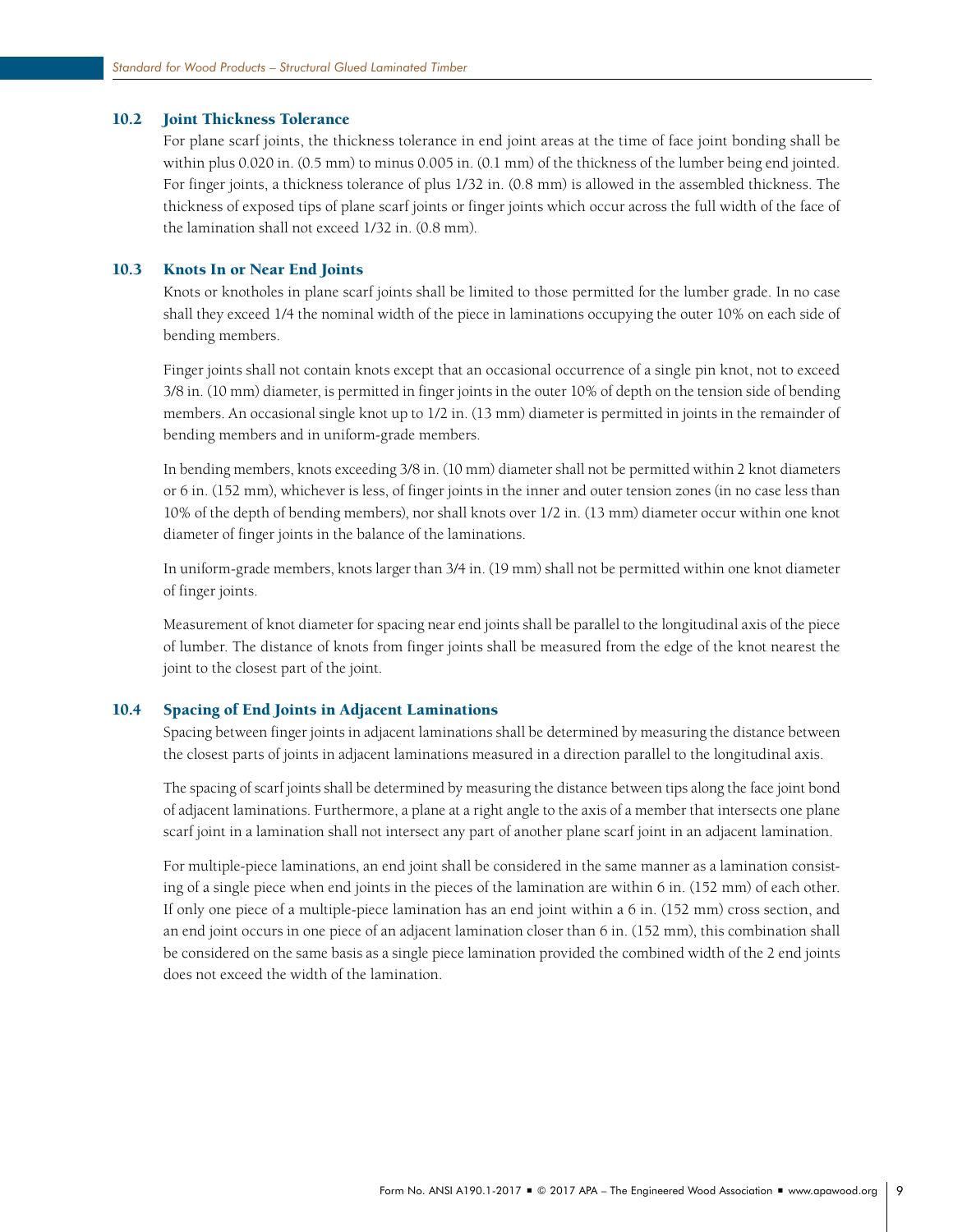<span id="page-14-0"></span>In those areas of members consisting of multiple-piece laminations where specific joint spacing is required, the sum of the widths of the end joints of multiple-piece lamination in any 2 laminations in any 6 in. (152 mm) of length shall not exceed the width of a single lamination; nor shall more than 3 end joints in adjacent laminations closer together than 6 in. (152 mm) appear on either side of members in this area.

Concentrations of end joints shall be avoided. In addition, end joints shall be dispersed as follows:

*(a)*  The minimum spacing of end joints in adjacent laminations in the tension zone of bending members for the outer 1/8 of the depth of the member plus one lamination shall be 6 in. (152 mm). This spacing applies over the central 75% along the length of the zone stressed in tension. There are no minimum spacing requirements for the remaining portion of the tension zone.

Where engineering calculations are used to determine zones in the tension portions of bending members which are loaded to less than 50% of the design value in bending, the minimum spacing requirements shall not apply to these zones.

- **(b)** When end joints are proof loaded in accordance with either AITC Test T118 or T121, there are no requirements for minimum spacing of end joints.
- *(c)*  When the outer lamination on the tension side of a member is repaired by the procedures described in AITC 403, the repair shall be made in such a manner that no end joint in the outer lamination or the next inner lamination occurs within 6 in. (152 mm) on either side of the repair tip(s).
- *(d)*  No specific end joint spacing is required in arches.

#### 10.5 Spacing of End Joints Within the Same Lamination

- *(a)*  End joints within the same lamination shall be spaced a minimum of 6 ft (1.8 m) apart in the outer 10% of the total depth of bending members on the tension side. An occasional occurrence of two end joints less than 6 ft (1.8 m) apart along lamination lengths shall be permitted. In the remainder of bending members, end joint spacing within the same lamination shall be permitted to be less than 6 ft.
- (b) Requirements for spacing of end joints within the same lamination shall not apply provided the full length of the lamination is proof loaded in tension by AITC Test T121, and the laminations are resurfaced after end jointing to the tolerances set forth in Section 6.4.

#### 10.6 End Joints Used for Repair

Laminating repair procedures using end joints which are integrally bonded in the repair process shall be evaluated by an accredited inspection agency using the same test criteria and manufacturing tolerances that are applicable to production end joints. The procedure for testing and evaluation in AITC 403 shall be followed.

If structural repairs using end joints are made to laminations containing end joints that have been previously proof loaded, the member containing the repaired lamination shall not be marked as a member containing proof loaded end joints.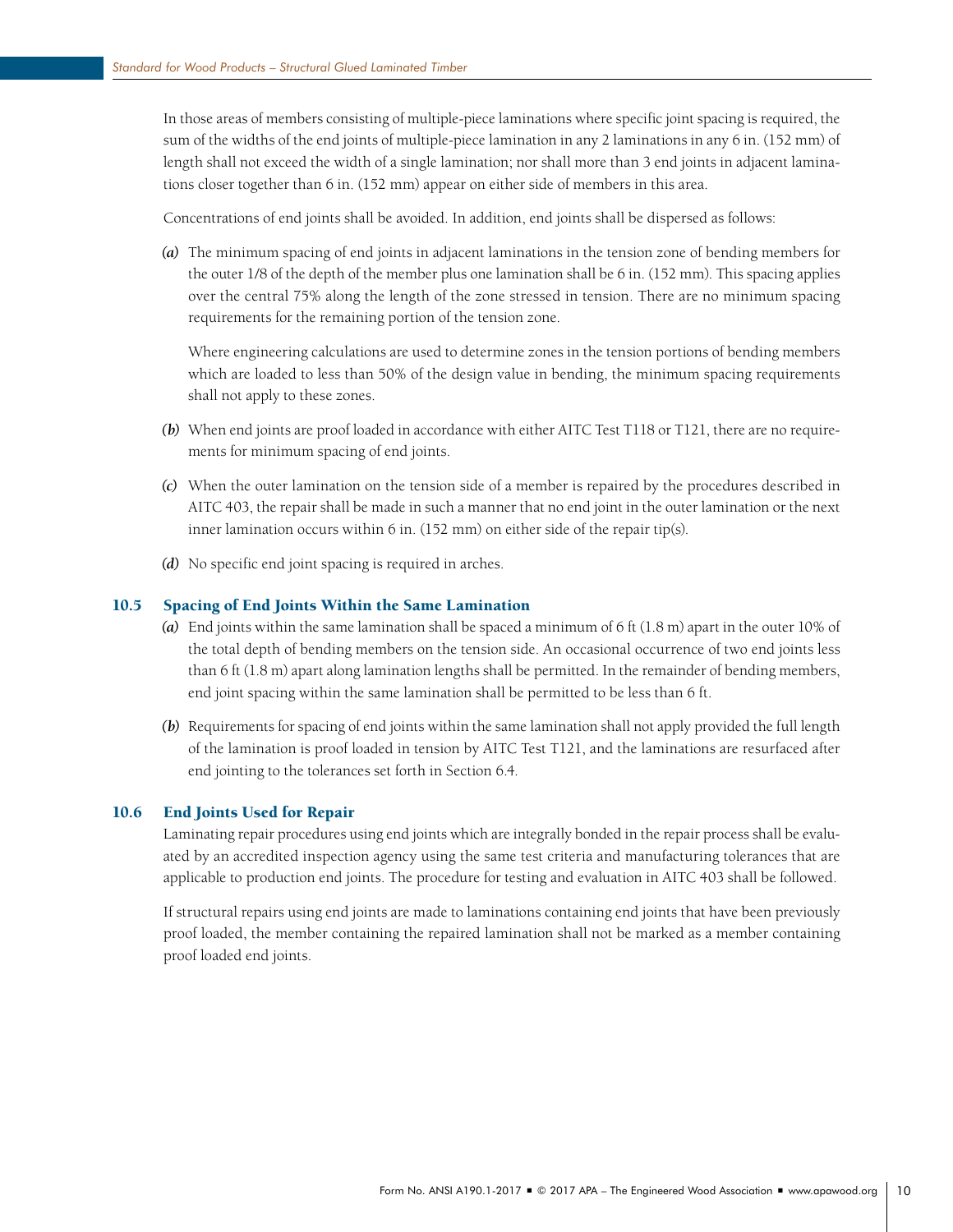# <span id="page-15-0"></span>11. Appearance classifications

Glued laminated timber shall be finished to a Framing, Industrial, Architectural or Premium classificationsunless otherwise agreed upon by buyer and seller.

# 11.1 Framing Appearance Classification

#### *11.1.1 Lamination Characteristics*

Laminations are permitted to possess the natural growth characteristics of the lumber grade.

#### *11.1.2 Void Repair*

Voids appearing on the edge of laminations need not be filled. Loose knots and open knot holes in the wide face of laminations exposed to view need not be filled. Gaps in edge joints appearing on the wide face of laminations exposed to view need not be filled.

#### *11.1.3 Wane*

Pencil wane is permitted in all combinations and is not limited in length, subject to the provisions in Section 11.1.4. The frequency of occurrence of pencil wane shall not exceed one in ten pieces of lumber used. Occasional wane approximately one foot (305 mm) in length and not exceeding the permissible depth of a low lamination shall be permitted in all combinations without regard to the cumulative effects indicated in Section 11.1.4. Wane permitted in specific laminating combinations up to 1/6 the lumber width on each side is not limited in length.

#### *11.1.4 Surfacing*

Members are required to be surfaced "hit or miss" on two sides only to match conventional framing lumber sizes. The following appearance requirements apply only to these two sides. Misses, low laminations, and pencil wane are permitted on a cumulative basis. The cumulative depth of misses, low laminations, and wane shall not exceed 10% of the width of the member at any bond line, except for combinations which permit more wane and have design values reduced accordingly. The maximum area of low laminations shall not exceed 25% of the surface area of a side.

#### 11.2 Industrial Appearance Classification

# *11.2.1 Lamination Characteristics*

Laminations are permitted to possess the natural growth characteristics of the lumber grade.

#### *11.2.2 Void Repair*

Voids appearing on the edge of laminations need not be filled. Loose knots and open knot holes in the wide face of laminations exposed to view need not be filled. Gaps in edge joints appearing on the wide face of laminations exposed to view need not be filled.

#### *11.2.3 Wane*

Pencil wane is permitted in all combinations, and is not limited in length, subject to the provisions of Section 11.2.4. The frequency of occurrence of pencil wane shall not exceed one in ten pieces of lumber used. Occasional wane approximately one foot (305 mm) in length and not exceeding the permissible depth of a low lamination shall be permitted in all combinations without regard to the cumulative effects indicated in Section 11.2.4. Wane permitted in specific laminating combinations up to 1/6 the lumber width on each side is not limited in length.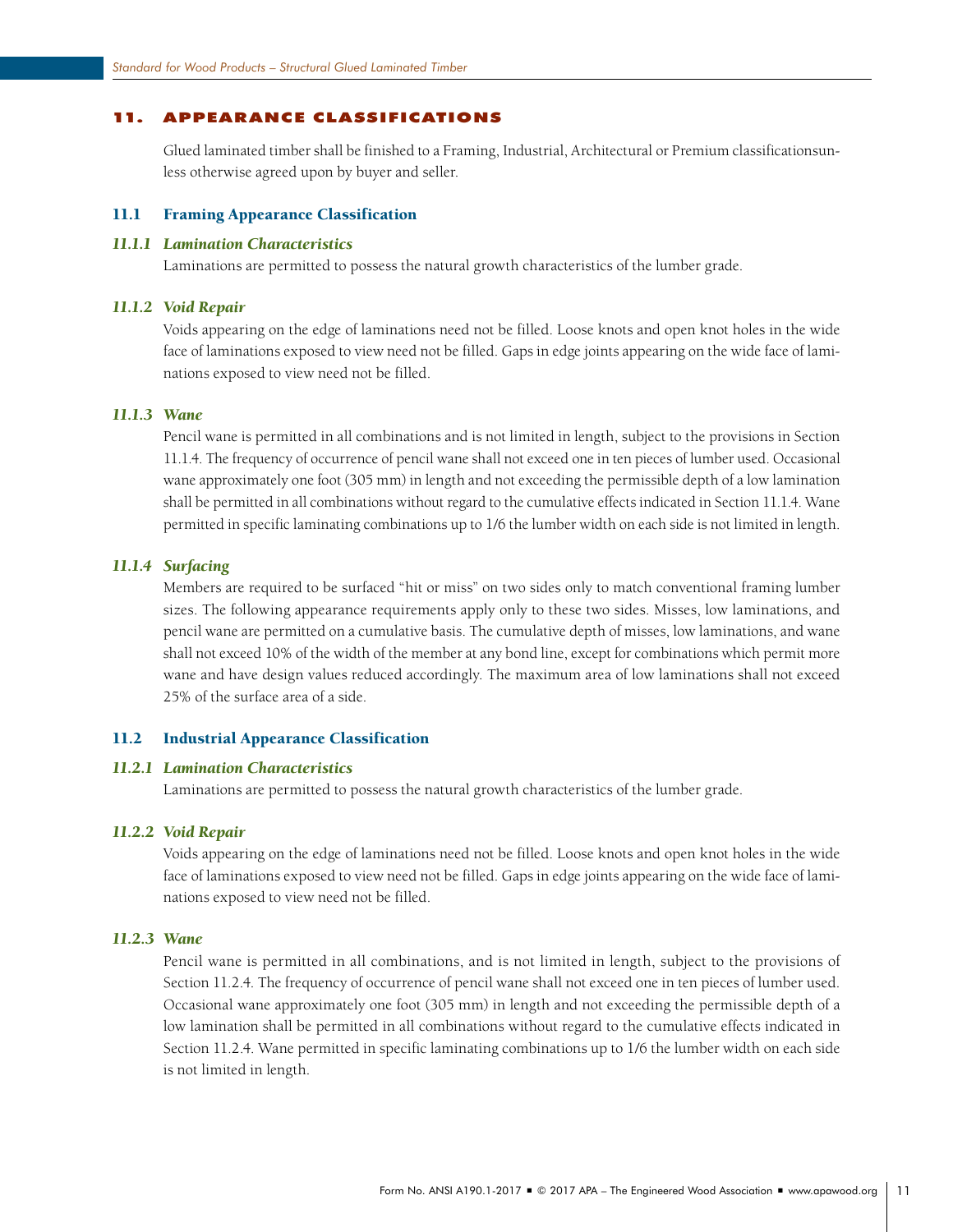#### <span id="page-16-0"></span>*11.2.4 Surfacing*

Members are required to be surfaced on two sides only. The following appearance requirements apply only to these two sides. Occasional misses, low laminations, and pencil wane are permitted on a cumulative basis. The cumulative depth of the misses, low laminations, and wane shall not exceed 10% of the width of the member at any bond line, except for combinations which permit more wane and have shear design values reduced accordingly. The maximum area of low laminations shall not exceed 5% of the surface area of a side, and no more than two low laminations shall be adjacent to one another.

# 11.3 Architectural Appearance Classification

#### *11.3.1 Lamination Characteristics*

The wide face of laminations exposed to view shall be free of loose knots. Otherwise, laminations are permitted to possess the natural growth characteristics of the lumber grade.

#### *11.3.2 Void Repair*

In exposed surfaces, voids measuring over 3/4 in. (19 mm) long shall be filled by the manufacturer with a wood-tone colored filler that reasonably blends with the final product or with wood inserts selected for similarity to the grain and color of the adjacent wood. Exception: A void (not repaired) is permitted to be longer than  $3/4$  in. (19 mm) if its area does not exceed  $1/2$  in<sup>2</sup>. ( $3.23$  cm<sup>2</sup>). Open knot holes on the wide face of laminations exposed to view shall be filled.

# *11.3.2.1 Pencil Wane*

All occurrences of pencil wane shall be repaired, regardless of length. Pencil wane shall be permitted to be repaired using filler up to a maximum length of 8 in. (203 mm). For pencil wane longer than 8 in. (203 mm), wood inserts shall be used for repairs.

#### *11.3.2.2 Edge Joints*

Voids greater than 1/16 in. (2 mm) wide in edge joints appearing on the wide face of laminations exposed to view shall be filled with wood-tone colored filler that reasonably blends with the final product.

#### *11.3.3 Surfacing*

Exposed faces shall be surfaced smooth. Misses, wane, and low laminations shall not be permitted. Occasional repaired pencil wane shall be permitted subject to the restrictions of Section 11.3.2.1.

# *11.3.4 Eased Corners*

The corners of the member exposed to view in the final structure shall be eased with a minimum radius of 1/8 in. (3 mm) or equivalent chamfer.

#### 11.4 Premium Appearance Classification

#### *11.4.1 Lamination Characteristics*

Laminations shall be selected to minimize loose knots, unsound knots, knotholes, pencil wane, bark inclusions, and voids that will be visible after final surfacing of the member. On the wide face of laminations exposed to view in the finished member, knots shall be limited to 20% of the net face width of the lamination, and not over two maximum size knots or their equivalent shall occur in a 6 ft (1.83 m) length. Otherwise, laminations are permitted to possess the natural growth characteristics of the lumber grade.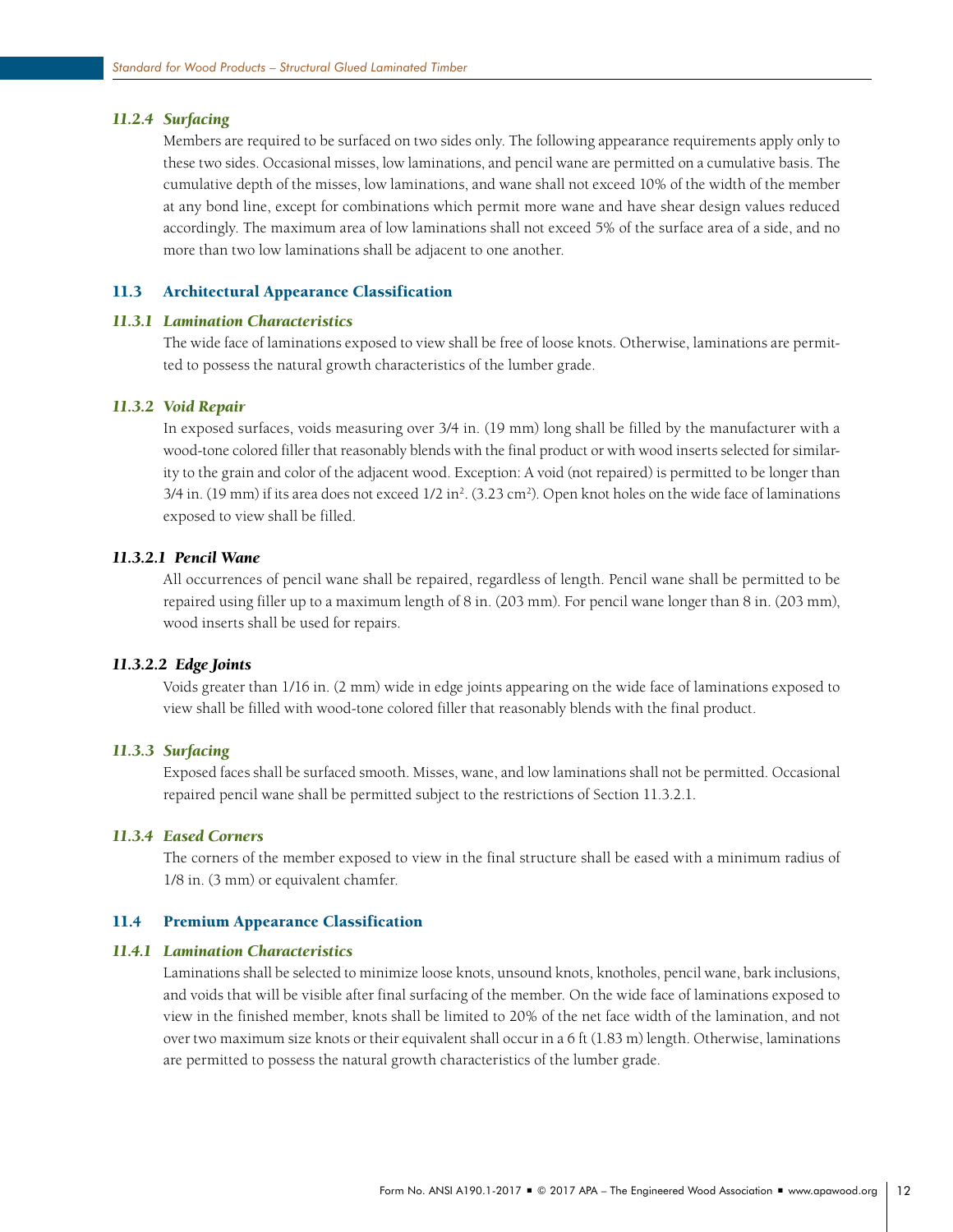#### <span id="page-17-0"></span>*11.4.2 Void Repair*

In exposed surfaces, voids measuring over 3/4 in. (19 mm) in length shall be filled by the manufacturer with wood-tone colored filler that reasonably blends with the final product or with clear wood inserts selected for similarity to the grain and color of the adjacent wood. Exception: A void (not repaired) is permitted to be longer than 3/4 in. (19 mm) if its area does not exceed 1/2 in<sup>2</sup>. (3.23 cm<sup>2</sup>).

Occasional occurrences of voids due to loose knots, unsound knots, knotholes, etc., which were not detected during the grading process, shall be permitted subject to the repair requirements of the preceding paragraph.

#### *11.4.2.1 Pencil Wane*

All occurrences of pencil wane shall be repaired regardless of length. Pencil wane shall be permitted to be repaired using filler up to a maximum length of 8 in. (203 mm). For pencil wane longer than 8 in. (203 mm), wood inserts shall be used for repairs.

# *11.4.2.2 Edge Joints*

Voids greater than 1/16 in. (2 mm) wide in edge joints appearing on the wide face of laminations exposed to view shall be filled with wood-tone colored filler that reasonably blends with the final product.

# *11.4.3 Surfacing*

Exposed faces shall be surfaced smooth. Misses, wane, and low laminations are not permitted. Occasional repaired pencil wane shall be permitted subject to the restrictions of Section 11.4.2.1.

# *11.4.4 Eased Corners*

The corners of the member exposed to view in the final structure shall be eased with a minimum radius of 1/8 in. (3 mm) or equivalent chamfer.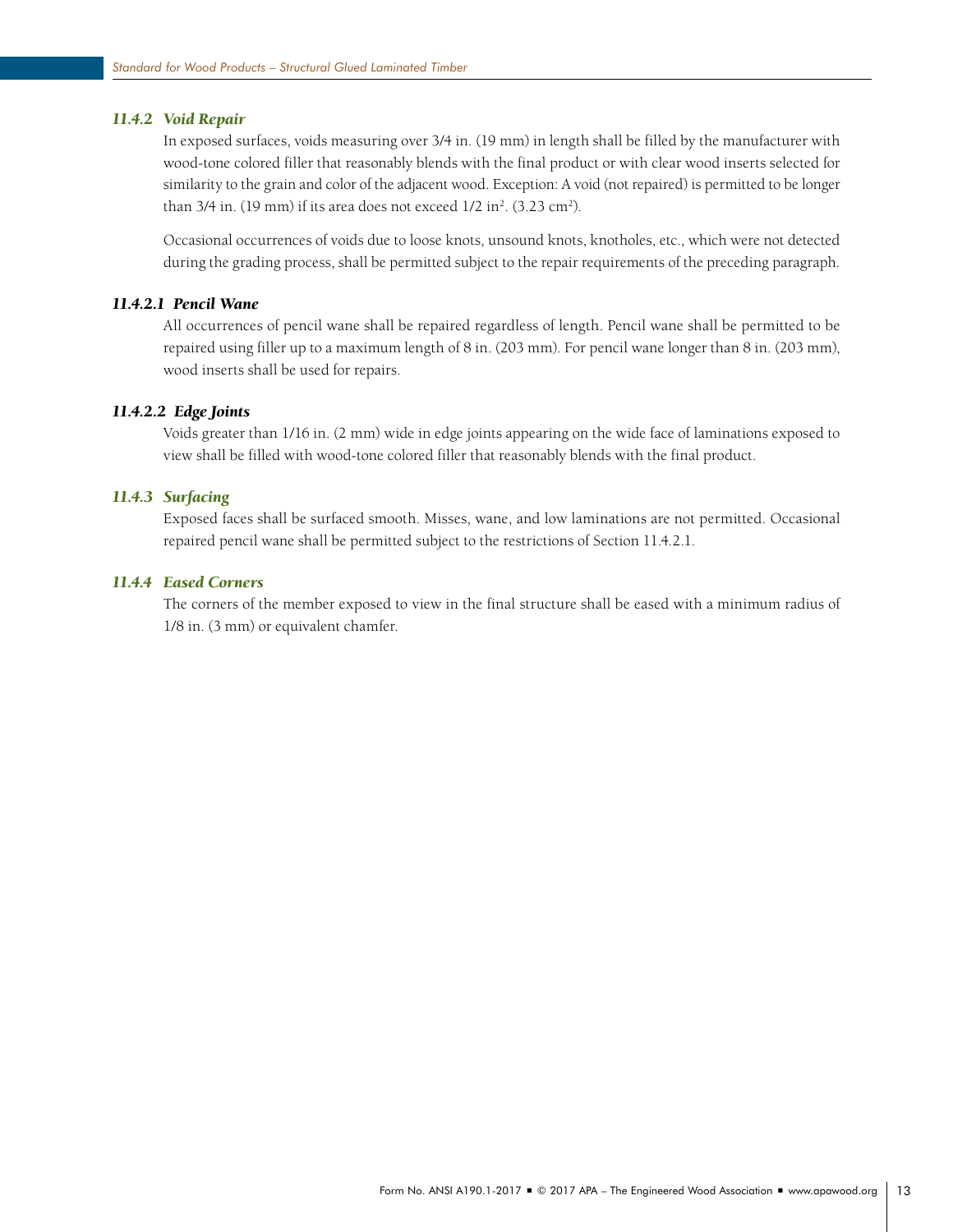# <span id="page-18-0"></span>12. Quality Control System

The quality control system of the laminator shall be established, implemented, and maintained by the laminator and shall be subject to approval by an accredited inspection agency.

At a minimum the quality control system shall include:

- *(a)*  Plant and process qualification, including qualification tests as required in Section 12.1 and verification of such qualification by an accredited inspection agency.
- *(b)*  Adhesive lot testing as required in Section 12.2.
- *(c)*  Daily quality control as required in Section 12.3, consisting of:
	- *1.*  A continuous detailed check of each step of the process at production checkpoints including in-line tests.
	- *2.*  Physical tests of representative samples.
	- *3.*  Visual inspection of finished production.
- *(d)* Regular audits by an accredited inspection agency (see Section 12.4).
- *(e)*  Plant manuals (see Section 12.5).
- *(f)*  Quality control records (see Section 12.6).

# 12.1 Plant and Process Qualification

All processes affecting the quality of structural glued laminated timber or the evaluation quality shall be qualified by test and approved by the accredited inspection agency prior to production. The following is required for plant qualification:

- *(a)*  Bonding qualification described in Section 12.1.1.
- **(b)** Face and edge joint qualification described in Section 12.1.2.
- *(c)*  End joint qualification described in Section 12.1.3.
- *(d)*  Qualification of special materials used by the plant such as alternate lumber grades (AITC 407), structural composite lumber (AITC 402), and manufactured lumber (AITC 401).
- *(e)*  Qualification of special processes used by the plant such as proof-grading lumber (AITC 406), lamination repairs (AITC 403), and radial reinforcement (AITC 404).
- *(f)*  Physical tests used by the plant for daily quality control shown in Section 12.1.5.
- *(g)*  Current calibration of test equipment and production gauges.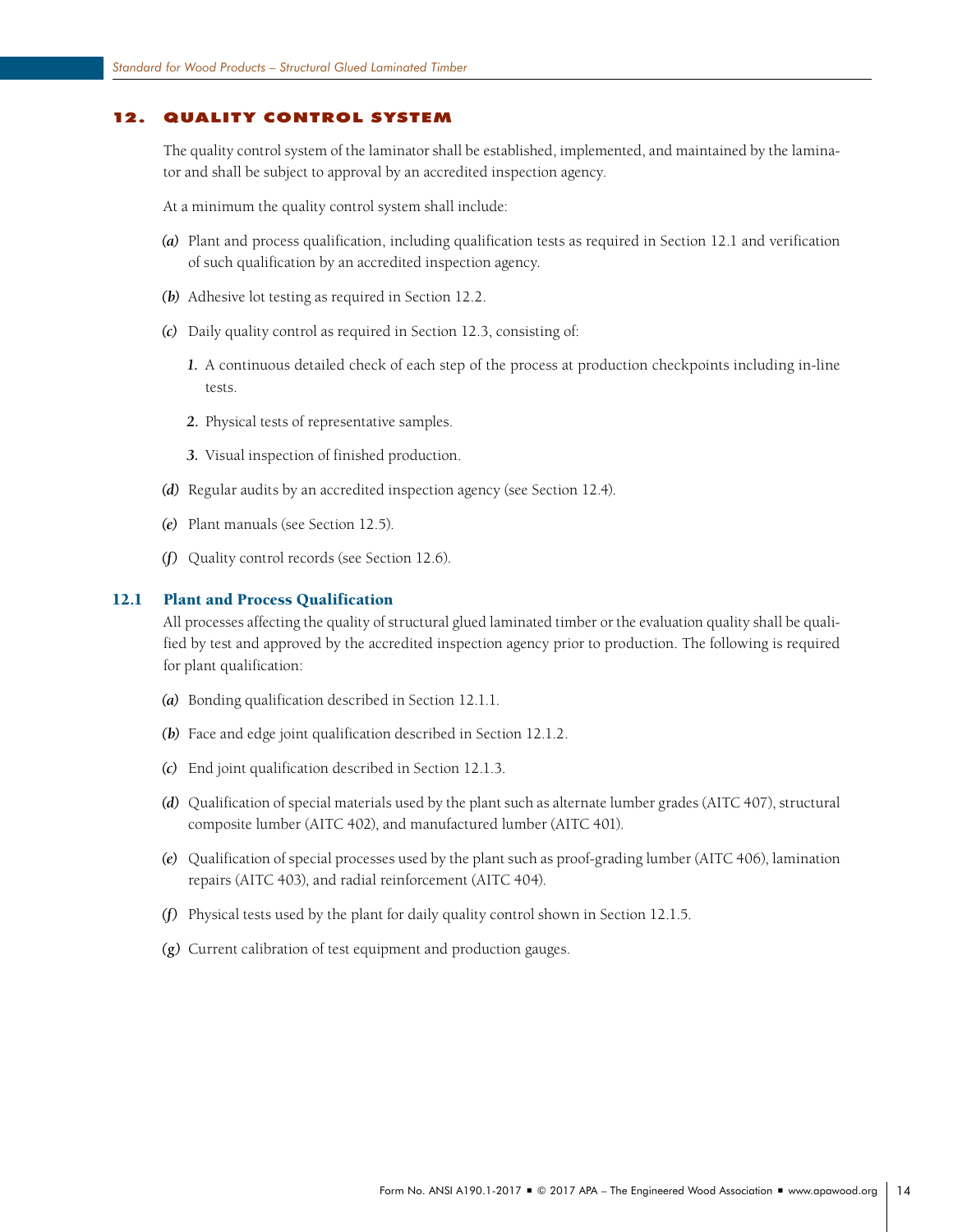A summary of the tests for qualification is shown in Table 1.

| <b>Test</b><br>Performed<br>On              | <b>Minimum</b><br>Number of<br><b>Samples</b>                          | <b>Minimum</b><br>Number of<br><b>Specimens per</b><br><b>Sample</b>   | <b>AITC Test</b><br>Number and<br><b>Type of Test</b>              | <b>Requirements or</b><br><b>Limitations for</b>                                                                 | <b>References</b><br><b>Within this</b><br><b>Standard</b> |
|---------------------------------------------|------------------------------------------------------------------------|------------------------------------------------------------------------|--------------------------------------------------------------------|------------------------------------------------------------------------------------------------------------------|------------------------------------------------------------|
| Face and<br>Edge Joints                     | 2 beams $(a,b)$ -<br>1 open assembly<br>1 closed assembly              | 10 total bond<br>lines for each<br>assembly                            | T107 Shear                                                         | Strength and Wood<br>Failure                                                                                     | 12.1.1<br>12.1.2                                           |
|                                             | 2 beams $(a,b)$ -<br>1 open assembly<br>1 closed assembly              | 3 blocks from<br>each assembly                                         | T110 Cyclic<br>Delamination                                        | <b>Bond Line Openings</b>                                                                                        | 12.1.1<br>12.1.2                                           |
|                                             | $1(\alpha)$                                                            | 30                                                                     | T119 Tension                                                       | Strength and Wood<br>Failure                                                                                     | 12.1.1<br>12.1.3                                           |
| End Joints                                  | $\mathsf{I}^{(\alpha,c)}$<br>5                                         |                                                                        | T110 Cyclic<br>Delamination                                        | <b>Bond Line Openings</b>                                                                                        | 12.1.1<br>12.1.3                                           |
| used in the plant.                          |                                                                        |                                                                        |                                                                    | The following tests are required in addition to the above requirements when these processes and/or materials are |                                                            |
| Proof Loaded<br>End Joints                  | $\overline{2}$                                                         | 30                                                                     | T118 Bending or<br>T121 Tension                                    | Strength                                                                                                         | 12.1.3.3                                                   |
| End Joints for                              | 10 Repairs                                                             | $\overline{2}$                                                         | T119 (Modified)<br>Tension                                         | Strength and<br>Wood Failure                                                                                     | 12.1.3<br>12.1.3.4                                         |
| Repair                                      | 1 <sup>(d)</sup>                                                       | 5                                                                      | <b>Beam Test</b>                                                   |                                                                                                                  | <b>AITC 403</b>                                            |
| Manufactured<br>Lumber                      | $\mathbf{1}$                                                           | 102                                                                    | T123 Tensile<br>Properties                                         | Strength                                                                                                         | <b>AITC 401</b>                                            |
| SCL                                         | Per Applicable<br>Requirements in<br>ASTM D5456 and<br><b>AITC 402</b> | Per Applicable<br>Requirements in<br>ASTM D5456 and<br><b>AITC 402</b> | T123 Tension<br>Plus Referenced<br><b>ASTM Tests</b><br>T107, T110 | Strength<br>SCL/SCL<br>plus SCL/Wood                                                                             | ASTM D5456<br><b>AITC 402</b>                              |
|                                             |                                                                        |                                                                        | T116                                                               | Long Span E                                                                                                      | <b>AITC 402</b>                                            |
| Radially<br>Reinforced<br>Curved<br>Members | $\mathbf{1}$                                                           | 10                                                                     |                                                                    |                                                                                                                  | <b>AITC 404</b>                                            |
| <b>Proof Graded</b><br>Lumber               | 1                                                                      | 102                                                                    | T123 Tensile<br>Properties                                         | Strength                                                                                                         | <b>AITC 406</b>                                            |
|                                             |                                                                        |                                                                        | T116                                                               | Long Span E                                                                                                      | <b>AITC 406</b>                                            |

(b) When edge joint bonding is a structural requirement.

(c) End joints are permitted in specimens used for face joint bonding.

(d) End joint repair procedures must be verified for adequacy by supplemental full scale beam tests in addition to AITC Test T119.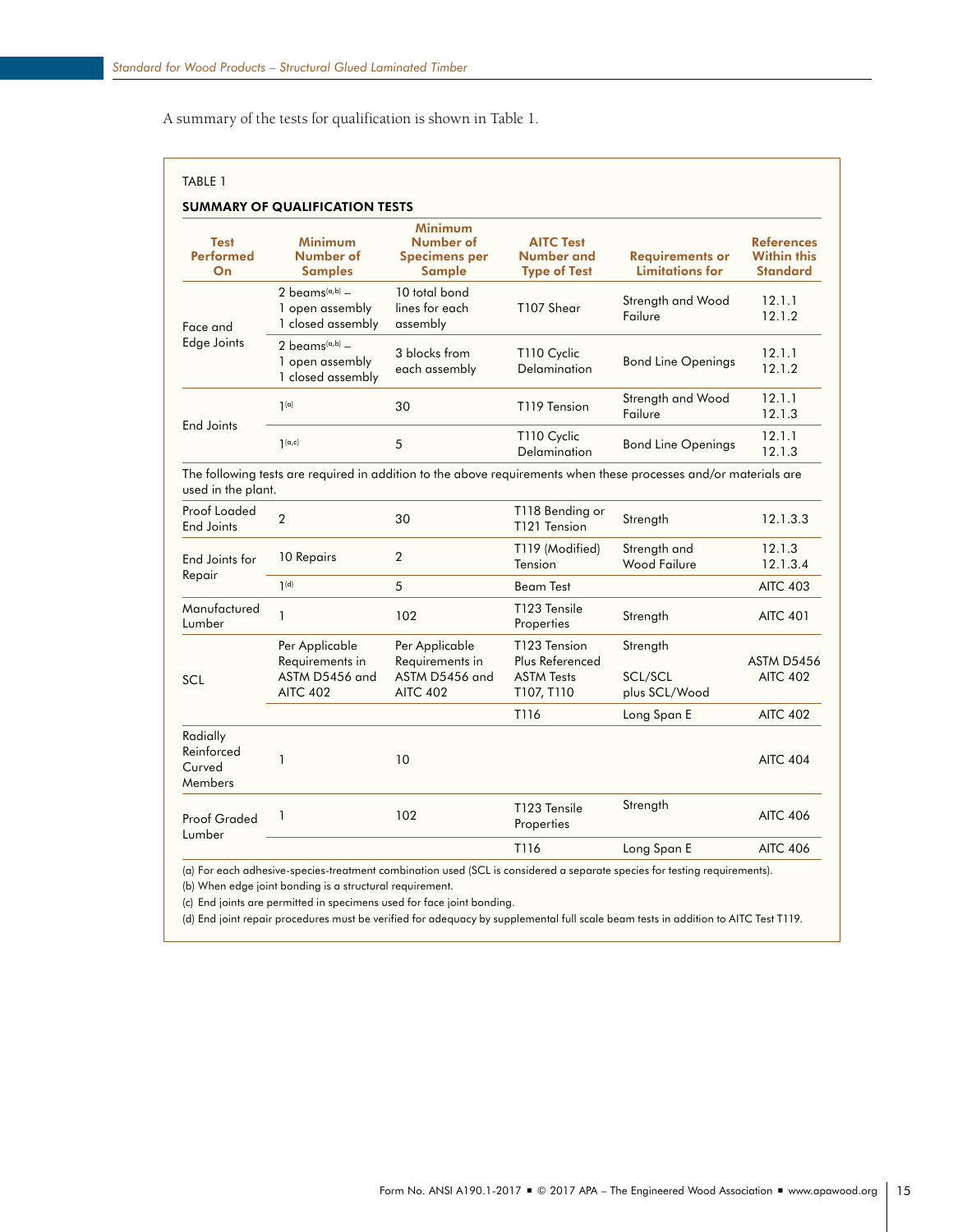#### <span id="page-20-0"></span>*12.1.1 Bonding Qualification*

Each combination of adhesive, species grouping, and treatment used for face, edge or end joint bonding shall be qualified for use prior to production in accordance with applicable provisions of this Section. Samples to be used for in-plant qualification shall be prepared using representative product manufacturing processes.

#### *12.1.1.1 Basic Species Groupings*

For qualification purposes, the species or species groups within the following groupings need not be qualified separately.

Group 1 – Douglas Fir Larch\*

Group 2 – Southern Pine

- Group 3 Hem-Fir, Mountain Hemlock, Douglas Fir South, Sitka Spruce
- Group 4 Softwood Species including Englemann Spruce, Lodgepole Pine, Ponderosa Pine, Spruce-Pine-Fir and other Western Species.
- Group 5 California Redwood
- Group 6 Alaska Cedar, Port-Orford Cedar

Group 7 – Red Oak, White Oak

\*Larch shall require separate qualification for face bonding because of galactan content if deemed necessary by the accredited inspection agency.

#### *12.1.1.2 Species group modifications for qualification:*

- *(a)*  Where a plant has qualified adhesives for a face joint bond on Group 1 species, a separate qualification is not required on Groups 3, 4 and 5.
- **(b)** Where end joints of both Douglas Fir-Larch and Hem-Fir have been separately qualified, it is not necessary to qualify the combined species, provided the end joint cure cycle used is controlled by the more restrictive requirement.
- *(c)*  Where end joints have been qualified for Group 1 species for the Qualification Stress Levels (QSLs) of 2400 psi (16.6 MPa) or higher, a separate qualification is not required for Group 3 species for QSLs of 2000 psi or less. Where end joints have been qualified for Group 1 and 2 species, a separate qualification for Group 4 species is not required for QSLs of 2000 psi (13.8 MPa) or less.

Where qualification of end joints for a Group 3, 4, 5 or 6 species is required, and the plant has been previously qualified for the wider widths of Group 1 or 2 species, using the same configuration and jointing procedures, AITC Test T119 needs to be performed on the nominal 6 in. (140 mm) width only. However, wider widths shall not be exempted from the continuous daily quality control tests.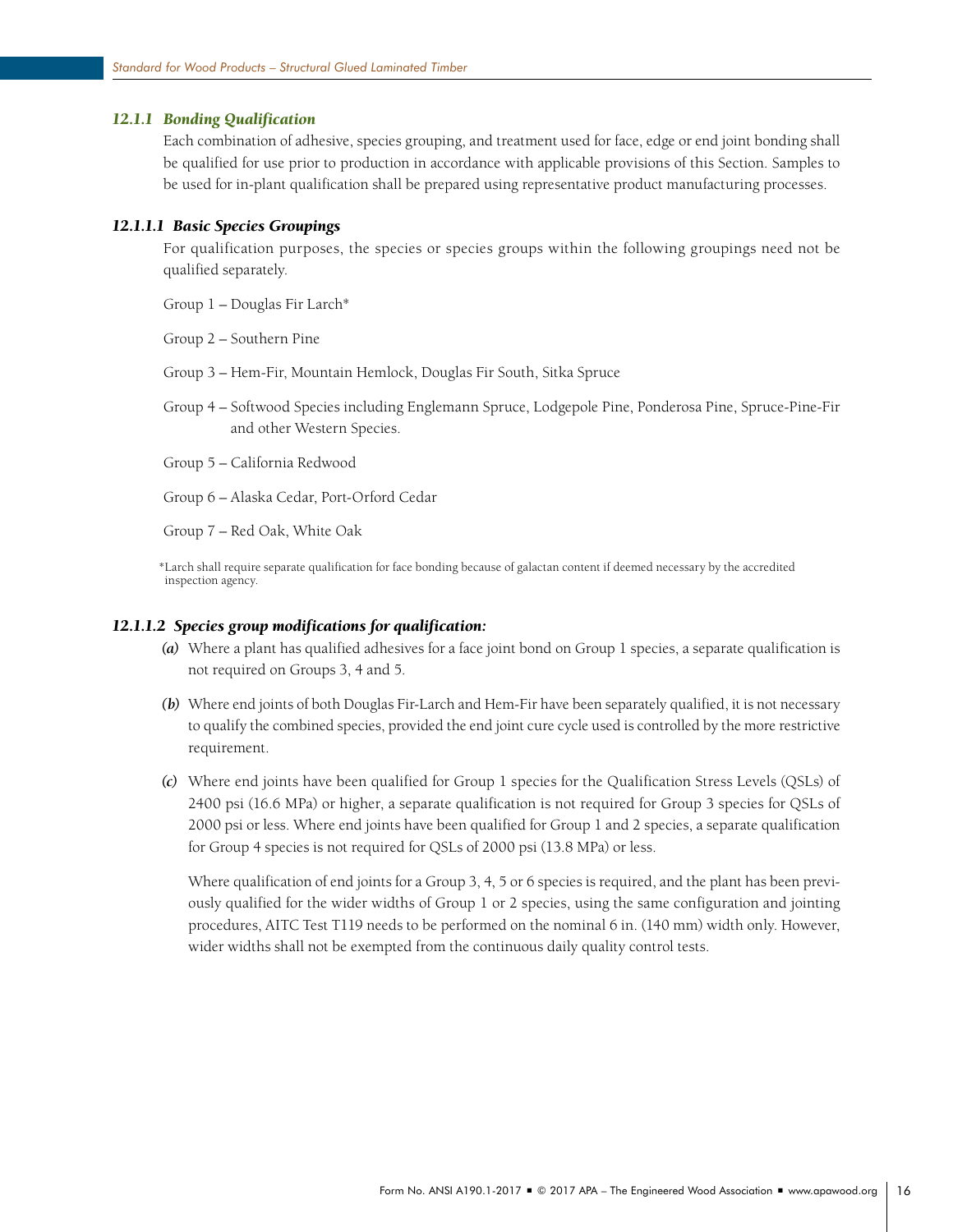## <span id="page-21-0"></span>*12.1.2 Face and Edge Joint Qualification*

- *(a)*  Face and edge joints shall be prepared meeting the requirements of Section 9 and the plant's procedures and quality manuals. Where gap-filling adhesives are to be evaluated, test specimens shall be cut from samples specially made by using shims or by a similar method to maintain a bond line thickness equivalent to the maximum bond line thickness to be approved.
- *(b)*  A minimum of 10 bondlines from each of two beams shall be tested using AITC Test T107. The average shear strength of all specimens from each beam shall equal or exceed 90% of the average clear wood shear strength parallel to grain as determined from ASTM D2555. Where species groups are used, the procedures for assigning values for groups given in ASTM D2555 shall be used. The shear value for 12% moisture content shall be used for moisture contents of 12% or less. The average wood failure of the sheared or broken surfaces of all specimens from each beam to be evaluated for qualification or lot verification testing of adhesives shall equal or exceed 80% for adhesives used with softwoods and non-dense hardwoods, or shall equal or exceed 60% for adhesives used with dense hardwoods.
- *(c)*  A minimum of three cyclic delamination specimens shall be prepared and tested in accordance with AITC Test T110. After one complete cycle, softwoods shall have no more than 5% delamination and hardwoods shall have no more than 8% delamination from each specimen.

#### *12.1.3 End Joint Qualification*

- *(a)*  Full-size end joint specimens shall be prepared meeting the requirements of Section 10 and the plant's procedures and quality manuals. Qualification of end joints in any width qualifies all narrower widths. Where both nominal 1 in. (19 mm) and nominal 2 in. (38 mm) thick lumber are used in production, each shall be qualified separately where the joint geometry is judged to be significantly different by the accredited inspection agency.
- *(b)*  A minimum of 30 specimens shall be tested in tension using AITC Test T119. Average wood failure of all specimens tested shall equal or exceed 80% for softwoods or non-dense hardwoods, or 60% for dense hardwoods. The average strength and the 5% tolerance limit on strength with 75% confidence shall be determined. The strength value at the 5% tolerance limit with 75% confidence divided by 1.67 shall be the QSL for the process.
- *(c)*  A minimum of 5 specimens shall be tested for durability using AITC Test T110. After one complete cycle, softwoods shall have no more than 5% delamination and hardwoods shall have no more than 8% delamination from each specimen.

# *12.1.3.1 Minimum QSL*

- *(a)*  Multiple Grade Members The QSL shall meet or exceed the reference bending design value provided that the outer fiber stresses determined by a transformed section analysis using the average modulus of elasticity for each grade do not exceed the design stress by more than 10%. Where the outer fiber stress determined by the transformed section analysis exceeds the design value by more than 10%, the QSL shall meet or exceed 90% of the outer fiber stress determined by transformed section analysis. The QSL shall also meet or exceed 1.25 times the reference tension design value.
- *(b)* Uniform-grade Members For uniform-grade layups and other layups with calculated outer fiber stresses less than 10% greater than the reference bending design value, the QSL shall meet or exceed 90% of the outer fiber stress as determined by transformed section analysis. The QSL shall also meet or exceed 1.25 times the reference tension design value.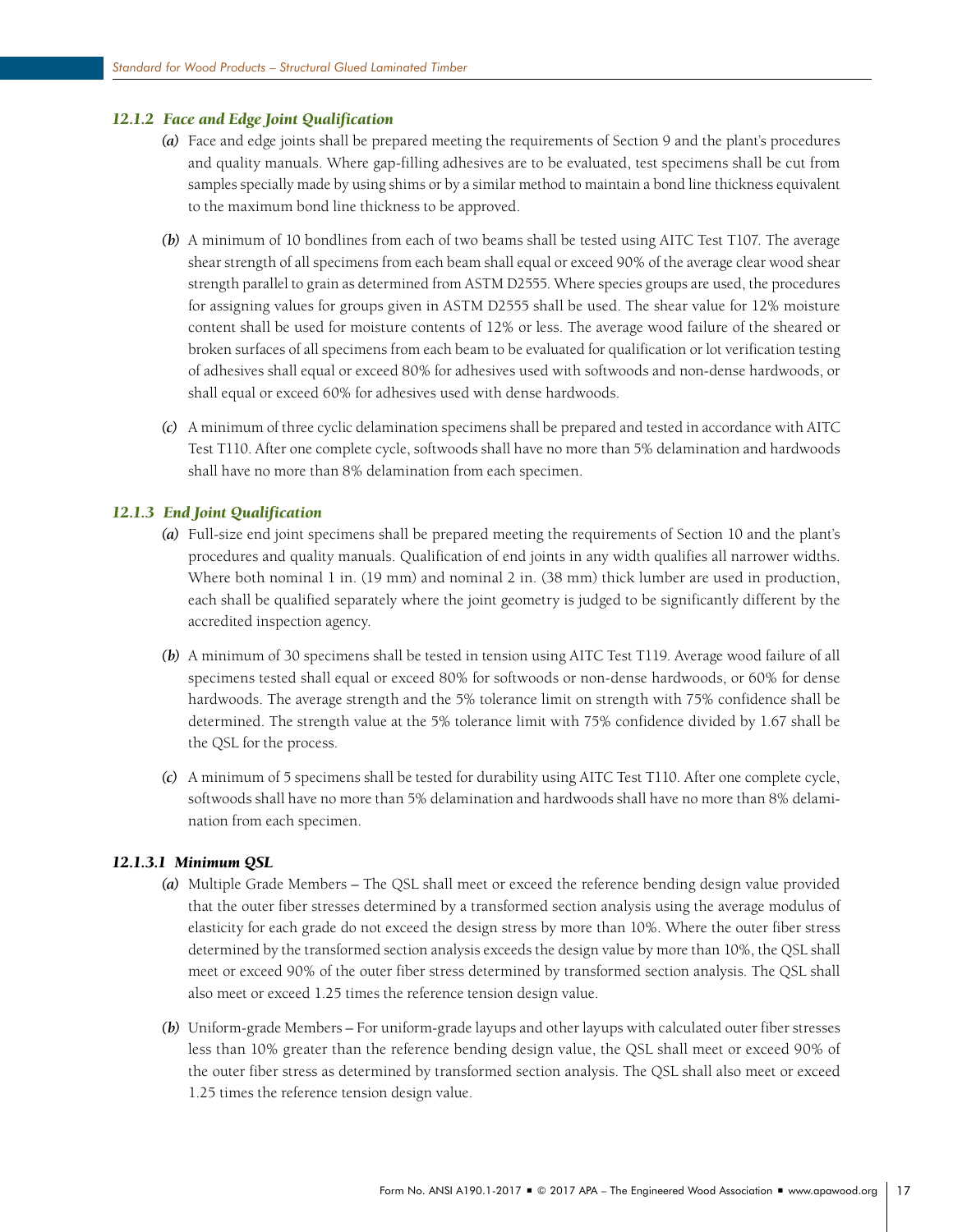<span id="page-22-0"></span>The required strength is applicable to nominal 2x6 (38 mm x 140 mm) lumber. For other widths in nominal 2 in. (38 mm) thick lumber, the required strengths are permitted to be multiplied by the factors listed in Table 2.

|                                   | STRENGTH ADJUSTMENT FACTORS FOR LUMBER<br><b>LARGER THAN 2x6 USED IN AITC TEST T119</b> |                      |  |
|-----------------------------------|-----------------------------------------------------------------------------------------|----------------------|--|
| <b>Size</b>                       | <b>All Species Except</b><br><b>Southern Pine</b>                                       | <b>Southern Pine</b> |  |
| $2 \times 8$<br>(38 mm x 184 mm)  | 0.95                                                                                    | 0.98                 |  |
| $2 \times 10$<br>(38 mm x 235 mm) | 0.90                                                                                    | 0.95                 |  |
| $2 \times 12$<br>(38 mm x 286 mm) | 0.85                                                                                    | 0.93                 |  |

# *12.1.3.2 QSL for Inner Laminations of Bending Members*

End joints with lower QSLs than those required for outer tension zone laminations are permitted in inner tension and compression zones of bending members provided:

- *(a)*  The edges of each lamination shall be clearly marked to identify the strength level until beam surfacing unless the end joint configuration is such that the end joint with the lower QSL is readily distinguishable from the end joint with the higher QSL used in outer laminations when viewed from the edge of the laminations.
- **(b)** The end joint with the lower QSL shall be qualified for the maximum stress level for which it is used.
- *(c)*  The end joint with the lower QSL shall not be used in the outer tension zone nor in the outer 10% of the depth on the tension side, whichever is greater.
- *(d)*  End joints with QSL levels less than 75% of the QSL of the outer tension zone shall not be used in the outer compression zone of bending members.
- *(e)*  The required strength level for the lower strength end joint shall be determined by straight-line interpolation from the outer tension lamination to the mid-depth of the member. For this procedure, the stress at the outer tension lamination shall be the 1.67 times the reference bending stress for the beam combination, and the stress at the mid-depth of the member shall be taken as zero.

# *12.1.3.3 Proof Loaded End Joints Qualification*

When proof loaded end joints are to be used, such end joints shall be qualified by AITC Test T118 for bending proof loading; or by AITC Test T121 for tension proof loading.

#### *12.1.3.4 End Joints Used in Lamination Repair*

End joints used in lamination repairs shall be qualified by testing in accordance with the procedures given in AITC 403.

## *12.1.4 Other Qualification Tests*

All inspection and test procedures required in Section 12.2 for daily quality control shall be performed as a part of the qualification procedure.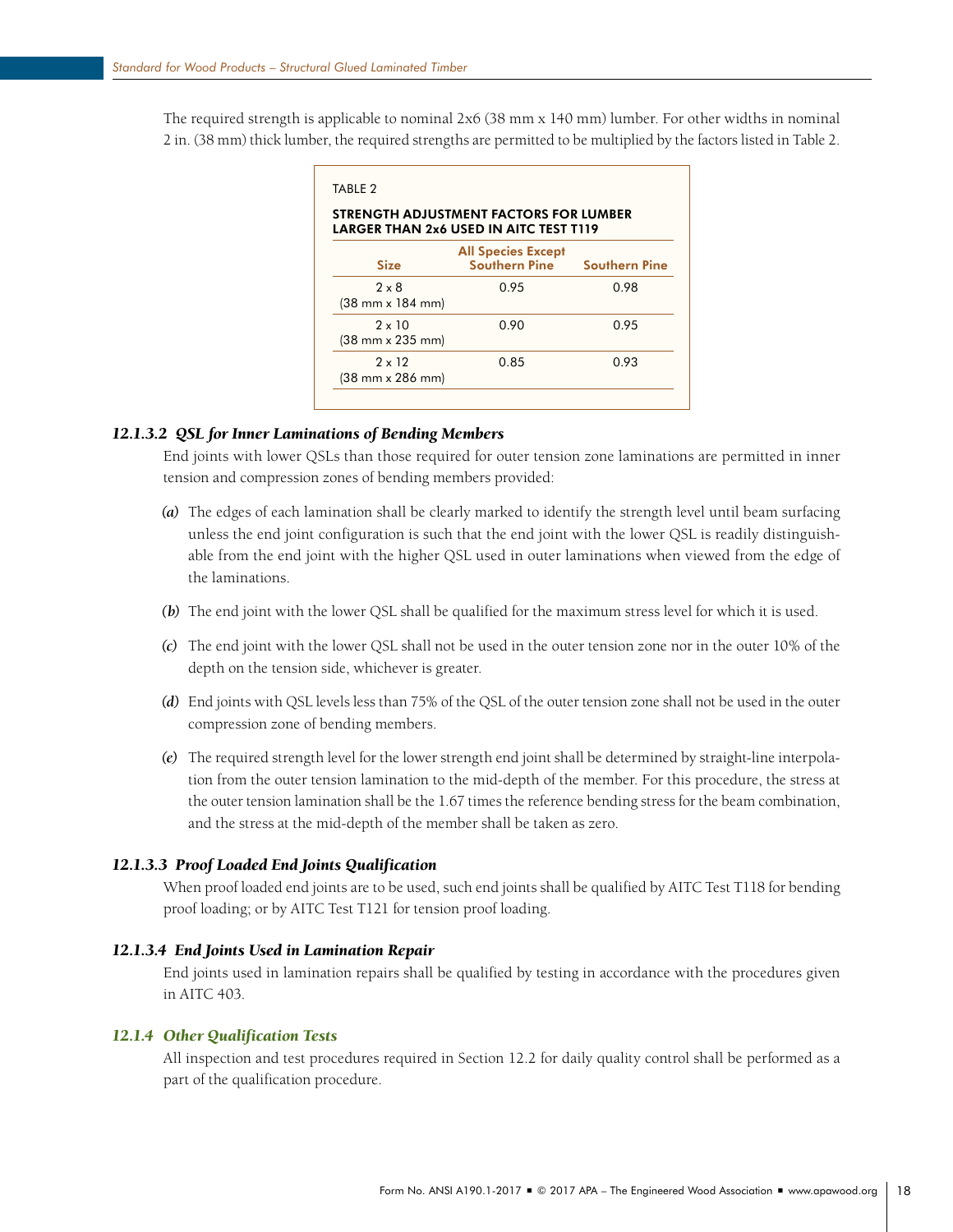# <span id="page-23-0"></span>12.2 Adhesive Lot Testing

Each new lot of adhesive previously qualified under Section 12.1.1 shall be tested for strength, wood failure, and durability prior to shipment of the members manufactured with this lot. Samples for this testing shall be made-up separately prior to use of the adhesive in production or taken from the first production run. Tests shall be made on specimens which have been manufactured from the species to be used in the production of glued laminated timber and using the same adhesive curing procedures. Testing of a new lot of adhesives for face joint bonding will satisfy the requirements for edge joint bonding using the same adhesive.

Where gap-filling adhesives are to be evaluated, test specimens shall be cut from samples specially made by using shims or by a similar method to maintain a bond line thickness equivalent to the maximum bond line thickness to be approved.

#### *12.2.1 Face Joint Bonding: Strength and Wood Failure*

Shear tests shall be performed on each new lot of adhesives in accordance with AITC Test T107. The average shear strength of all specimens from each beam shall equal or exceed 90% of the average clear wood shear strength parallel to grain as determined from ASTM D2555. Where species groups are used, the procedures for assigning values for groups given in ASTM D2555 shall be used. The shear value for 12% moisture content shall be used for moisture contents of 12% or less. The average wood failure of the sheared or broken surfaces of all specimens from each beam to be evaluated for qualification or lot verification testing of adhesives shall equal or exceed 80% for adhesives used with softwoods and non-dense hardwoods, or shall equal or exceed 60% for adhesives used with dense hardwoods.

# *12.2.2 End Joint Bonding: Strength and Wood Failure*

End joint specimens shall be prepared using the same adhesive curing procedures used in production. End joint adhesives shall be evaluated for strength and wood failure according to AITC Test T119. A minimum of 4 end joints shall be tested for adhesive lot testing. Average wood failure of all specimens tested shall equal or exceed 80% for softwoods or non-dense hardwoods, or 60% for dense hardwoods. Average strength required of all the specimens tested shall be as determined by the qualification test required in Section 12.1.3.

# *12.2.3 Durability of Adhesive Bonds: Face and End Joint Bonding*

Face and end joint bond durability shall be tested in accordance with AITC Test T110 on each new lot of adhesive. After one complete cycle, softwoods shall have no more than 5% delamination and hardwoods shall have no more than 8% delamination from each specimen. Face and end joint test specimens shall be prepared using the same adhesive curing procedures used in production.

#### 12.3 Daily Quality Control

For the purposes of quality control, an 8-hour work shift or portion thereof shall constitute one day. Daily testing requirements shall apply to each work shift or portion thereof. Daily quality control shall include in-line assessments, off-line tests of representative specimens, and inspection of finished production.

#### *12.3.1 In-line Assessments*

In-line assessments shall be conducted at production checkpoints identified in the plant's quality manual. Assessments shall include, but not be limited to, the measurement of moisture content; evaluation of surfacing quality; measurement of temperature; observation of end joint, edge joint, face joint bonding processes; tests of adhesive mix ratios; measurement and observation of adhesive spread; and monitoring of assembly time, pressure and curing conditions.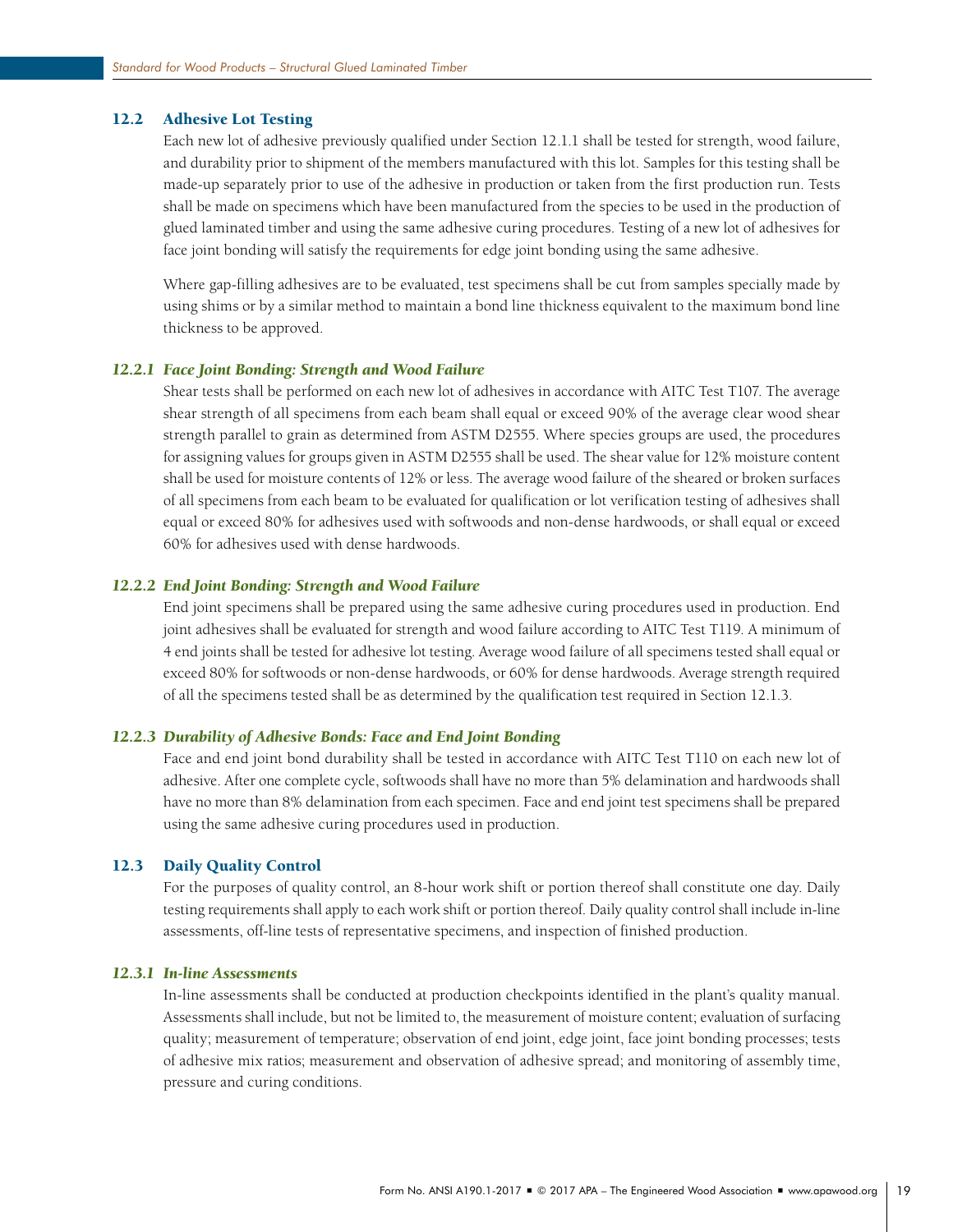# <span id="page-24-0"></span>*12.3.2 Off-line Tests*

Strength and durability of face joints, edge joints and end joints shall be monitored daily by off-line tests of representative specimens. Machining and fitment of end joints shall also be conducted as part of daily quality control. A summary of daily quality control tests is shown in Table 3.

| <b>Test Performed on:</b>                           | Minimum Number of<br><b>Specimens per Sample</b><br>per Sampling Period                                          | <b>AITC Test Number</b><br>and Type of Test           | <b>Requirements or</b><br><b>Limitations for</b> | <b>References Within</b><br>this Standard |
|-----------------------------------------------------|------------------------------------------------------------------------------------------------------------------|-------------------------------------------------------|--------------------------------------------------|-------------------------------------------|
| Face and<br>Edge Joints <sup>(a, b)</sup>           | 10                                                                                                               | T107 Shear                                            | Strength and<br><b>Wood Failure</b>              | 12.3.4                                    |
|                                                     | $\mathbf{1}$                                                                                                     | T110 Cyclic<br>Delamination                           | <b>Bond Line Openings</b>                        | 12.3.6                                    |
|                                                     | $\overline{2}$                                                                                                   | T119 Tension                                          | Strength and<br><b>Wood Failure</b>              | 12.3.5                                    |
| End Joints <sup>(a,c,f)</sup>                       | Varies <sup>(d)</sup>                                                                                            | T105 <sup>(e)</sup>                                   |                                                  | 12.3.5                                    |
|                                                     | 1                                                                                                                | T110 Cyclic<br>Delamination                           | <b>Bond Line Openings</b>                        | 12.3.6                                    |
| used in the plant.                                  | The following tests are required in addition to the above requirements when these processes and/or materials are |                                                       |                                                  |                                           |
| Proof Loaded<br>End Joints                          | All joints tested in<br>production.                                                                              | T118 Bending -or-<br>T121 Tension                     | Strength                                         | 12.3.5.3                                  |
| End Joints                                          | $1 - or - 5 - or -$<br>10 Plus 1                                                                                 | T119 Tension - or-<br>T106 Tension -or-<br>T107 Shear | Strength and<br><b>Wood Failure</b>              | <b>AITC 403</b><br>12.3.6                 |
| for Repair                                          | $\mathbf{1}$                                                                                                     | T110 Cyclic                                           | <b>Bond Line Openings</b>                        | <b>AITC 403</b>                           |
|                                                     |                                                                                                                  | Delamination                                          |                                                  | 5.6.2.10                                  |
| Manufactured<br>Lumber                              | Varies <sup>(d)</sup>                                                                                            | T123 Tensile<br>Properties                            | Strength                                         | <b>AITC 401</b>                           |
| SCL                                                 | Per Applicable Test                                                                                              | T107, T110                                            | Strength and<br><b>Wood Failure</b>              | <b>AITC 402</b>                           |
|                                                     |                                                                                                                  | T116                                                  | Long Span E                                      | <b>AITC 402</b>                           |
| <b>Radially Reinforced</b><br><b>Curved Members</b> | Per Manufacturer's<br>Procedures and<br>QC Manual                                                                |                                                       |                                                  | <b>AITC 404</b>                           |
|                                                     | Varies <sup>(d)</sup>                                                                                            | T116                                                  | Long Span E                                      | <b>AITC 406</b>                           |
| <b>Proof Graded</b><br>Lumber                       | Varies <sup>(d)</sup>                                                                                            | T123 Tensile<br>Properties                            | Strength                                         | <b>AITC 406</b>                           |

(b) Where edge joint bonding is a structural requirement.

(c) In outer tension zone(s). When no outer tension laminations are produced during sampling period, make test end joints from outer tension zone material.

(d) Sample size varies with quality control requirements per each laminator's qualification.

(e) AITC Test T115 should be used for plane scarf joints and integrally bonded end joints.

(f) End joints are permitted in specimens used for face joint bonding.

Where manufactured lumber and sawn lumber of the same species are used during the same shift, daily quality control tests for face, edge and end joint bonding need to be run only on the material which has controlling test values as determined during qualification.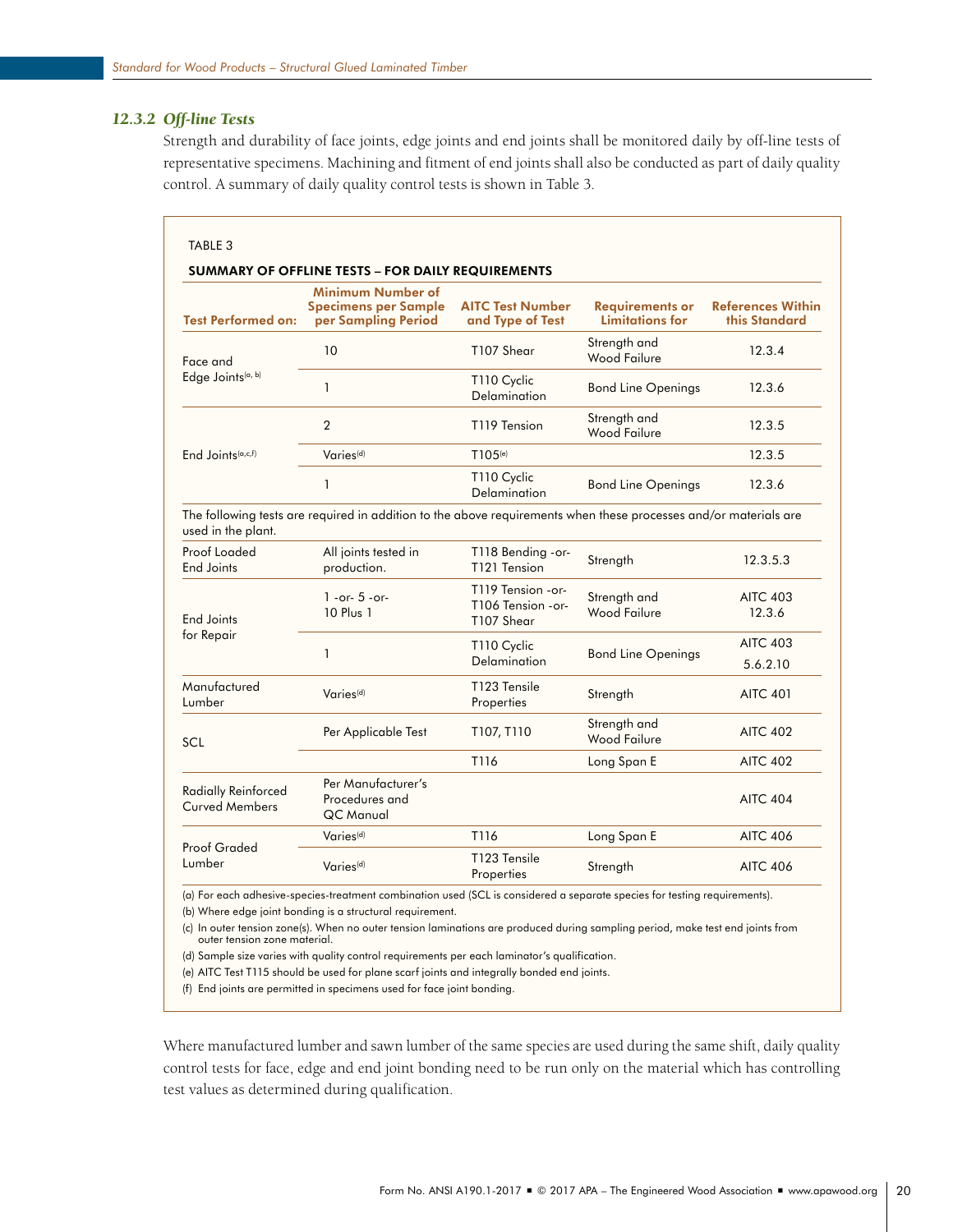#### <span id="page-25-0"></span>*12.3.3 Sampling*

Face, edge and end joint bonding for each combination of species, type of adhesive and treatment used during the work shift shall be represented by this sampling. Where bonded concurrently, species, within a group, as indicated by Section 12.1.1.1, can be grouped together and the test of one species can apply to all species in this group for a given sampling period. The sampling of species from day-to-day should be approximately in proportion to the volume of production of each species used in the plant.

#### *12.3.4 Face and Edge Joints*

A minimum of one sample shall be taken from every 50,000 board feet (83 m<sup>3</sup>), or portion thereof, which is bonded during each work shift.

Samples shall be representative of production members made under production conditions. Where possible, samples shall be cut from the ends of production members.

For face and edge joints, 10 or more bond lines shall be tested. Where a sampled cross section contains more than 10 bond lines, all bond lines shall be tested. If production members contain less than 10 bond lines, a minimum of 2 cross sections shall be sampled and all bond lines in each sampled cross section shall be tested.

#### *12.3.4.1 Tests for Face Joint Bonding*

Shear tests on bond lines between laminations shall be conducted in accordance with AITC Test T107. The shear strengths of all specimens to be evaluated shall be averaged and this average shall equal or exceed 90% of the average clear wood shear strength parallel to grain as determined from ASTM D2555.

The wood failure on the sheared or broken surfaces of all specimens to be evaluated shall be averaged and this average shall equal or exceed 70% for adhesives used with softwoods and non-dense hardwoods and 50% for adhesives used for dense hardwoods.

# *12.3.4.2 Tests for Edge Joint Bonding*

Where edge joint bonding is a structural requirement, shear tests shall be conducted as for face joint bonding with appropriate modification of width depending upon the thickness of the lamination. The criteria specified in Section 12.3.4.1 shall be met.

# *12.3.5 End Joints*

A lot size shall be established by the laminator and approved by the accredited inspection agency. The number of end joints to be tested by AITC Test T119 shall be based on the production of end joints for the outer tension zone of bending members (a minimum of 10% of depth) and for the full depth of uniform-grade members. The number of end joints to be tested shall be a minimum of 1 end joint per 200 of these joints, but no less than 2 end joints per lot, shift, or every 50,000 board feet  $(83 \text{ m}^3)$  or portion thereof of production.

Where no end joints are produced for the outer tension zone in a bending member, a minimum of two specimens per lot, shift, or every 50,000 board feet (83 m<sup>3</sup>), or portion thereof, shall be tested.

The end joints tested shall be made using lumber meeting the requirements for the highest grade of lumber required in the outer 5% of depth on the tension side of a bending member for the combination used to determine the QSL.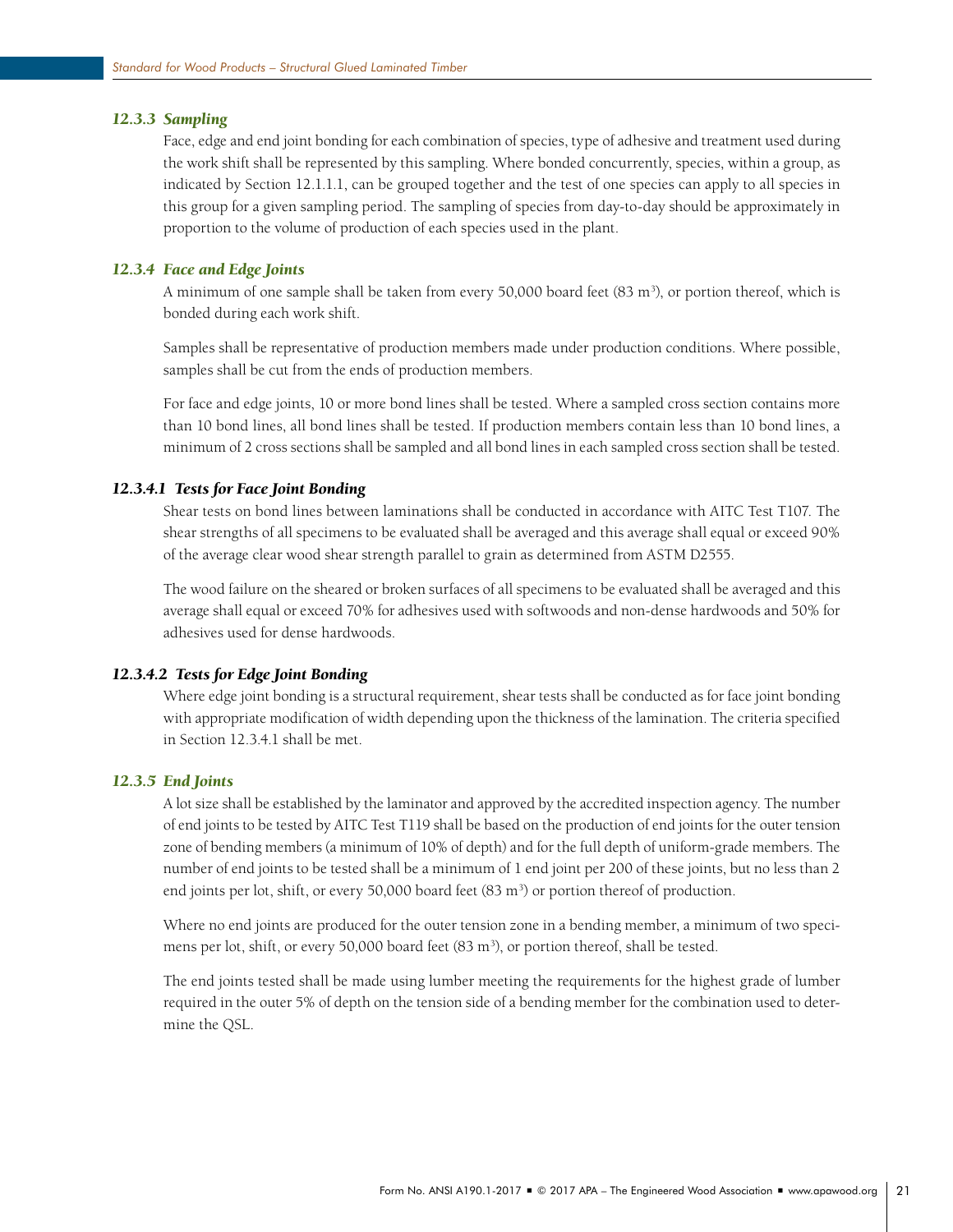<span id="page-26-0"></span>In addition, a minimum of one end joint shall be tested by AITC Test T105:

- *(a)*  At the beginning of each shift.
- **(b)** Following any major change in end joint production variables, including the curing sequence.
- *(c)*  Following a change of end joint cutter heads.

AITC Test T115 is permitted to be substituted for AITC Test T105 where plain scarf joints and integrally bonded end joints are used. The selection of test specimens and evaluation of test results from all samples shall be in accordance with procedures approved by an accredited inspection agency.

# *12.3.5.1 Separate Production Lines*

The requirements for testing of end joints shall be applicable to each end joint production process or separate end joint fabrication line.

#### *12.3.5.2 Tests for End Joint Bonding*

End joints shall be tested daily for strength and wood failure in accordance with AITC Test T119. The criteria for wood failure shall be as specified in Section 12.3.4.1 for face joint bonding. Strength quality control requirements shall be based on lot sampling. Lot quality control shall be monitored with a continuous quality control program. Statistical Process Control (SPC) limits for lot sample average strength shall be established to maintain the required end joint strength.

#### *12.3.5.3 Tests for Proof Loaded End Joints*

Where proof loaded end joints are used, all of the daily production line checks and daily tests required for end joints shall be performed. In addition all quality control procedures set forth in AITC Test T118 or T121, whichever is applicable shall be followed.

#### *12.3.5.4 Tests for End Joints Used in Lamination Repair*

Where end joints are used in the repair of laminations, daily quality control and tests set forth in AITC 403 shall be performed.

#### *12.3.6 Tests for Integrity of Adhesive Bonds*

Cyclic delamination tests made in accordance with AITC Test T110 shall be conducted on samples from face joints and end joints, and on edge joints where edge joint bonding is used.

End joints are permitted in the specimens used for face joint bonding.

Where the lamination repair procedure is used, a cyclic delamination sample is to be made in combination with each required strength test sample.

Delamination after one complete cycle shall not exceed 5% for softwoods and 8% for hardwoods. If delamination exceeds these values after one cycle, a second cycle shall be performed on the same specimens, in which case the delamination shall not exceed 10%.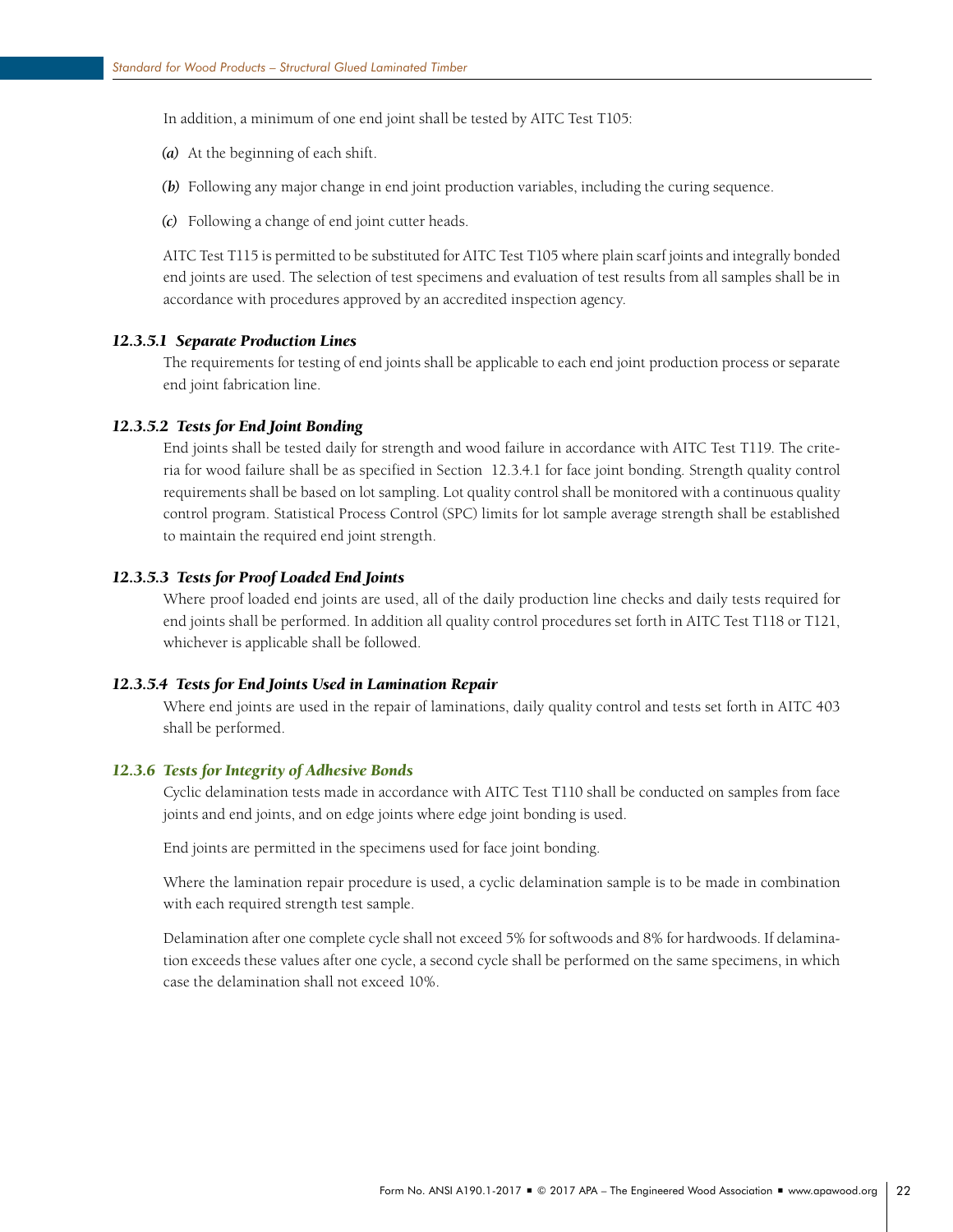#### <span id="page-27-0"></span>*12.3.7 Inspection of Finished Production*

All production shall be inspected for conformance to the requirements of this Standard as to:

- *(a)*  Dimensions (width, depth and length).
- *(b)*  Shape, including camber and squareness of cross section.
- *(c)*  Type, quality and location of structural bond lines.
- *(d)*  Appearance classification.
- *(e)*  Lumber species and placement of grades.
- *(f)*  Moisture content.
- *(g)*  Adhesive type If adhesive appears to have the wrong color, the type must be ascertained from records or determined by suitable test if records do not correspond with the visual observation.
- *(h)* Bond line If bond line thicknesses do not fall within the range of 0.006 in. (0.2 mm) plus or minus 0.004 in. (0.1 mm) (except gap-filling adhesives which are permitted to have a greater bond line thickness), investigation of the production procedures shall be made to assure conformance with this Standard. Infrequent occurrences of separations of bond lines shall be limited (in the judgment of a qualified inspector), to no greater than the lamination characteristics permitted at the bond line. Any separation of bond lines shall require investigation of records and production procedures, and may require additional physical tests. Probes, increment borings or other means shall be used to evaluate the degree of separations.
- *(i)*  Application of the appropriate marks.

# 12.4 Audit by an Accredited Inspection Agency

All products conforming to this Standard shall be manufactured in facilities that are subject to periodic, unannounced audits by an accredited inspection agency. All processes and records relevant to the production of such products shall be subject to audit.

#### 12.5 Plant Manuals

Production procedures and the plant quality control system shall be fully described in the plant's procedures manual and quality control manual. Production check points, physical testing and visual inspection procedures shall be included in the quality control manual. Manuals shall be kept up to date by the manufacturing facility. These manuals shall have the approval of the accredited inspection agency and shall be reviewed periodically by that agency.

#### 12.6 Quality Control Records

Records of quality control procedures shall be maintained by the laminator. The following records shall be kept by the laminator for a minimum of 5 years.

- *(a)*  Qualification test results.
- (b) Daily tests on finished production, including shear tests, cyclic delamination tests and end joint strength tests.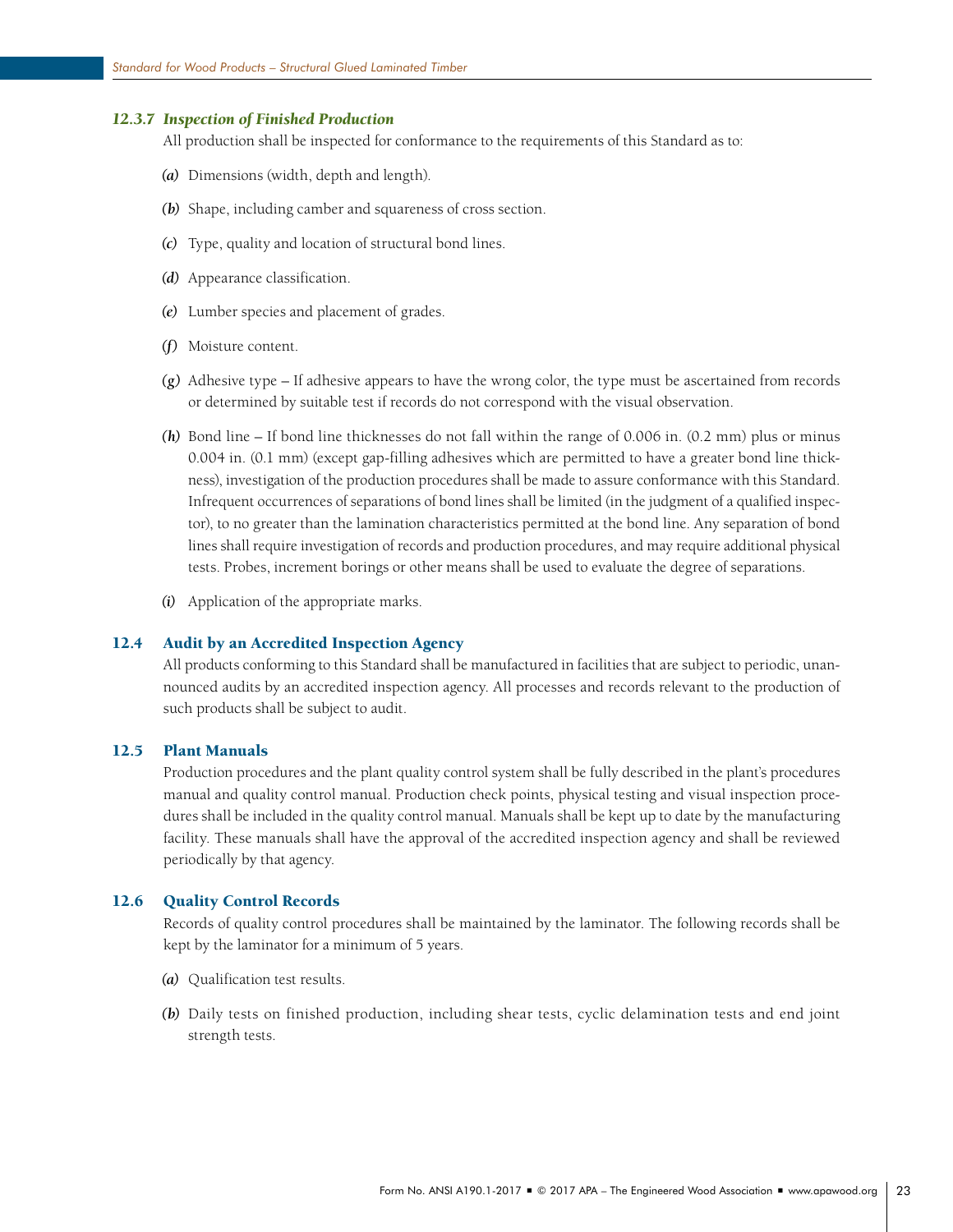- <span id="page-28-0"></span>*(c)*  Production line test results – daily check sheet listing each phase of production to be checked. Items shall be initialed as having been checked with comments indicating compliance. When noncompliance is found, the action and correction of the procedure shall be noted.
- *(d)* Documentation of any engineering analysis performed in accordance with Section 3.1.

# 13. Marking

Structural glued laminated timber represented to comply with this Standard shall be distinctively marked.

#### 13.1 Non-Custom Members

Non-custom members shall be marked with the following:

- *(a)*  Identification of this Standard, **ANSI A190.1**
- **(b)** Identification of the accredited inspection agency (see Section 14)
- *(c)*  Identification of the laminating plant
- *(d)*  The species or species group of lumber in the timber
- (e) The applicable laminating specification and combination symbol. (Where design values for shear  $(F_v)$ compression perpendicular to grain ( $F_c$ ) and bending ( $F_b$ ) are other than the published design values for a combination, these design values must be included in the mark.)
- *(f)*  Appearance classification denoted by **FRAM** Framing, **IND** Industrial, **ARCH** Architectural, and **PREM –** Premium
- *(g)*  **PROOF LOADED END JOINTS** if the member has the required laminations proof loaded
- *(h)*  A lot number or job identification number as a means to trace the member back to the production and quality control records at the manufacturing facility
- *(i)*  Alternate Tension Laminations Where alternate tension laminations are used, a mark shall be added to the member to identify the alternate face lamination grade used (e.g., C14-24).

#### *13.1.1 Frequency of Marking*

Non-custom and other required marks in this Section shall be placed on non-custom members at intervals of 8 ft (2.4 m) or less in order that each piece cut from a longer piece will have at least one each of the required marks.

#### 13.2 Custom Members

For members laminated to meet specific job specifications (custom members) the marking need consist of only items (a), (b), (c), (h), and (i) in Section 13.1. Custom-made timbers shall bear at least one mark containing the required identification. When long members shipped to a job are to be cut later into several members for use in the structure, the frequency of marking required for non-custom members shall be followed.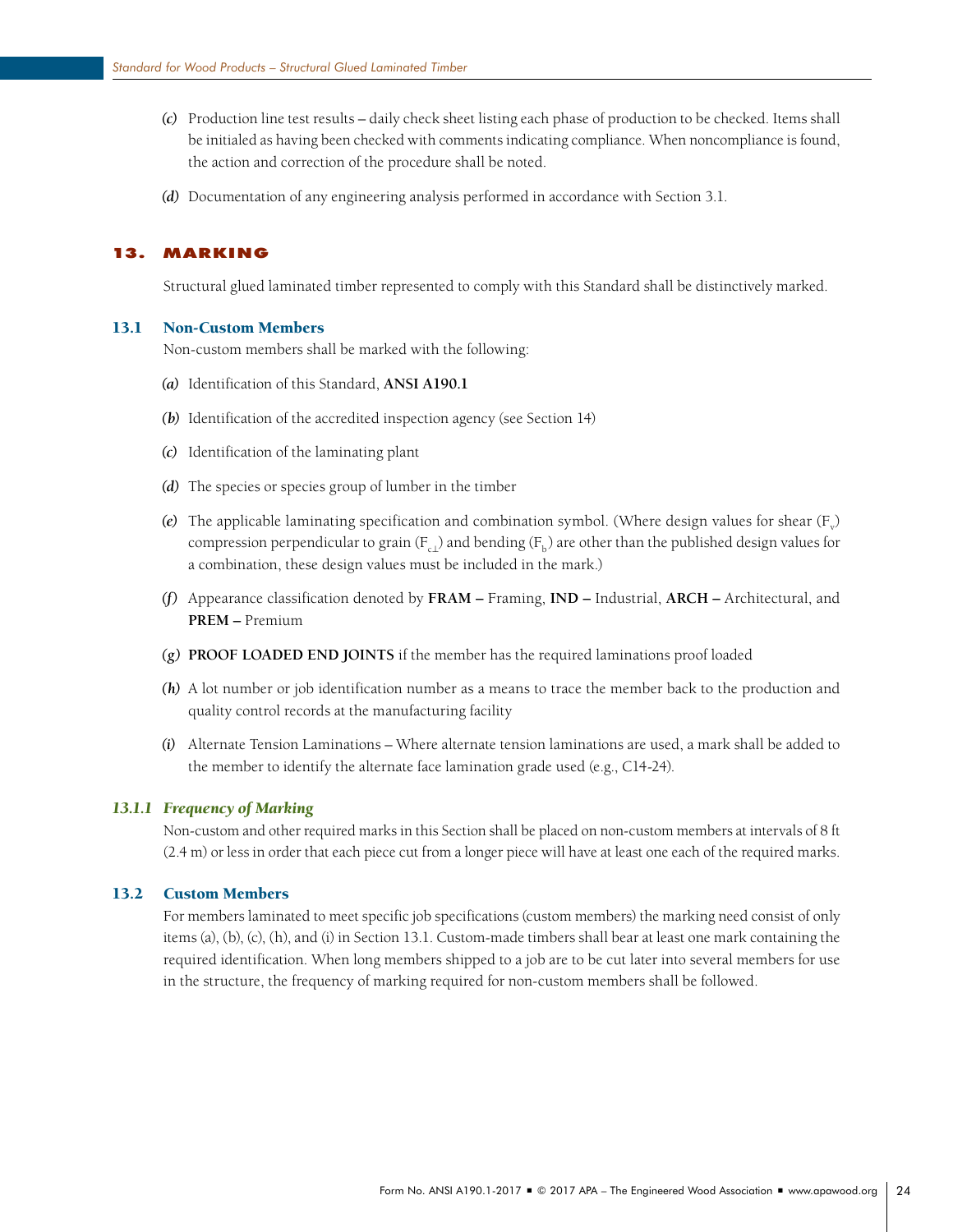# <span id="page-29-0"></span>13.3 Fire-Resistance Ratings

Custom or non-custom members manufactured to provide a one-hour fire rating shall be manufactured to the specified layup except that a core lamination shall be removed, the tension zone moved inward, and the equivalent of one additional nominal 2 in. thickness outer tension lamination added. These members are permitted to be marked with a **1-HOUR FIRE RATING** designation.

Members manufactured to provide a two-hour fire rating shall be manufactured to the specified layup except that two core laminations shall be removed, the tension zone moved inward, and the equivalent of two additional nominal 2 in. thickness outer tension laminations added. These members are permitted to be marked with a **2-HOUR FIRE RATING** designation.

#### 13.4 Top Stamp Requirements

Prismatic members with unbalanced layups or camber shall be marked "TOP" with letters approximately 2 in. (51 mm) high. Custom members shall be stamped on the top at both ends. Non-custom members shall be stamped along the top at intervals set forth in Section 13.1.1.

#### 13.5 Certification of Conformance

When a Certificate of Conformance is issued, all glued laminated timber covered by the certification must be appropriately marked with the mark of the accredited inspection agency.

# 13.6 Dual Manufacture

This Standard is applicable to glued laminated timber manufactured in a single plant, or partly in one plant and partly in another. When more than one plant is involved, each plant must be qualified under this Standard and the Certificate of Conformance shall so indicate. The mark placed on the member(s) shall be the mark of the last plant involved in the manufacturing process.

#### 13.7 Marking Truss Members

When trusses are shipped, each assembly, subassembly, or separate part shall be marked.

# 13.8 Withdrawal of Marking

Marking and/or certification of the product shall be removed and certificates (if required) withdrawn if any one of the following conditions is met.

- *(a)*  Physical tests, visual inspection, and review of production records indicate that a marked or certified product is not in conformance with the requirements of this Standard.
- **(b)** Investigation shows that the product does not conform to the requirements of the Standard.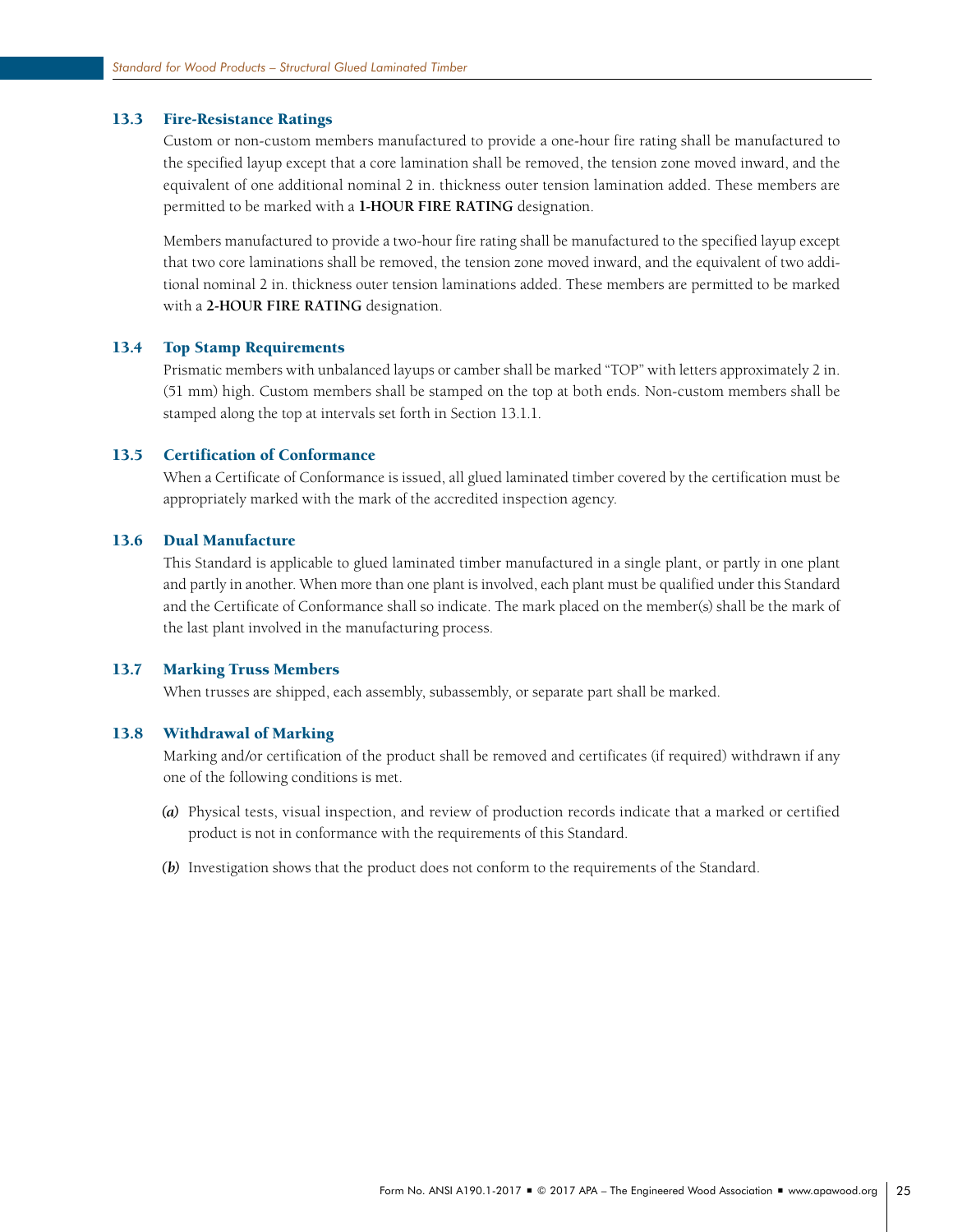#### <span id="page-30-0"></span>**ACCREDITED INSPECTION AGENCY**

An accredited inspection agency:

- *(a)*  Operates an inspection system which audits the quality control system of laminators.
- **(b)** Provides the facilities and the personnel to perform the audit and to verify the testing as described herein.
- *(c)*  Determines the individual plant's ability to produce in accordance with this Standard.
- *(d)*  Provides periodic audit of the plant's production operations and production quality to assure compliance with this Standard.
- *(e)*  Enforces the proper use of the inspection agency quality marks and certificates.
- *(f)*  Has no financial interest in, or is not financially dependent upon, any single company manufacturing any portion of the product being inspected or tested.
- *(g)*  Is not owned, operated or controlled by any such company.
- *(h)* Provides an arbitration review board to arbitrate disputes between the agency and the laminator. Such a board shall include, but not be limited to, three persons:
	- *1.*  A recognized independent authority in the field of engineered timber construction to serve as chairman,
	- *2.* At least one registered engineer knowledgeable in the design and use of structural glued laminated timber, and
	- 3. At least one person knowledgeable in glued laminated timber quality control and manufacturing.
- *(i)*  Maintains or participates in a Technical Advisory Committee of laminator members and advisors for review of appropriate documents, procedures and applicable research and development.
- *(j)*  Is accredited under ISO/IEC Standard 17020 as an Inspection Agency.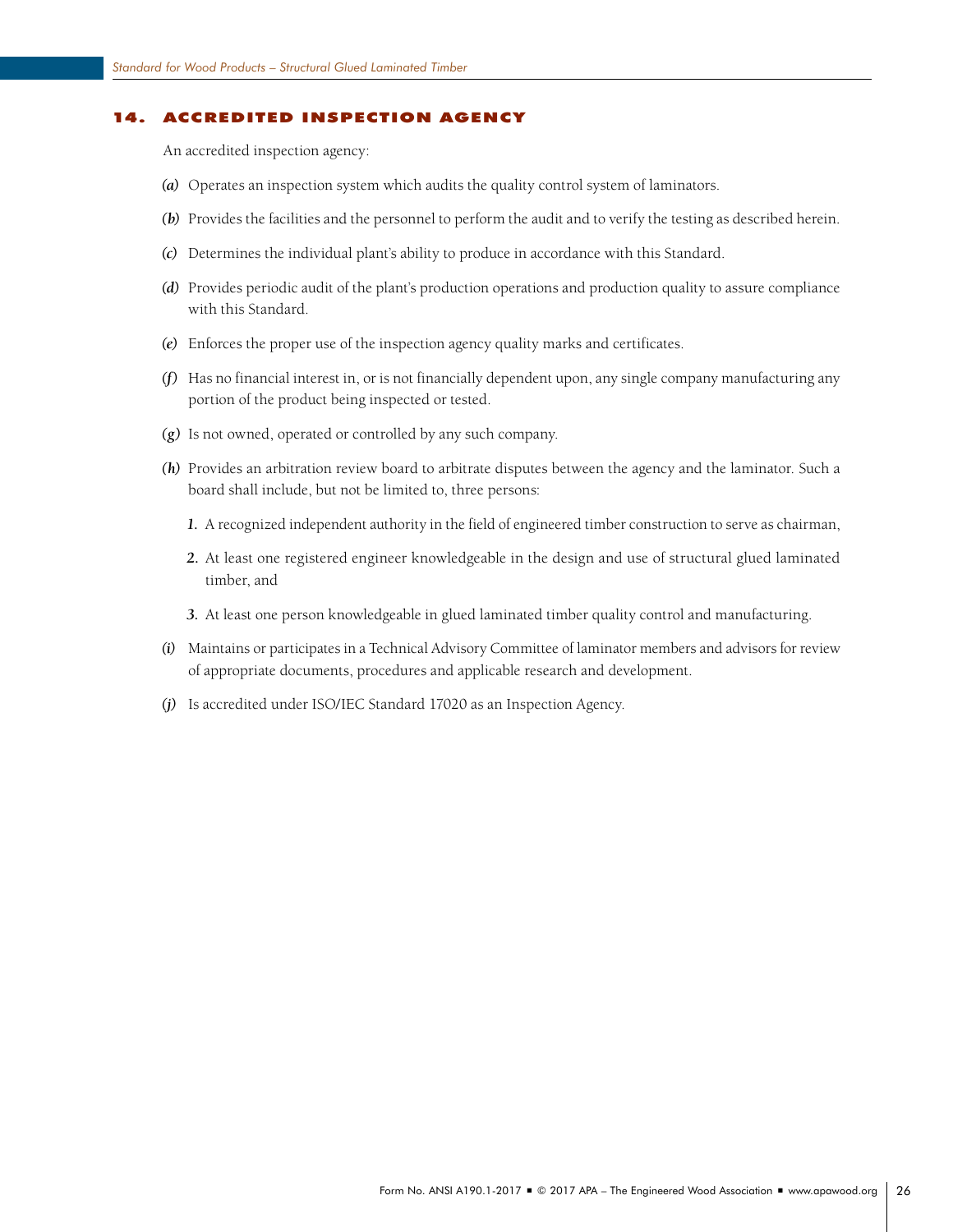#### <span id="page-31-0"></span>15. Technical Review Board (TRB)

#### 15.1 Scope

The Secretariat of this Standard, APA – The Engineered Wood Association, shall provide a Technical Review Board with the following functions:

- *(a)*  Interpretation of this Standard,
- **(b)** Processing of appeals to the suitability of this Standard, and
- *(c)*  Determination of the applicability and consistency of later issues of documents referenced in this Standard.

#### 15.2 Membership

The Technical Review Board shall consist of five voting members. The representation of the Board members shall be as follows:

- *(a)*  One member representing laminators receiving testing and inspection services from the Secretariat.
- **(b)** One member representing the majority of laminators that receive inspection and testing services from accredited agencies other than the Secretariat.
- *(c)*  One qualified expert in the field of structural glued laminated timber representing an educational or research organization.
- *(d)*  One qualified expert in the field of engineered timber construction who is a registered professional engineer or architect. This member shall not be an employee of any firm engaged in the manufacture of structural glued laminated timber or other engineered wood products, or of any firm that supplies raw materials, equipment, or services for the manufacture of such products.
- *(e)*  One qualified expert in the field of engineered timber construction who is a registered professional engineer to serve as Chairman of the Technical Review Board. The Chairman shall not be an employee of any firm engaged in the manufacture of structural glued laminated timber or other engineered wood products, or of any firm that supplies raw materials, equipment, or services for the manufacture of such products.
- *(f)*  A nonvoting secretary provided by the Secretariat.

# *15.2.1 Selection*

The Secretariat shall conduct a selection process that ensures the criteria of Section 15.2 have been satisfied. Each accredited agency shall provide the TRB secretary with TAC membership lists for the purpose of requesting nominees and conducting elections of TRB members. Members shall be elected for two-year terms, except for the Chairman who shall be elected for a four-year term. Terms shall begin on May 1 and end on April 30.

- *(a)*  The member representing Category 15.2 (a) shall be nominated and elected by the laminators whom he represents. This member shall be elected for a two-year term beginning in each even-numbered year.
- **(b)** The member representing Category 15.2 (b) shall be nominated and elected by the laminators whom he represents. This member shall be elected for a two-year term beginning in each odd-numbered year.
- *(c)*  The member representing Category 15.2 (c) shall be nominated and elected by the Technical Advisory Committees of all accredited agencies. This member shall be elected for a two-year term beginning in each even-numbered year.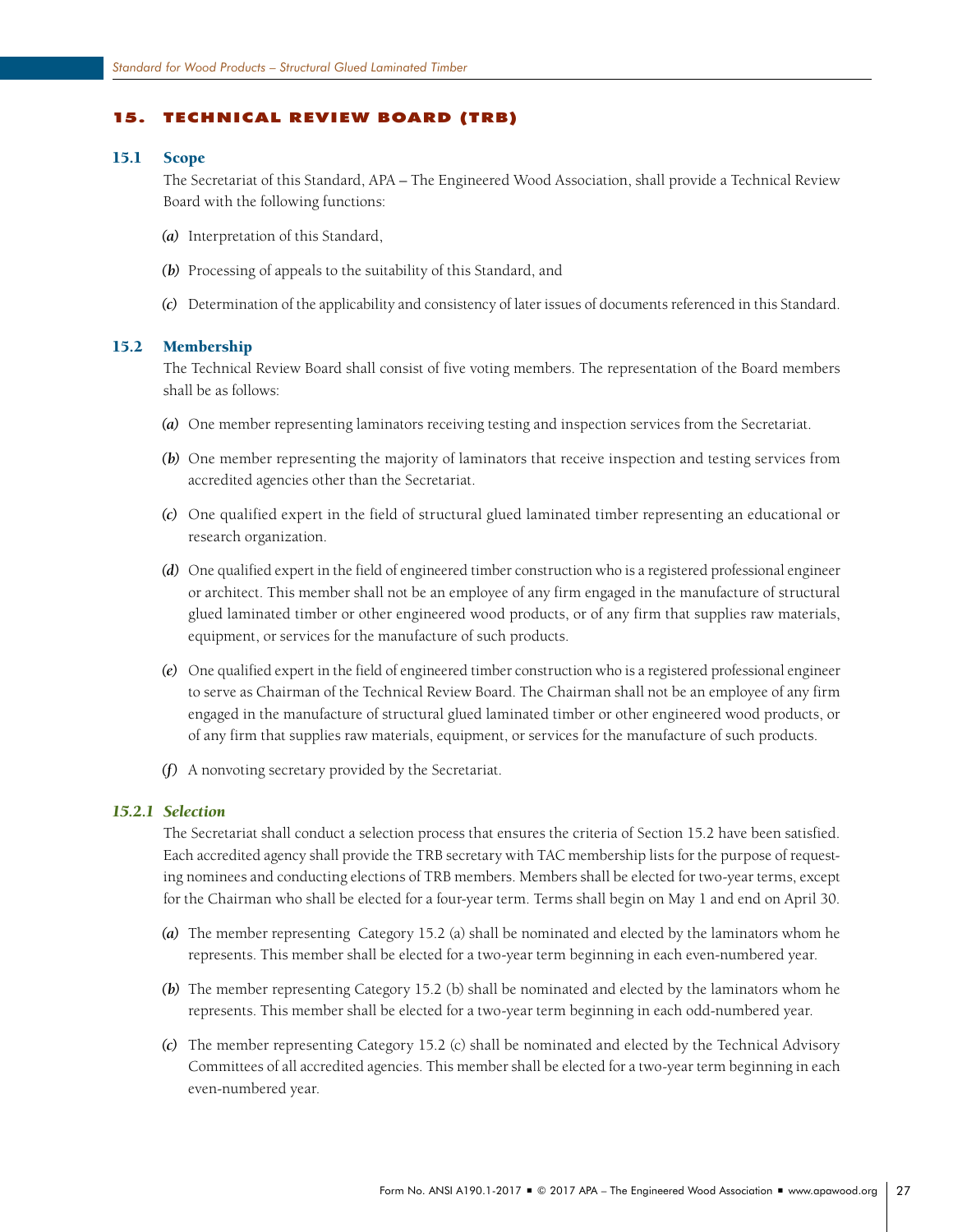- <span id="page-32-0"></span>*(d)*  The member representing Category 15.2 (d) shall be nominated and elected by the Technical Advisory Committees of all accredited agencies. This member shall be elected for a two-year term beginning in each odd numbered year.
- *(e)*  The Chairman of the Technical Review Board shall be nominated and elected by the Technical Advisory Committees of all accredited agencies. The Chairman shall be elected for a four-year term beginning in every other odd numbered year.
- *(f)*  If a member resigns from the Board prior to the end of his term or becomes ineligible, a new member meeting the criteria shall be elected to the vacated position to serve for the remainder of the term.

#### 15.3 Requests for Services

Requests for services of the Technical Review Board shall be made in writing to the secretary. A minimum of eight (8) copies of the request and any supporting data shall be provided to the secretary for distribution to the TRB members and for inclusion in the records.

# 15.4 Conduct of Meetings

- *(a)*  Meeting Calls The secretary of the Technical Review Board shall issue all meeting calls and notices. A minimum of 30 days' notice shall be given.
- (b) Acting Chairman In the absence of the elected Chairman, the members of the Technical Review Board shall elect an Acting Chairman from among themselves for a specific meeting.
- *(c)*  Quorum A quorum must be present for a valid Technical Review Board vote. A quorum shall consist of the Chairman or Acting Chairman, at least one member from Category 15.2 (a) or (b), and at least one member from Category 15.2 (c) or (d).
- *(d)*  Voting Each member of the Technical Review Board shall have one vote except that (1) the secretary shall not vote; (2) the Chairman or Acting Chairman shall not vote except to break a tie; (3) members representing Category 15.2 (a) or (b) shall not vote on any matter which has been presented by their respective companies. A majority of those voting carries a motion provided a quorum is present. Letter ballots of the Technical Review Board shall be permitted.
- *(e)*  Rules The Chairman or Acting Chairman shall conduct all meetings under Robert's Rules of Order.
- *(f)*  Hearings The Technical Review Board is permitted to invite affected, interested or knowledgeable persons or firms to testify at hearings or to supply supplemental data or information. Hearings shall be open to all interested parties.
- *(g)*  Deliberations After the hearings, the Technical Review Board shall meet to discuss and deliberate on the case. Deliberations shall be closed to all except the TRB members and secretary. Representatives of accredited inspection agencies shall be permitted to observe the deliberations.
- *(h)*  Challenge When the TRB has reached a decision, the proponent for the hearing matter shall be permitted to challenge the TRB decision. Additional deliberation shall be at the discretion of the TRB Chairman.
- *(i)*  Decisions The decision of the Technical Review Board shall be binding and final.
- *(j)*  Records and Reports The secretary shall maintain a file of correspondence, meeting minutes, and other records of the Technical Review Board. Meeting minutes shall be made available to the public upon request. Proprietary information shall not be made available without express written consent of its owner.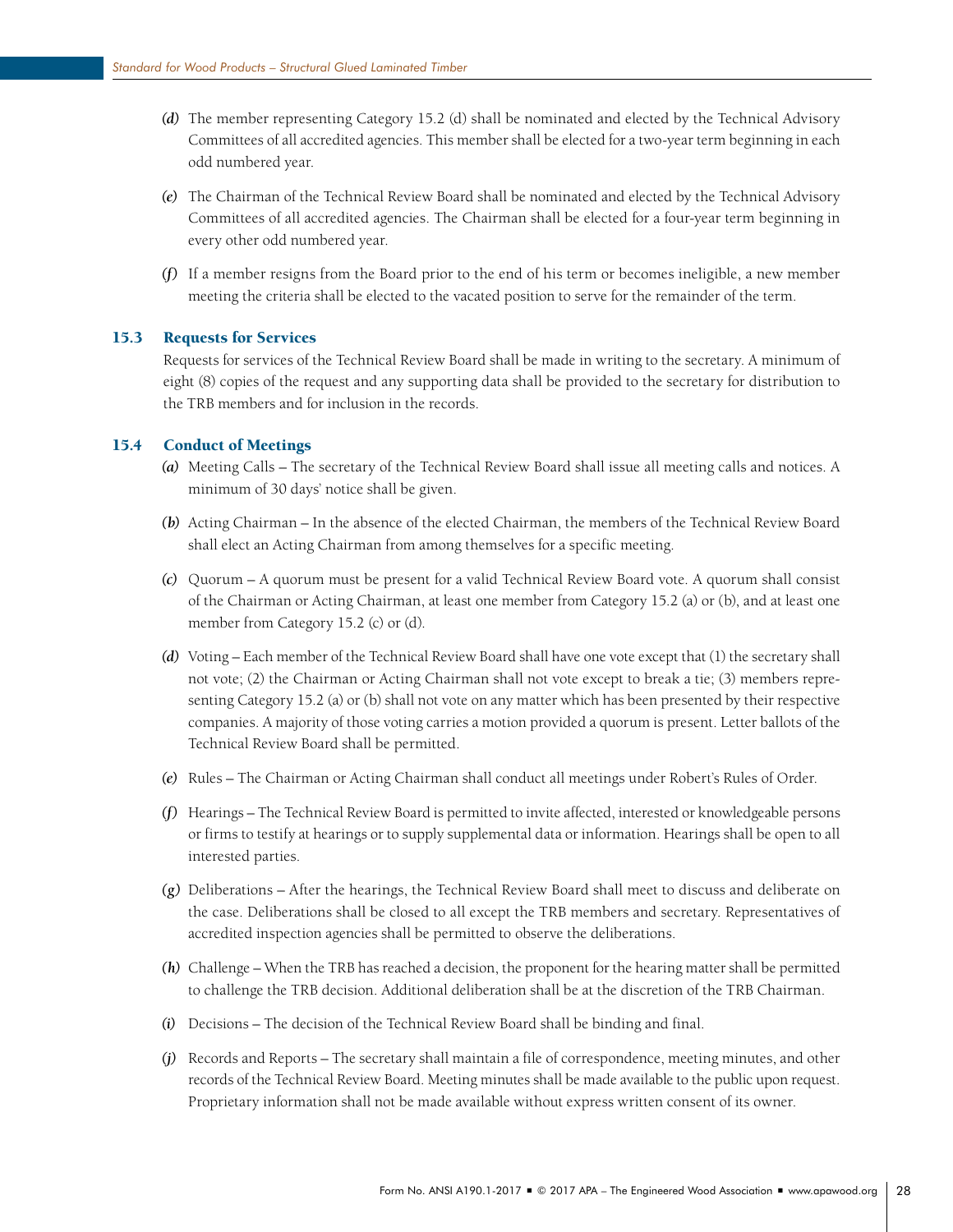# <span id="page-33-0"></span>15.5 Expenses

The expenses of the administration of the Technical Review Board shall be apportioned as follows:

- *(a)*  Direct administrative expenses shall be borne by the Secretariat.
- (b) Meeting expenses shall be allocated to the party or parties requesting the convening of the Technical Review Board including:
	- *1.* Transportation, food, and lodging expenses incurred by the Board members in conjunction with a meeting.
	- *2.* An honorarium for the TRB Chairman or acting chairman for each day the board meets. The amount shall be as determined by the Secretariat.
	- *3.* Rental of meeting rooms and audiovisual equipment necessary for the meeting.
	- *4.* Food or beverages served at the meeting.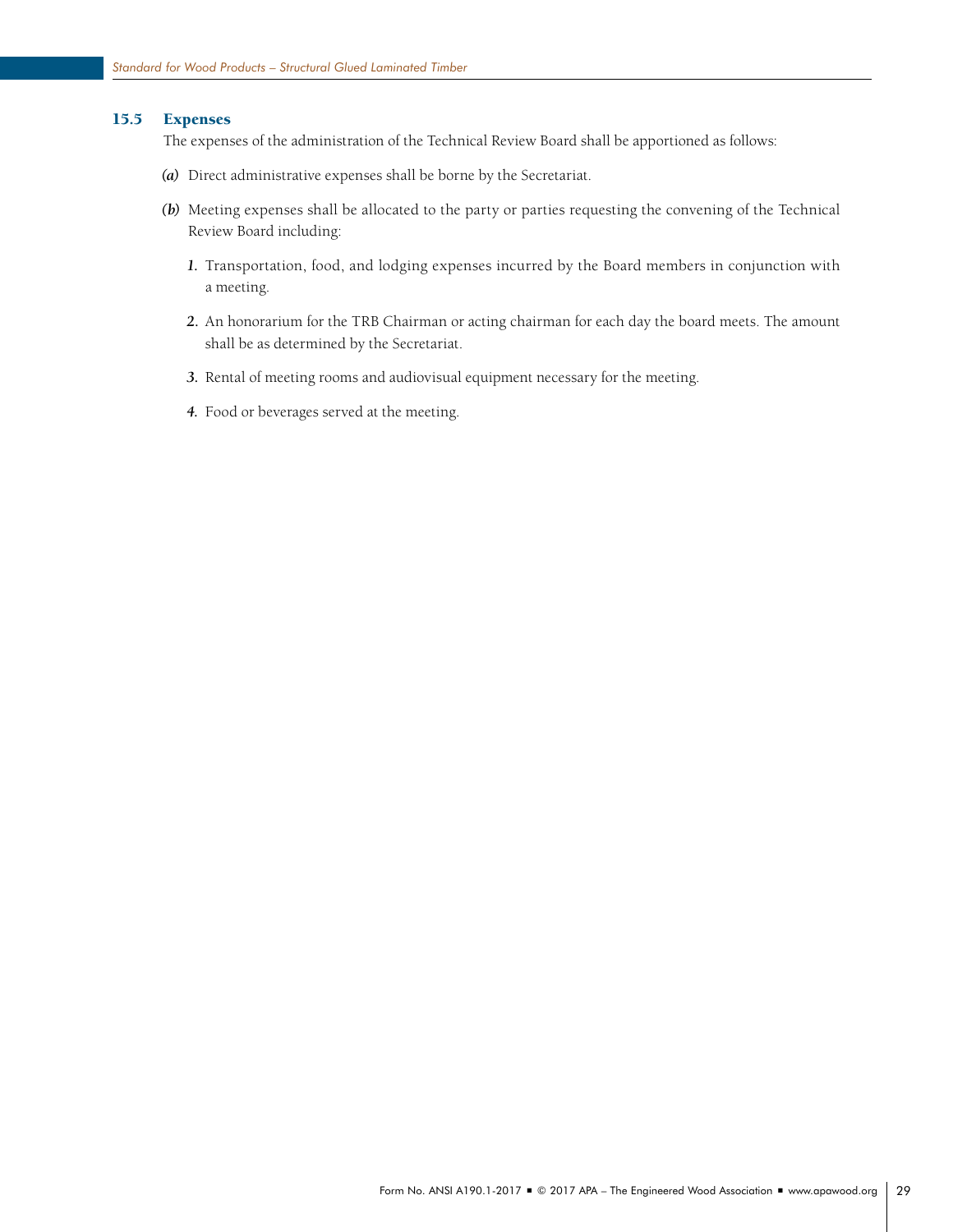# <span id="page-34-0"></span>16. Definitions

*Accredited Inspection Agency –* an organization that provides third-party auditing of the laminating plant and conforms to Section 14 of this Standard.

*Assembly Time –* the interval of time between spreading of the adhesive on the laminations and application of final pressure to the entire assembly. Assembly time may be separated into open and closed assembly periods.

*Bending Members –* members manufactured with higher lamination grades near the surfaces than in the core.

*Bond Line* – the layer of adhesive which attaches two adherents.

*Camber* – a small amount of curvature built into a glued laminated timber to offset anticipated deflection or to facilitate roof drainage.

*Curing Time* – the period of time which an adhesive takes to attain a specified degree of cure.

*Curved Members –* members which are designed so that significant curvature remains after deflection due to service loads has taken place, such as curved beams and arches.

*Custom Members –* members that are manufactured to meet individual job specifications.

*Delamination* – the separation of layers in an assembly because of failure of the adhesive, either in the adhesive itself or at the interface between the adhesive and the lamination.

*Dry-Service Conditions –* environmental exposure conditions that result in a member moisture content of less than 16% in service.

*Eased Corner* – slightly rounded surfacing of corner of member to remove sharp edge.

*Equilibrium Moisture Content –* a moisture content at which wood neither gains nor loses moisture to the surrounding air.

*Five Percent Tolerance Limit with 75% Confidence –* a statistical term describing the lower estimate bound of the fifth percentile that ensures that the population fifth percentile equals or exceeds the estimate 75% of the time.

*Gap-Filling Adhesive –* an adhesive that has the capability of filling voids of up to 1/16 in. (2 mm) between two mating surfaces.

*Hardwood, Non-Dense –* any hardwood having an average specific gravity of 0.42 or less when determined by oven-dry weight and green volume.

**Inserts** – wood strips used for non-structural repairs in the sides of glued laminated timber.

*Joint, Edge* – a joint formed by two pieces of lumber laid edge to edge to form a wider lamination or portion thereof.

*Joint, End –* a joint formed by joining pieces of lumber end to end with adhesives.

*Joint, Face* – an adhesive joint occurring between the wide faces of laminations.

*Joint, Finger* – an end joint made up of several meshing fingers of wood.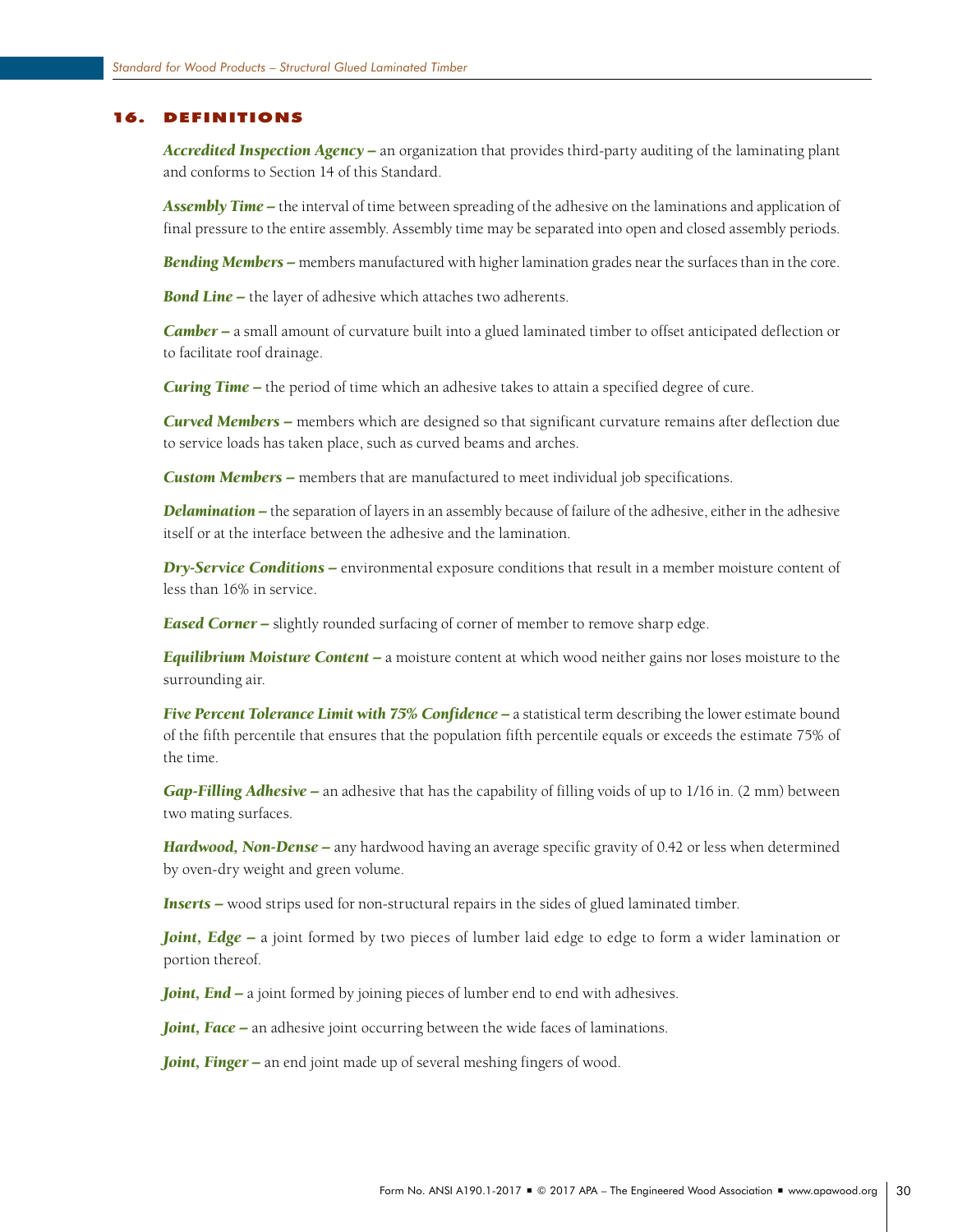*Joint, Scarf –* an end joint formed by joining with adhesive the ends of 2 pieces that have been tapered to form sloping plane surfaces. In some cases, a step or hook is machined into the scarf to facilitate alignment of the 2 ends, in which case, the plane is discontinuous and the joint is known as a stepped or hooked scarf joint.

*Laminating –* (n) the process of manufacturing structural glued laminated timber; (adj) pertaining to the process of manufacturing structural timber.

*Lamination –* a single layer of wood material extending the full width and full length of the finished structural glued laminated timber member, composed of one or several pieces of lumber in width or length.

*Lot –* a definite quantity of product or material accumulated under conditions that are considered uniform for sampling purposes.

**Lot, Adhesives** – generally used by adhesive manufacturers to identify a batch of adhesive.

*Manufactured Lumber* – two or more pieces or strips of lumber structurally bonded to form a single piece of lumber.

*Mechanically Graded Lumber –* lumber graded using mechanical or physical evaluation, combined with visual grading.

*Moisture Content –* the amount of water contained in the wood, usually expressed as a percentage of the weight of oven-dry wood.

*Multiple-Piece Lamination –* a lamination which contains 2 or more pieces of lumber across the width of the lamination.

*Non-custom Members –* members that are not manufactured for an individual job specification.

*Occasional* – where there is provision within the scope of the applicable rule or standard that allows for random variation in production practices, a frequency of occurrence of not more than 5% (1 in 20) shall apply. When the term occasional applies to lumber grading, a frequency of occurrence of not more than 10% (1 in 10) shall apply.

*Off-Line Tests* – physical tests performed on representative specimens removed from production.

*Pencil Wane* – wane limited to 1/4 in. (6 mm) measured across the width of a lamination.

*Pot Life* – the period of time during which an adhesive, after mixing with catalyst, solvent or other compounding ingredients, remains suitable for use.

*Production Check-Points* – those locations in production where an individual production step has been completed and the process or material is checked for conformance to the requirements of this Standard.

*Proof Graded Lumber –* lumber that is graded for tensile strength by proof testing each piece in tension to eliminate low-strength pieces.

*Proof Loading* – application of a known load to a lamination, either tension or bending.

*Qualification Stress Level (QSL) –* the property established by dividing the end joint qualification lower 5th percentile strength with 75% confidence by 1.67.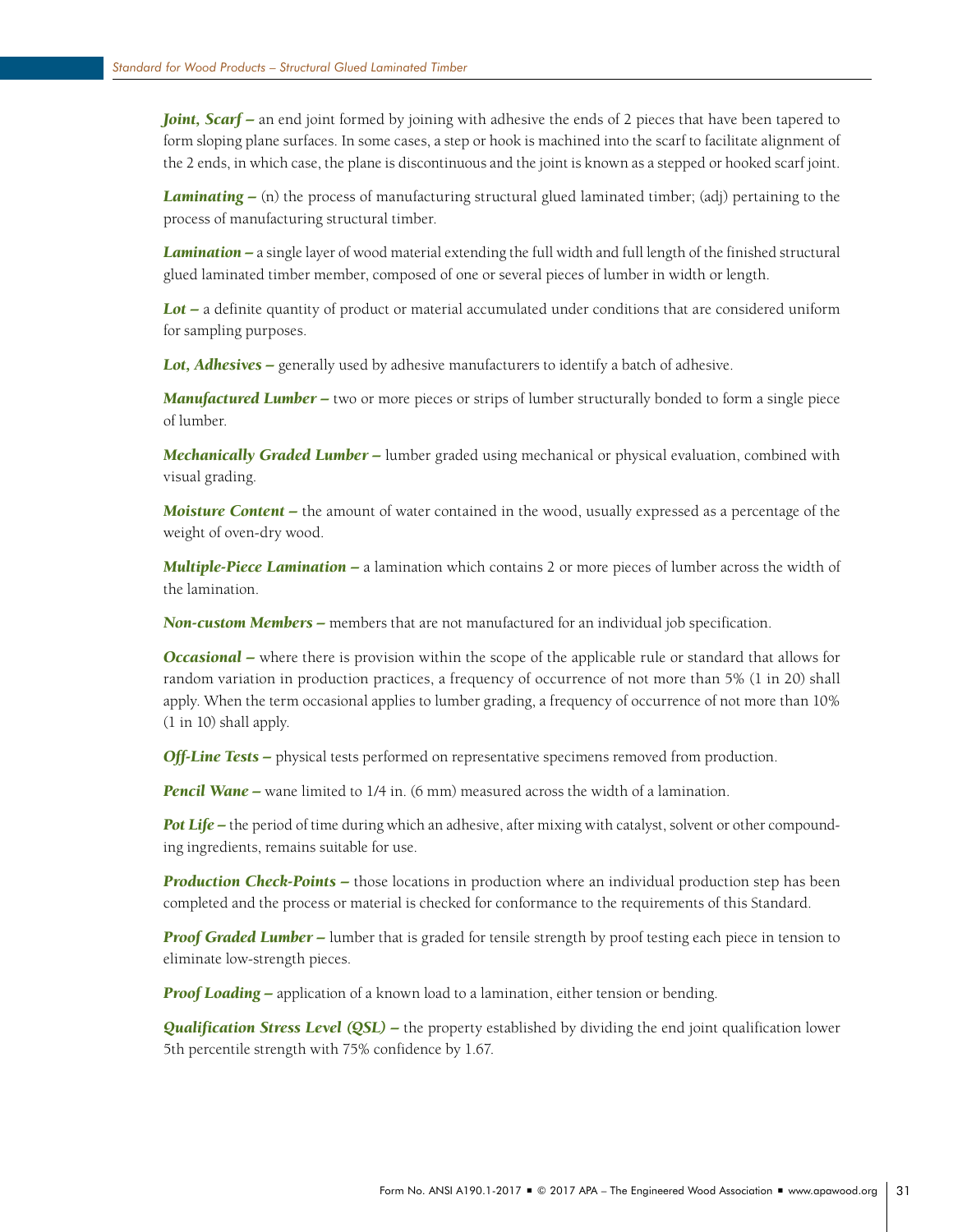*Reference Design Values –* design value based on normal duration of load, dry conditions, and temperatures less than 100ºF (37.8ºC). This value is based on the Allowable Stress Design (ASD). Load and Resistance Factor Design (LRFD) values require further conversion.

*Ripping –* the process of sawing any width lumber to develop narrower lumber.

*Sample –* a group of specimens collected for testing.

*Structural Composite Lumber (SCL) –* a composite of either wood veneer sheets or wood strand elements with wood fibers primarily oriented along the length of the member.

*Structural Glued Laminated Timber –* an engineered, stress rated product of a timber laminating plant comprising assemblies of specially selected and prepared wood laminations securely bonded together with adhesives. The grain of all laminations is approximately parallel longitudinally. The laminations may be comprised of pieces end joined to form any length, of pieces placed or bonded edge-to-edge to make wider ones or pieces bent to curved form during bonding.

*Specimen –* all or part of a sample that has been selected for testing.

*Wet-Service Conditions –* environmental exposure conditions that result in a member moisture content of 16% or greater in service.

*Wood Failure –* that portion of a bonded surface which in cyclic delamination or strength tests exhibits ruptured wood fiber as opposed to failure of the adhesive.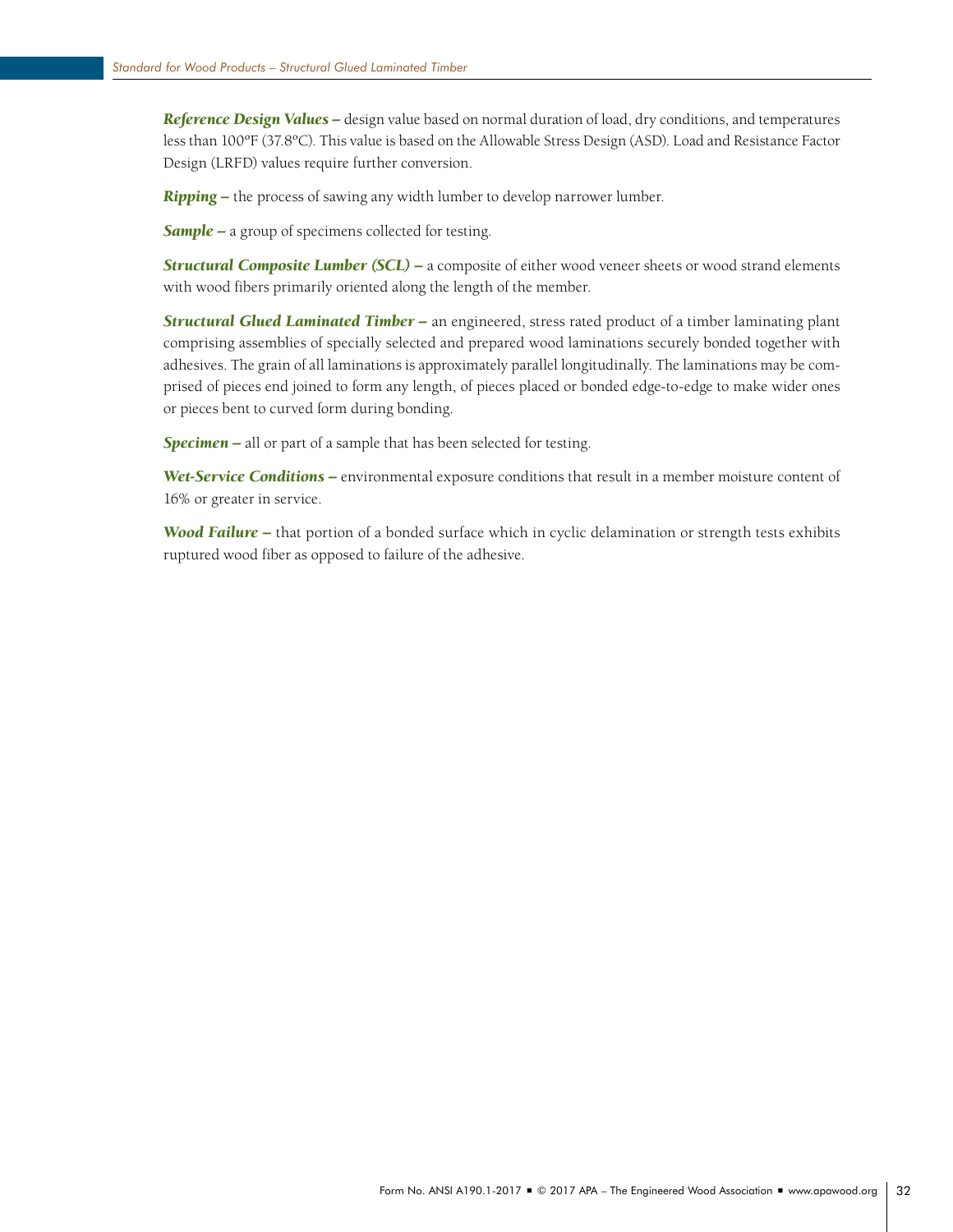#### <span id="page-37-0"></span>17. Referenced Documents

From time to time, these referenced documents are updated and revised. Newer versions of these documents shall be used if they have been reviewed and determined to be applicable and consistent with this Standard by the Technical Review Board (see Section 15.1 (c)).

**AITC/WCLIB 200-2007,** *Manufacturing Quality Control Systems Manual*

**AITC Test T102-2007,** *Adhesive Spread Measurement*

**AITC Test T103-2007,** *Calibration of Plant Pressure System: Bolts or Screw Type Jacks*

**AITC Test T104-2007,** *Calibration of Torque Wrenches*

**AITC Test T105-2007,** *Diagnostic Tests for Finger Joint Quality*

**AITC Test T106-2007,** *Strip Tension Test for End Joints Used in Lamination Repair*

**AITC Test T107-2007,** *Shear Test*

**AITC Test T110-2007,** *Cyclic Delamination Test*

**AITC Test T115-2007,** *Machining Test for End Joints*

**AITC Test T118-2007,** *Bending Proof Loading for End Joints*

**AITC Test T119-2007,** *Full Size End Joint Tension Test*

**AITC Test T121-2007,** *Tension Proof Loading for End Joints*

**AITC Test T122-2007,** *Mix Ratio Check for Automatic Adhesive Mixing Machines*

**AITC Test T123-2007,** *Sampling, Testing and Data Analysis to Determine Tensile Properties of Lumber*

**AITC 401-2005,** *Standard for Manufactured Lumber for Use in Structural Glued Laminated Timber*

**AITC 402-2005,** *Standard for Structural Composite Lumber (SCL) Used in Structural Glued Laminated Timber*

**AITC 403-2005,** *Standard for End Joints for Use in Lamination Repair*

**AITC 404-2005,** *Standard for Radially Reinforcing Curved Glued Laminated Timber Members to Resist Radial Tension*

**AITC 406-2005,** *Standard for Proof-Graded Lumber for Glued Laminated Timber*

**AITC 407-2005,** *Standard for Alternate Lumber Grades for Use in Structural Glued Laminated Timber*

**ANSI 405-2013,** *American National Standard for Adhesives for Use in Structural Glued Laminated Timber*

**APA 2015,** *Quality Assurance Policy for Structural Glued Laminted Timber*

**ASTM D2555-15** *Standard Methods for Establishing Clear Wood Strength Values*

**ASTM D3737-12** *Standard Practice for Establishing Allowable Properties for Structural Glued-Laminated Timber (Glulam)* 

**ASTM D4444-13** *Standard Test Methods for Standardization and Calibration of Hand-Held Moisture Meters*

**ASTM D5456-14b** *Standard Specification for Evaluation of Structural Composite Lumber Products*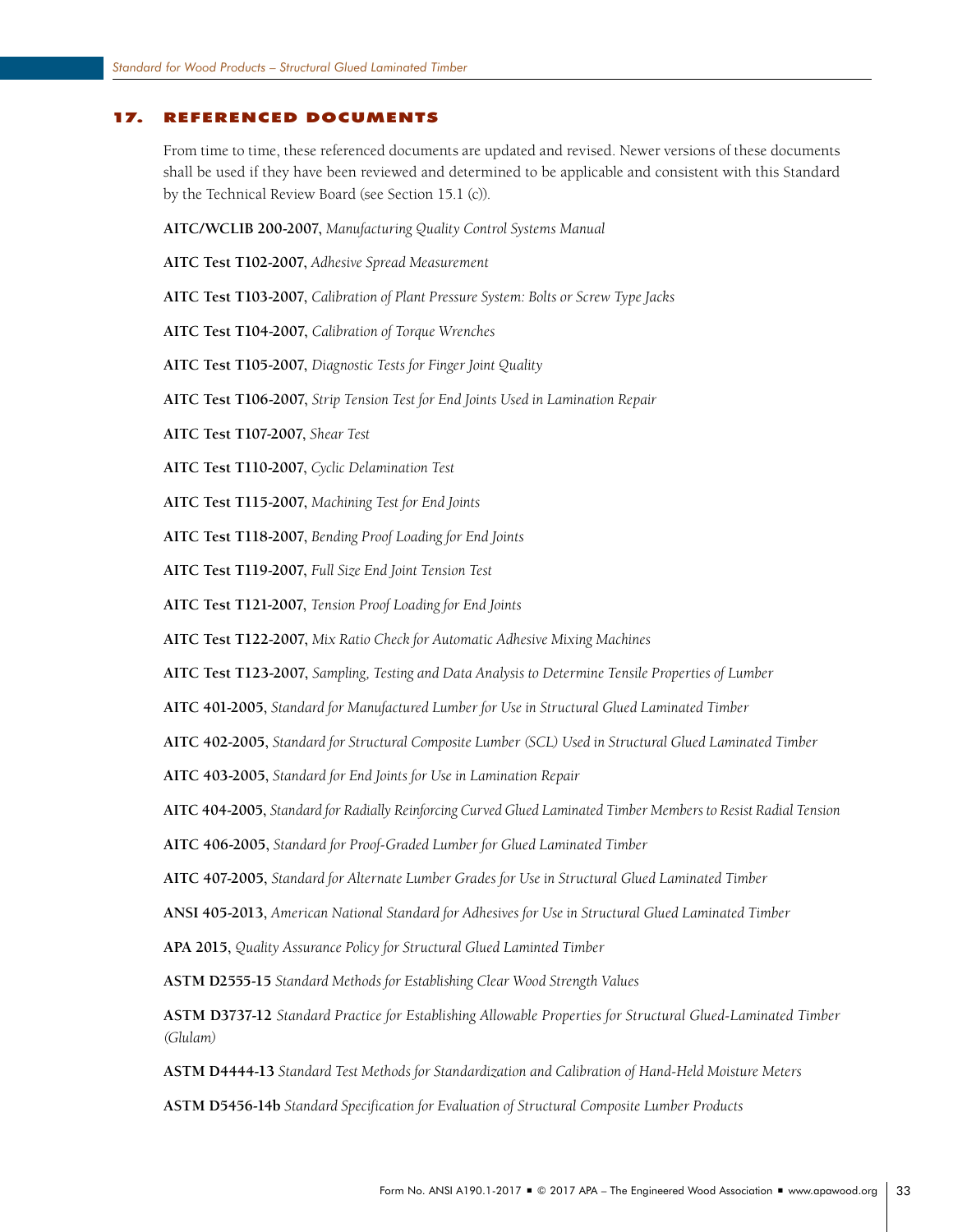#### <span id="page-38-0"></span>History of Project (Non-mandatory Information)

Commercial Standard CS 253-63, Structural Glued Laminated Timber, was developed at the request of the American Institute of Timber Construction (AITC) and was published in 1963.

In 1970, AITC requested that the National Bureau of Standards initiate a revision of CS 253-63 under the Procedures for the Development of Voluntary Product Standards. A proposed revision was approved by the Standing Committee in June 1972. The recommended revision was then circulated for acceptance in July 1972. The response to this circulation indicated that certain changes to the Standard were necessary. A new proposal was approved by the Standing Committee in October 1972. The new recommended Standard was circulated for acceptance in January 1973. The response to this circulation indicated a consensus among producers, distributors and users, in accordance with the published procedures. This edition of the Standard was designated PS 56-73, Structural Glued Laminated Timber, and became effective on July 1, 1973.

This Standard was also processed through ANSI and was given the designation ANSI A190.1-1973. Amendment 1 to this Standard was developed in accordance with the Department of Commerce Procedures for the Development of Voluntary Product Standards and became effective on July 19, 1976. In 1982, AITC requested that this Standard be revised as American National Standard ANSI/AITC A190.1-1983.

The revision was accomplished under the ANSI canvass process and was approved by the ANSI Board of Standards Review on June 3, 1983.

In 1991, AITC requested this Standard be revised as American National Standard ANSI/AITC A190.1-1992. This revision was again accomplished under the ANSI canvass process and approved by the ANSI Board of Standards Review on March 16, 1992.

In 2002, AITC requested this Standard be revised as American National Standard ANSI/AITC A190.1-2002. This revision was again accomplished under the ANSI canvass process and approved by the ANSI Board of Standards Review on October 10, 2002.

In 2007, AITC requested this Standard be revised as American National Standard ANSI/AITC A190.1-2007. This revision was again accomplished under the ANSI canvass process and approved by the ANSI Board of Standards Review on April 30, 2007.

In 2012, AITC requested this Standard be revised as American National Standard ANSI/AITC A190.1-2012. This revision was again accomplished under the Procedures for Development of American Institute of Timber Construction Consensus Standards and approved by the ANSI on January 23, 2013.

On January 1, 2013, APA – The Engineered Wood Association assumed the Secretariat responsibilities for this Standard and re-designated it as ANSI A190.1-2012.

In 2017, this standard was revised as ANSI A190.1-2017 and approved by ANSI on January 24, 2017.

The names of ANSI A190.1 Committee members when this standard is published are as follows. The current list of the committee membership is available from the Committee Secretariat upon request.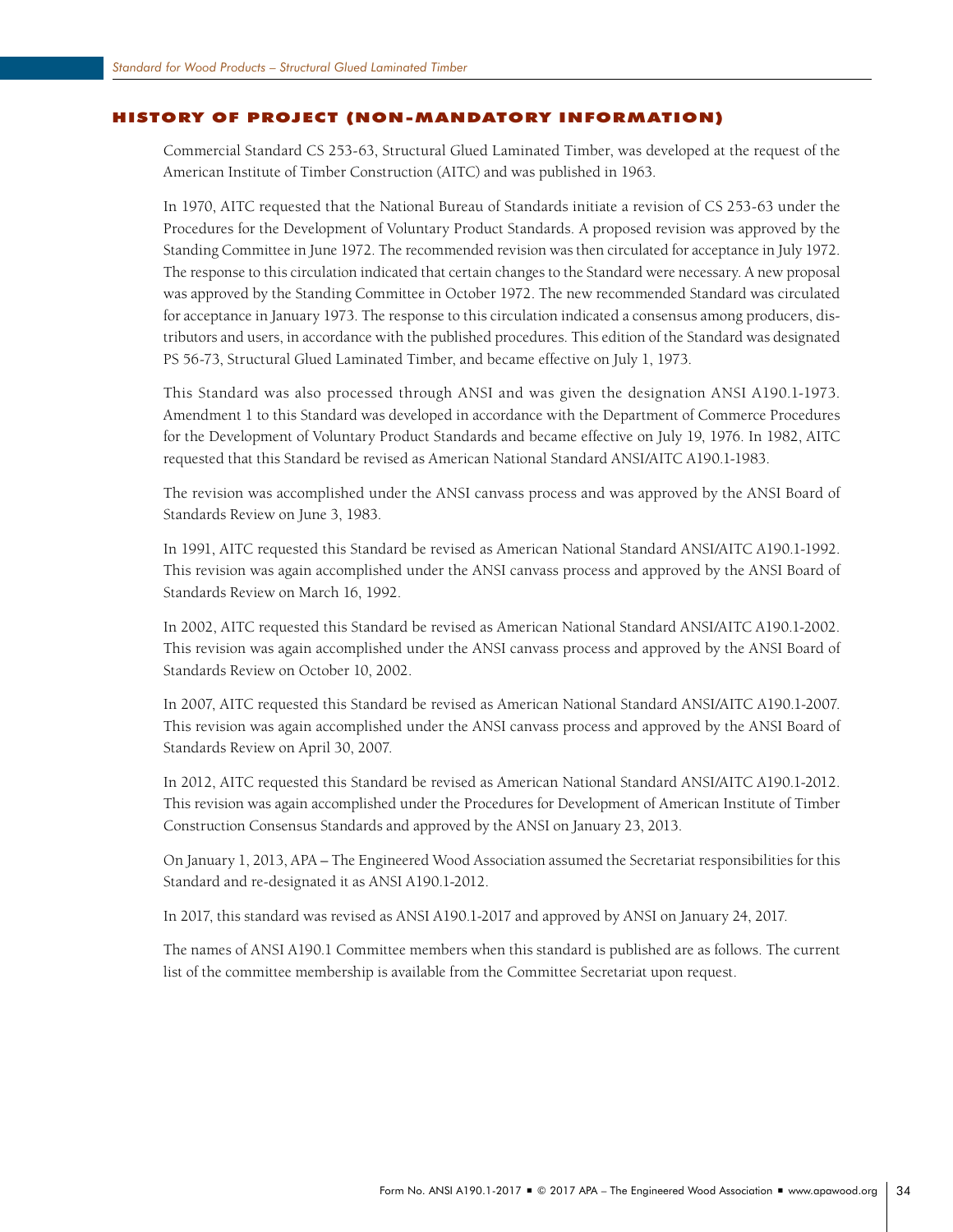| <b>Name</b>         | <b>Affiliation</b>                                |              |
|---------------------|---------------------------------------------------|--------------|
| Deepareddy Akula    | <b>McFarland Cascade</b>                          |              |
| Larry Beineke       | PFS TECO                                          |              |
| Robert Browder      | Southern Pine Inspection Bureau                   |              |
| Kevin Cheung        | Western Wood Products Association                 |              |
| Don Devisser        | West Coast Lumber Inspection Bureau               | Vice Chair   |
| <b>Brad Douglas</b> | American Wood Council                             |              |
| Kerlin Drake        | <b>Anthony Forest Products</b>                    |              |
| <b>Bill Gareis</b>  | <b>Ashland Chemical</b>                           |              |
| Paul Gilham         | Western Wood Structures, Inc.                     |              |
| Ron Goff            | Rimkus Consulting Group, Inc.                     |              |
| <b>Bill Gould</b>   | <b>ICC Evaluation Service, LLC</b>                |              |
| <b>Bill Grigsby</b> | Glulam/Heavy Timber Detailer                      |              |
| Jim Griswold        | Hexion                                            | ExSub Member |
| Jon Howard          | Rosboro Lumber Company                            | Chair        |
| Doug Hucke          | Timberweld Manufacturing                          |              |
| Jessica Jennings    | Georgia-Pacific Chemicals, LLC.                   |              |
| Jeet Kumar          | U.S. Department of Veterans Affairs               |              |
| Mike Lane           | <b>QB</b> Corporation                             |              |
| Patrick Levy        | Structural Wood Systems                           |              |
| Jeff Olson          | <b>Boise Cascade Company</b>                      |              |
| Victor Pearson      | American Laminators                               |              |
| Douglas Rammer      | <b>USDA Forest Products Laboratory</b>            |              |
| Andreas Rhude       | Sentinel Structures, Inc.                         |              |
| Glen Robak          | Weyerhaeuser                                      |              |
| Kurt Stochlia       | KSPE, Inc.                                        |              |
| <b>Brian Tolley</b> | Akzo Nobel Wood Adhesives                         |              |
| Leif Van Cott       | Unadilla Laminated Products                       |              |
| Lane Vanek          | Alamco Wood Products, LLC                         |              |
| Jim Vogt            | <b>Structural Building Components Association</b> |              |
| Chris Whelan        | Purbond                                           |              |
| Tom Williamson      | T. Williamson – Timber Engineering, LLC           | ExSub Member |
| B.J. Yeh            | APA - The Engineered Wood Association             | Secretariat  |
| Larry Zhou          | Universal Timber Structures                       |              |

Inquiries or suggestions for improvement of this standard should be directed to:

Secretariat, ANSI A190.1 *APA – The Engineered Wood Association* 7011 South 19th Street, Tacoma, WA 98466 [www.apawood.org](http://www.apawood.org)